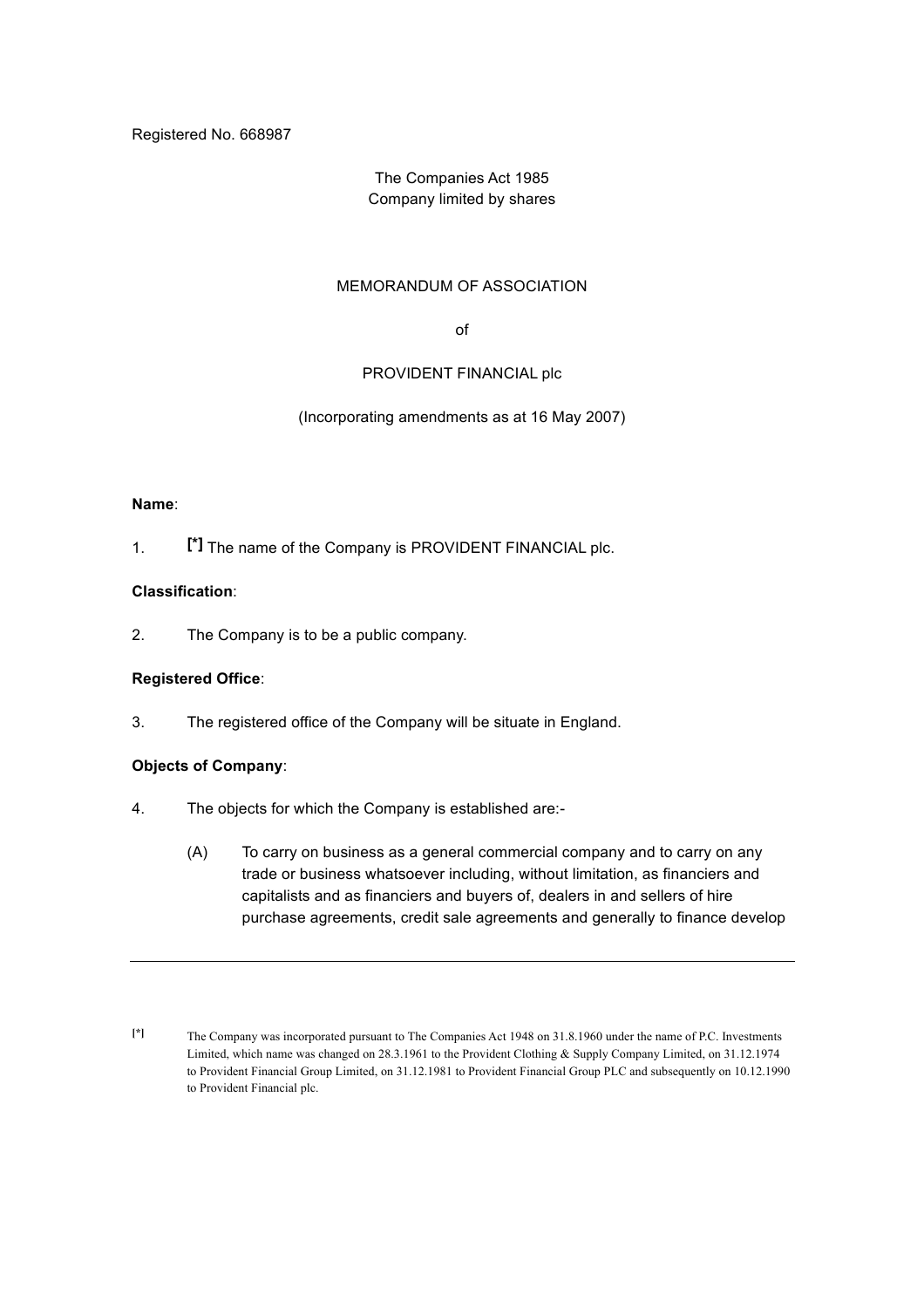and promote credit trading in all its aspects and to carry on any other business compatible therewith.

- (B) (i) To invest the funds of the Company in shares, stocks, debentures and debenture stock, bonds, obligations and securities issued or guaranteed by any company with limited liability or with unlimited liability constituted or carrying on business in the United Kingdom or in any colony, dominion, dependency or possession thereof, or in any foreign country, and any right or interest therein, and debentures, debenture stock, bonds, obligations and securities issued or guaranteed by any government, sovereign ruler, commissioners, public body or authority supreme, municipal local or otherwise whether at home or abroad, and any right or interest therein, and annuities for any period or periods, whether certain or uncertain, or on the life or lives of any person or persons and any right or interest therein.
	- (ii) To acquire any such shares, stocks, debentures, debenture stock, bonds, obligations, securities or annuities by original subscription, tender, purchase, exchange or otherwise, and to subscribe for the same either conditionally or otherwise, and to guarantee the subscription thereof and to exercise and enforce all rights and powers conferred by or incident to the ownership thereof.
	- (iii) To invest the funds of the Company in, and to acquire in the United Kingdom and elsewhere and hold land of freehold, leasehold or any other tenure and any estate or interest therein.
	- (iv) To let on rent, building lease or building agreement, manage, improve and enhance the value of any investment in land made by the Company and to enter into contracts and arrangements of all kinds with builders, tenants and others.
	- (v) To make advances upon the security of land, houses or other property or any interest therein.
- (C) To carry on any other business or activity and do anything of any nature which may seem to the Company capable of being conveniently carried on or done in connection with the above, or calculated directly or indirectly to enhance the value of or render more profitable any of the Company's business or property.
- (D) To acquire for any estate or interest and to take options over, construct and develop any property, real or personal, or rights of any kind which may appear to be necessary or convenient for any business of the Company including shares and other interests in any company the objects of which include the carrying on of any business or activity within the objects of this Company.
- (E) To pay for any purchase in cash or by bills of the Company, or by ordinary, preference, guaranteed, or deferred shares in the Company (which may be fully paid up or partly paid up), or by debentures or other securities or acknowledgements of the Company, or partly by cash, bills, ordinary,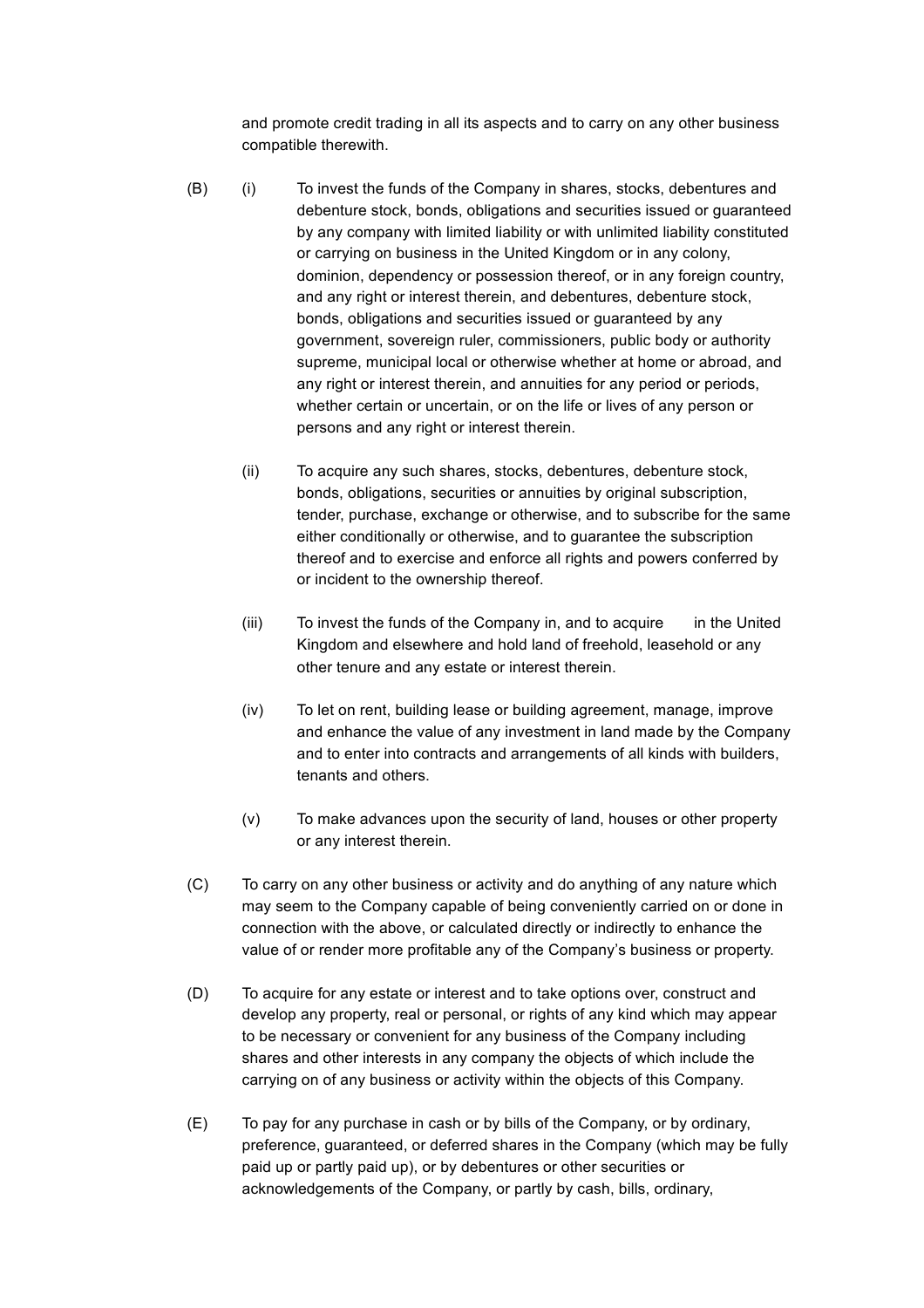preference, guaranteed or deferred shares or debentures, or other securities or acknowledgements of the Company, or one or more of them, or otherwise as may be agreed upon.

- (F) To enter into any guarantee, contract of indemnity or suretyship for or on behalf of any Company (including any subsidiary Company), society or individual and in particular (without prejudice to the generality of the foregoing) to guarantee and grant security over all or any part of the property and rights of the Company for the payment of any principal monies, premiums, interest and other monies secured by or payable under any obligations or securities and the payment of dividends and premiums on, and the repayment of the capital of, stocks and shares of all kinds and descriptions.
- (G) To lend money to, or grant or provide credit or financial accommodation to any person or company in any case in which such grant or provision is considered likely directly or indirectly to further any of the objects of the Company or the interest of its Members.
- (H) To amalgamate with or enter into partnership or any joint purse or profit-sharing arrangement with, or to co-operate or participate in any way with, or assist or subsidise any company or person carrying on or proposing to carry on any business within the objects of the Company.
- (I) To borrow and raise money and secure or discharge any debt or obligation of or binding on the Company in such manner as may be thought fit, and in particular by mortgages of or charges upon the undertaking and all or any of the heritable and moveable real and personal property (present and future) and the uncalled capital of the Company or by the creation and issue of debentures, debenture stock or other obligations or securities of any description.
- (J) To sell, dispose of, or transfer the business, property, and undertaking of the Company or any branch or part thereof, in consideration of payment in cash or in shares, or in debentures or other securities of any other company, or partly in each or some such modes of payment, or for such other consideration as may be deemed proper, and to hold or distribute among the members, in specie, the whole or part of the consideration for such sale.
- (K) To give any remuneration or other compensation or reward for services rendered or to be rendered in placing or procuring subscription of, or otherwise assisting in the issue of, any shares, debentures or other securities of the Company or in or about the formation of the Company or the conduct of its business.
- (L) To establish or promote, or concur or participate in establishing or promoting any company the establishment or promotion of which shall be considered desirable in the interests of the Company and to subscribe for, underwrite, purchase or otherwise acquire the shares, stocks and securities of any such company, or of any company carrying on or proposing to carry on any business or activity within the objects of the Company.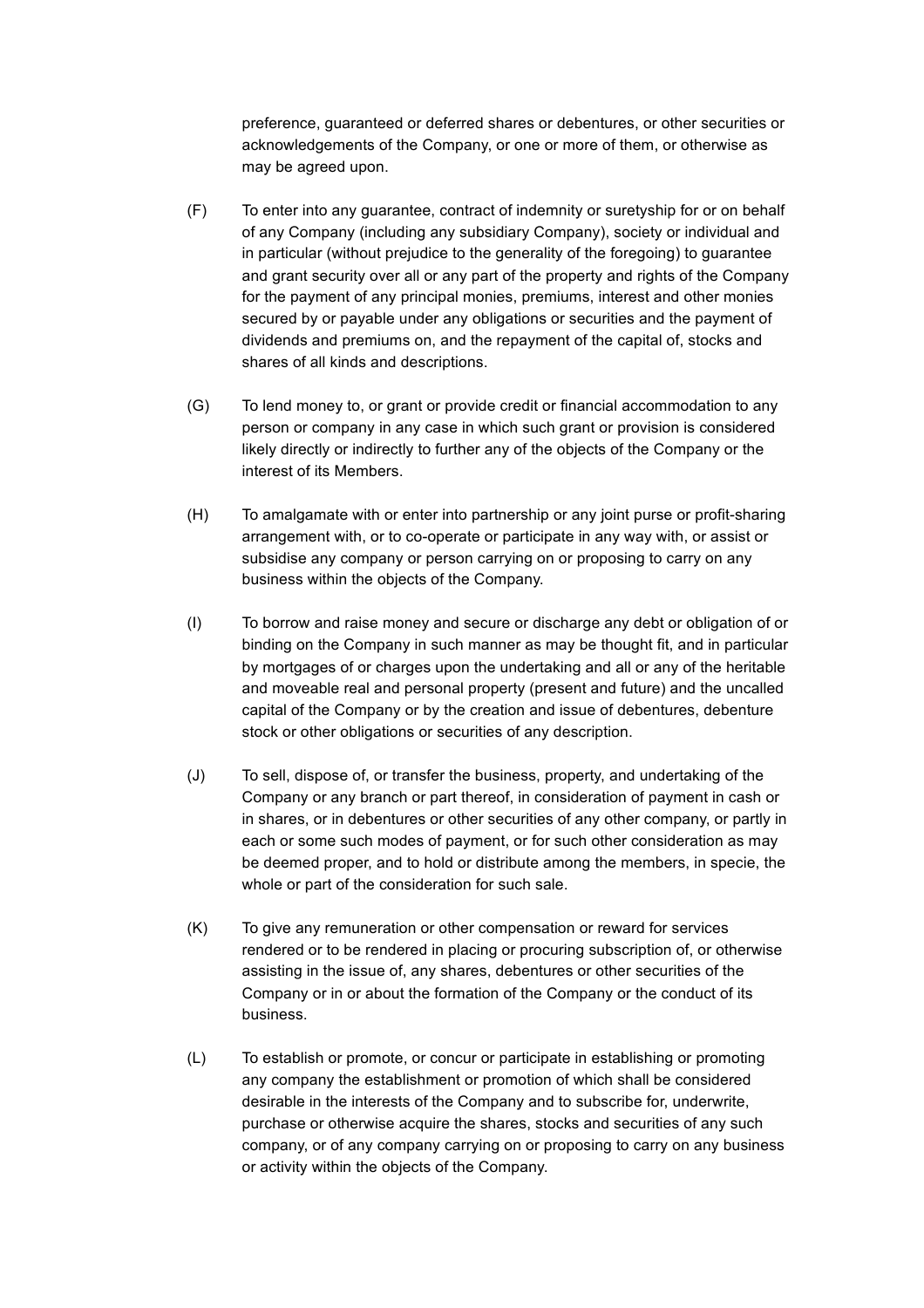- (M) To procure the registration or incorporation of the Company in or under the laws of any place outside England.
- (N) To subscribe or guarantee money for any national, charitable, benevolent, public, general or useful object, or for any exhibition, or for any purpose which may be considered likely or indirectly to further the objects of the Company or the interests of its Members.
- (O) To grant or procure the grant of donations, annuities, allowances, pensions or gratuities or other benefits, including benefits on death, to, or purchase and maintain any type of insurance for or for the benefit of, any directors, officers or employees or former directors, officers or employees of the Company, or of its predecessors in business or of its holding company or subsidiary companies (if any) or otherwise associated with the Company, and to the relations, connections or dependants of any such persons, and to other persons whose service or services have directly or indirectly been of benefit to the Company or whom the board considers have any moral claim on the Company or to their relations, connections or dependants, and to establish or support any associations, institutions, clubs, building and housing schemes, insurance, funds and trusts which may be considered to benefit any such persons or otherwise advance the interests of the Company or of its Members.
- (P) To act as secretaries, managers, registrars or transfer agents for any other company.
- (Q) To distribute any of the property of the Company among its Members in specie or kind.
- (R) To do all or any of the things or matters aforesaid in any part of the world and either as principals, agents, contractors, trustees or otherwise and by or through trustees, agents or otherwise and either alone or in conjunction with others.
- (S) To do any other thing which in the opinion of the board of directors of the Company is or may be incidental or conducive to the attainment of the above objects or any of them.

And it is hereby declared that the word "company" in this clause, except where used in reference to this Company, shall be deemed to include any partnership or other body of persons, whether incorporated or not incorporated, and whether domiciled in the United Kingdom or elsewhere, and that the objects specified in the different paragraphs of this clause shall not, except where the context expressly so requires, be in anywise limited or restricted by reference to or inference from the terms of any other paragraph or the name of the Company, but may be carried out in as full and ample a manner and shall be construed in as wide a sense as if each of the said paragraphs defined the objects of a separate, distinct and independent company.

### **Limited liability**:

5. The liability of the Members is limited.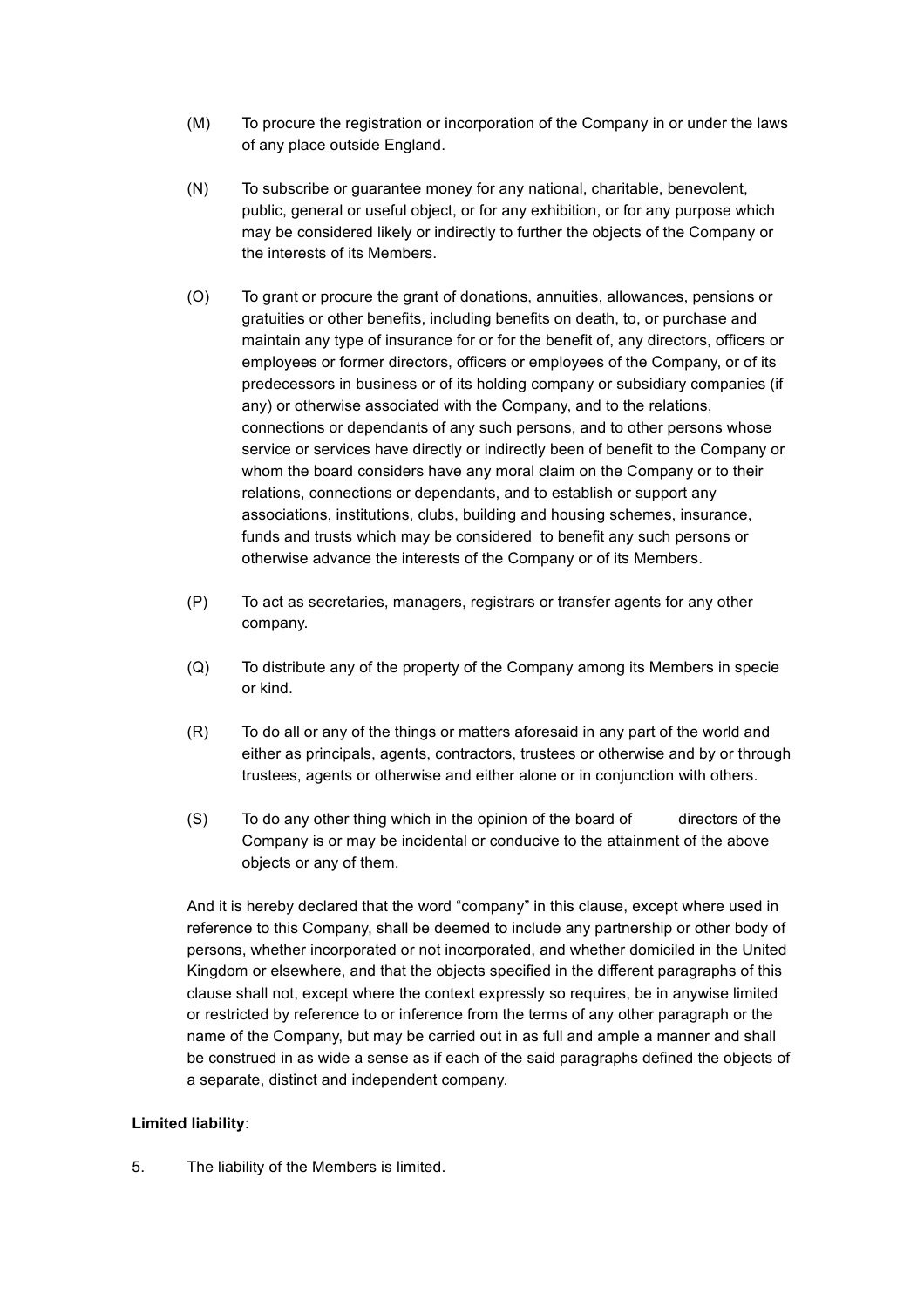## **Capital**:

6. **[\*]** The share capital of the Company is £39,999,999.97 divided into 385,964,912 ordinary shares of 10 $^4$ /<sub>11</sub>p each, and the Company shall have the power to divide the original or any increased capital into several classes, and to attach thereto any preferential, deferred, qualified or other special rights, privileges, restrictions or conditions.

We, the several persons whose names and addresses are subscribed, are desirous of being formed into a company, in pursuance of this Memorandum of Association, and we respectively agree to take the number of shares in the capital of the Company set opposite our respective names.

**<sup>[\*]</sup>** On incorporation the authorised share capital of the Company was £100 divided into 100 ordinary shares of £1 each. This has been varied from time to time to the figures stated in clause 6 above. Full details of the development of the share capital can be obtained, upon request, from the Company Secretary.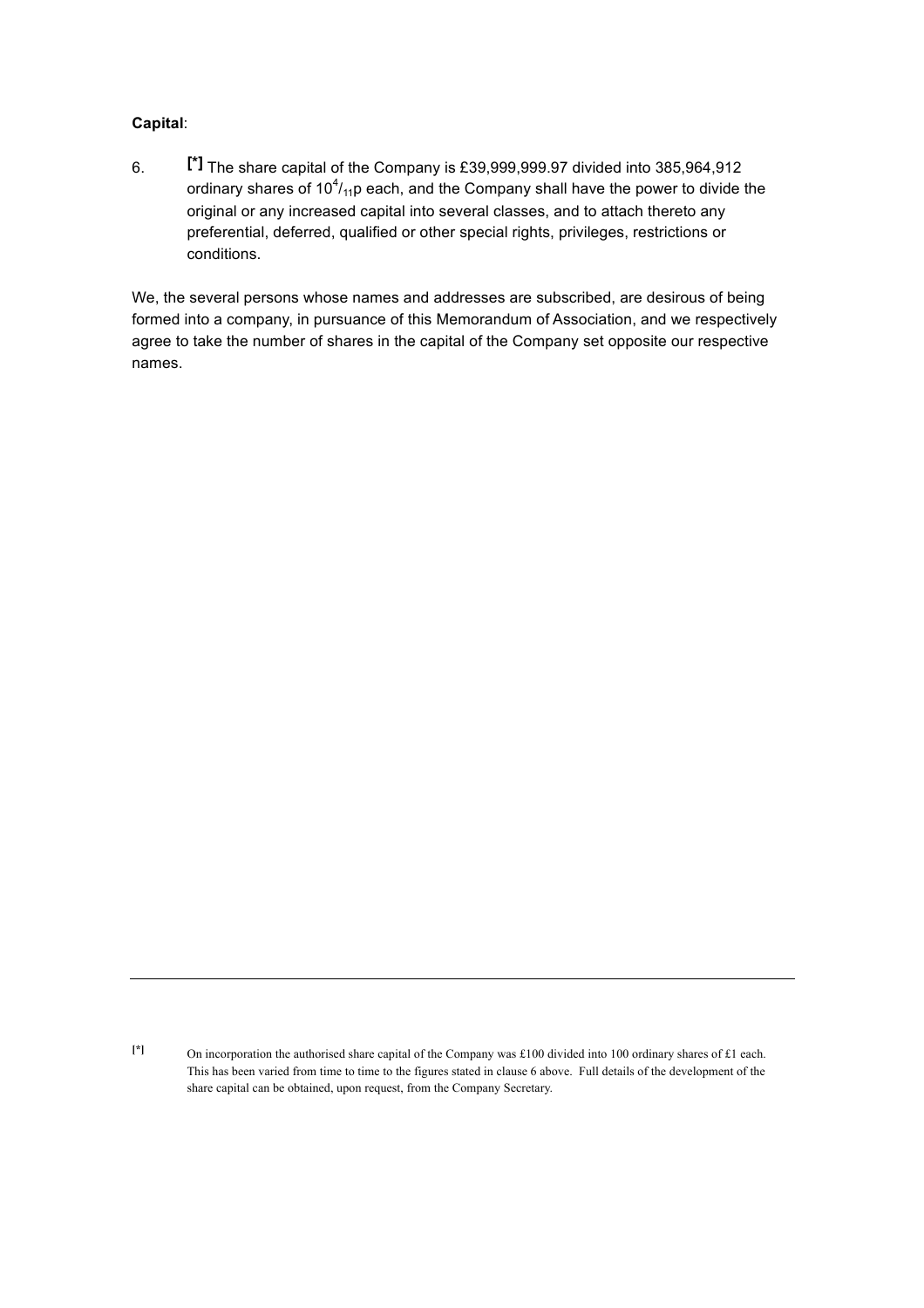Names, addresses and descriptions of subscribers Number of shares taken by each subscriber

L. ST. JOHN T. JACKSON, 18 Austin Friars, London EC2

Solicitor

R.K. MUIR, 18 Austin Friars, London EC2

One

One

**Solicitor** Dated the 23rd day of August 1960

Witness to the above signatures:-

JOHN HUGH BALDWIN, 18 Austin Friars, London. EC2

Solicitor

ARTICLES OF ASSOCIATION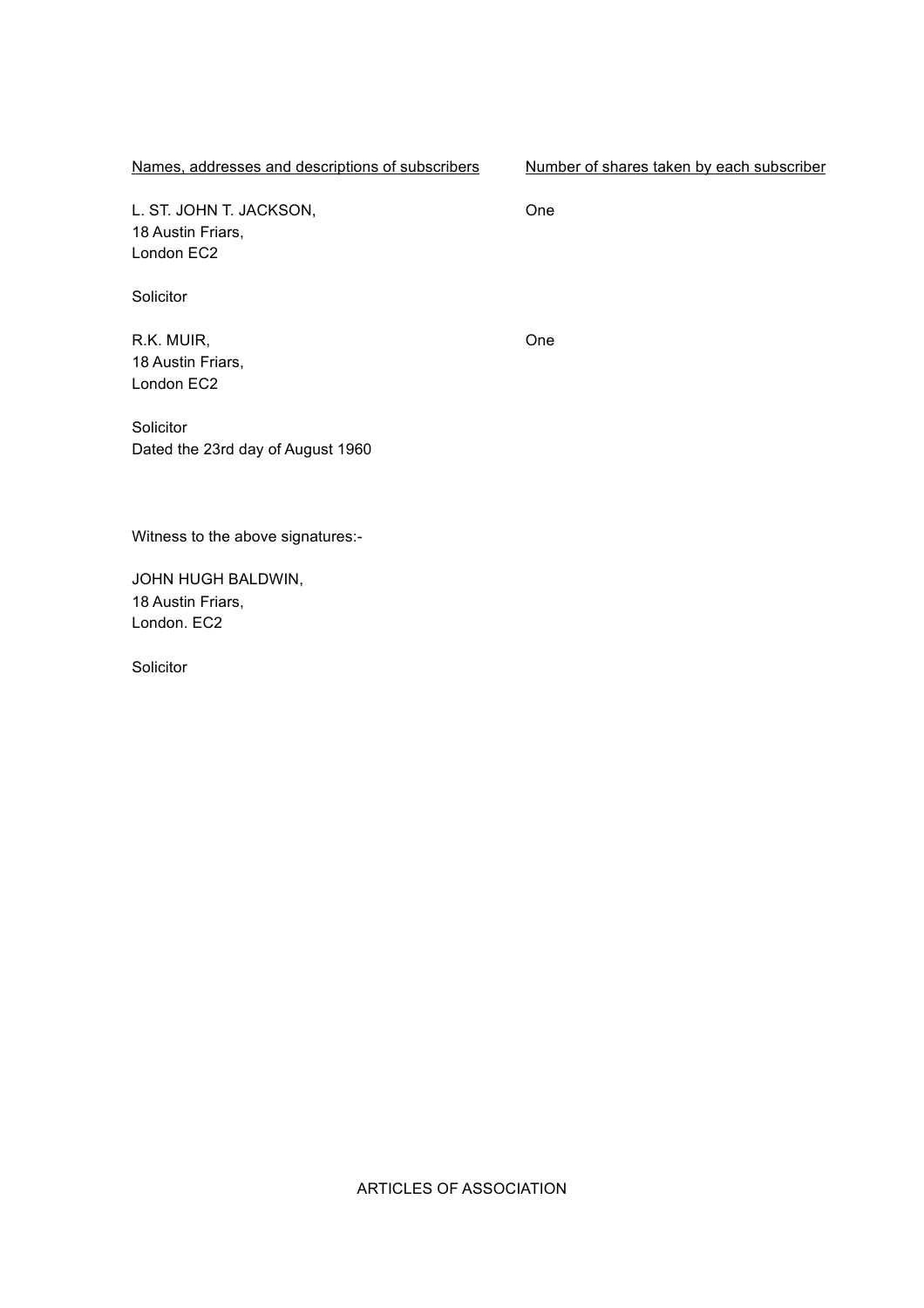PROVIDENT FINANCIAL plc

(Articles adopted on 8 May 2008)

#### **Interpretation**

 $\overline{a}$ 

#### **1. Exclusion of other Regulations**

No regulations set out in any statute, or in any statutory instrument or other subordinate legislation made under any statute, concerning companies shall apply as the regulations or articles of the company.

#### **2. Definitions**

In these articles unless the context otherwise requires:-

"**address**" includes a number or address used for the purposes of sending or receiving documents or information by electronic means;

"**these articles**" means these articles of association as altered from time to time and the expression "**this article**" shall be construed accordingly;

"**the auditors**" means the auditors from time to time of the company or, in the case of joint auditors, any one of them;

"**the Bank of England base rate**" means the base lending rate most recently set by the Monetary Policy Committee of the Bank of England in connection with its responsibilities under Part 2 of the Bank of England Act 1998;

"**the board**" means the board of directors from time to time of the company or the directors present at a meeting of the directors at which a quorum is present;

"**certificated share**" means a share which is not an uncertificated share and references in these articles to a share being held in certificated form shall be construed accordingly;

"**clear days**" in relation to the period of a notice means that period excluding the day when the notice is served or deemed to be served and the day for which it is given or on which it is to take effect;

"**the Companies Acts**" means every statute (including any orders, regulations or other subordinate legislation made under it) from time to time in force concerning companies in so far as it applies to the company;

"**the holder**" in relation to any shares means the person whose name is entered in the register as the holder of those shares;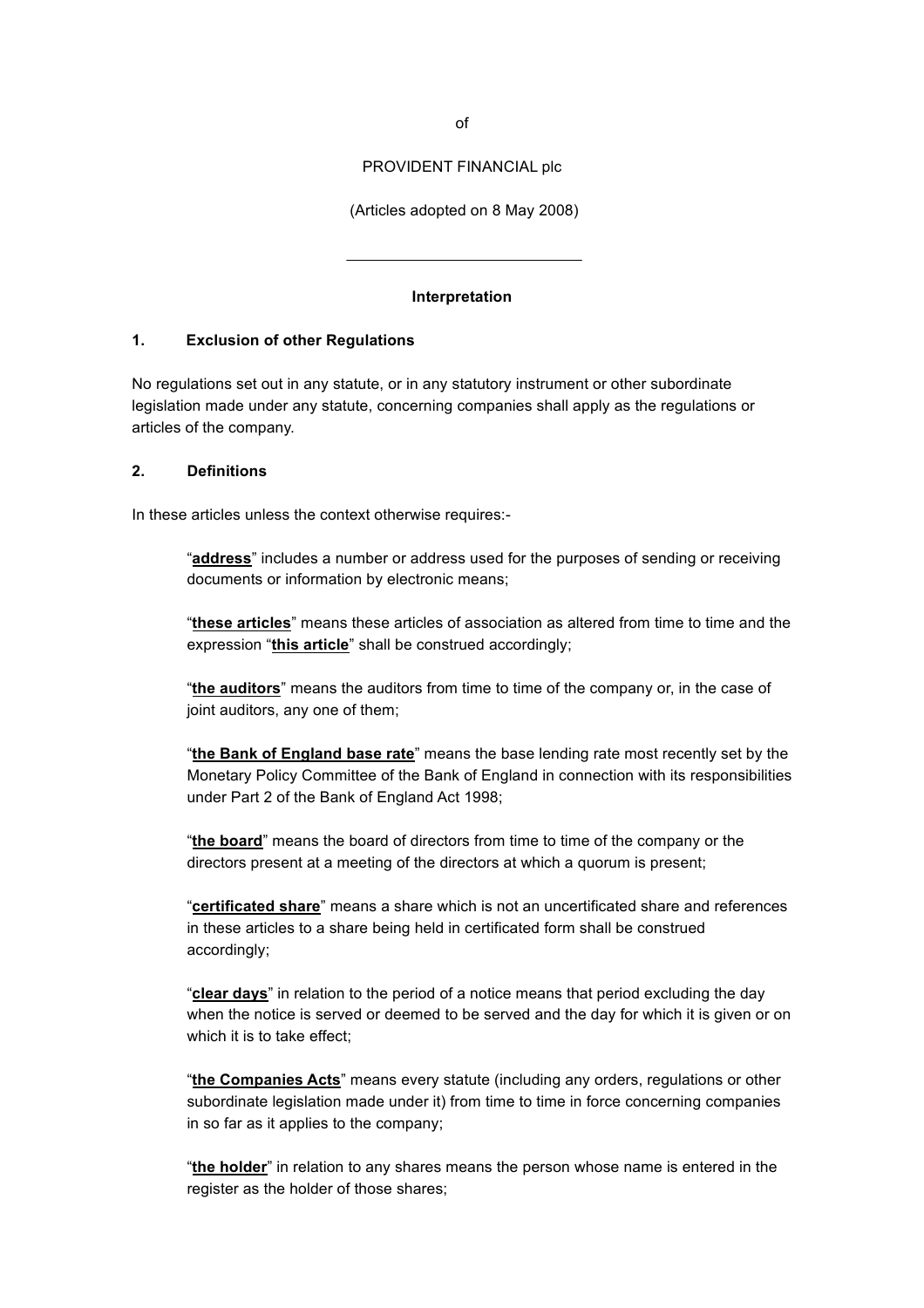"**the office**" means the registered office from time to time of the company;

"**paid up**" means paid up or credited as paid up;

"**participating class**" means a class of shares title to which is permitted by an Operator to be transferred by means of a relevant system;

"**person entitled by transmission**" means a person whose entitlement to a share in consequence of the death or bankruptcy of a member or of any other event giving rise to its transmission by operation of law has been noted in the register;

"**the register**" means the register of members of the company;

"**seal**" means any common or official seal that the company may be permitted to have under the Companies Acts;

"**the secretary**" means the secretary, or (if there are joint secretaries) any one of the joint secretaries, of the company and includes an assistant or deputy secretary and any person appointed by the board to perform any of the duties of the secretary;

"**the uncertificated securities rules**" means any provision of the Companies Acts relating to the holding, evidencing of title to, or transfer of uncertificated shares and any legislation, rules or other arrangements made under or by virtue of such provision;

"**uncertificated share**" means a share of a class which is at the relevant time a participating class, title to which is recorded on the register as being held in uncertificated form and references in these articles to a share being held in uncertificated form shall be construed accordingly;

"**United Kingdom**" means the United Kingdom of Great Britain and Northern Ireland;

references to a document being **signed** or to **signature** include references to its being executed under hand or under seal or by any other method and, in the case of a communication in electronic form, such references are to its being authenticated as specified by the Companies Acts;

references to **writing** include references to any method of representing or reproducing words in a legible and non-transitory form whether sent or supplied in electronic form or otherwise;

words or expressions to which a particular meaning is given by the Companies Acts in force when these articles or any part of these articles are adopted bear (if not inconsistent with the subject matter or context) the same meaning in these articles or that part (as the case may be) save that the word "**company**" shall include any body corporate; and

references to a **meeting** shall not be taken as requiring more than one person to be present if any quorum requirement can be satisfied by one person.

Headings are included only for convenience and shall not affect meaning.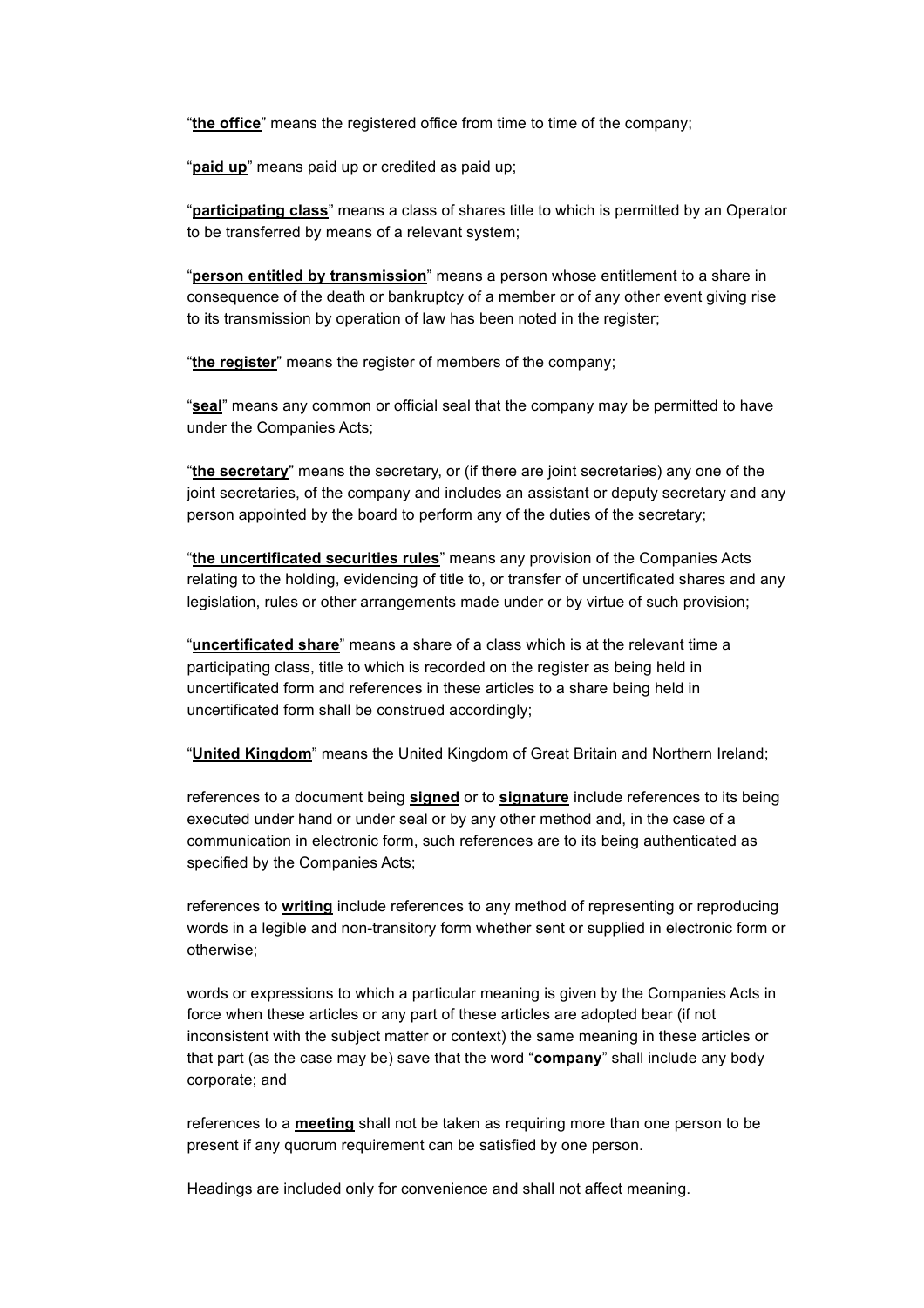## **Share Capital**

## **3. Authorised Share Capital**

The authorised share capital of the company at the date of adoption of this article is £39,999,999.97 divided into 192,982,456 ordinary shares of 20 8/<sub>11</sub> pence each.

## **4. Rights Attached to Shares**

Subject to any rights attached to existing shares, any share may be issued with or have attached to it such rights and restrictions as the company may by ordinary resolution decide or, if no such resolution has been passed or so far as the resolution does not make specific provision, as the board may decide.

## **5. Redeemable Shares**

Subject to any rights attached to existing shares, any share may be issued which is to be redeemed, or is liable to be redeemed at the option of the company or the holder.

# **6. Purchase of Own Shares**

Subject to the provisions of the Companies Acts and to any rights attached to existing shares, the company may purchase or may enter into a contract under which it will or may purchase all or any of its shares of any class, including any redeemable shares. Neither the company nor the board shall be required to select the shares to be purchased rateably or in any other particular manner as between the holders of shares of the same class or as between them and the holders of shares of any other class or in accordance with the rights as to dividends or capital conferred by any class of shares.

# **7. Variation of Rights**

Subject to the provisions of the Companies Acts, all or any of the rights attached to any existing class of shares may from time to time (whether or not the company is being wound up) be varied either with the consent in writing of the holders of not less than three-fourths in nominal value of the issued shares of that class (excluding any shares of that class held as treasury shares) or with the sanction of a special resolution passed at a separate general meeting of the holders of those shares. All the provisions of these articles as to general meetings of the company shall, with any necessary modifications, apply to any such separate general meeting, but so that the necessary quorum shall be two persons entitled to vote and holding or representing by proxy not less than one-third in nominal value of the issued shares of the class (excluding any shares of that class held as treasury shares), (but so that at any adjourned meeting one holder entitled to vote and present in person or by proxy (whatever the number of shares held by him) shall be a quorum), that every holder of shares of the class present in person or by proxy and entitled to vote shall be entitled on a poll to one vote for every share of the class held by him (subject to any rights or restrictions attached to any class of shares) and that any holder of shares of the class present in person or by proxy and entitled to vote may demand a poll. The foregoing provisions of this article shall apply to the variation of the special rights attached to some only of the shares of any class as if each group of shares of the class treated differently formed a separate class and their special rights were to be varied.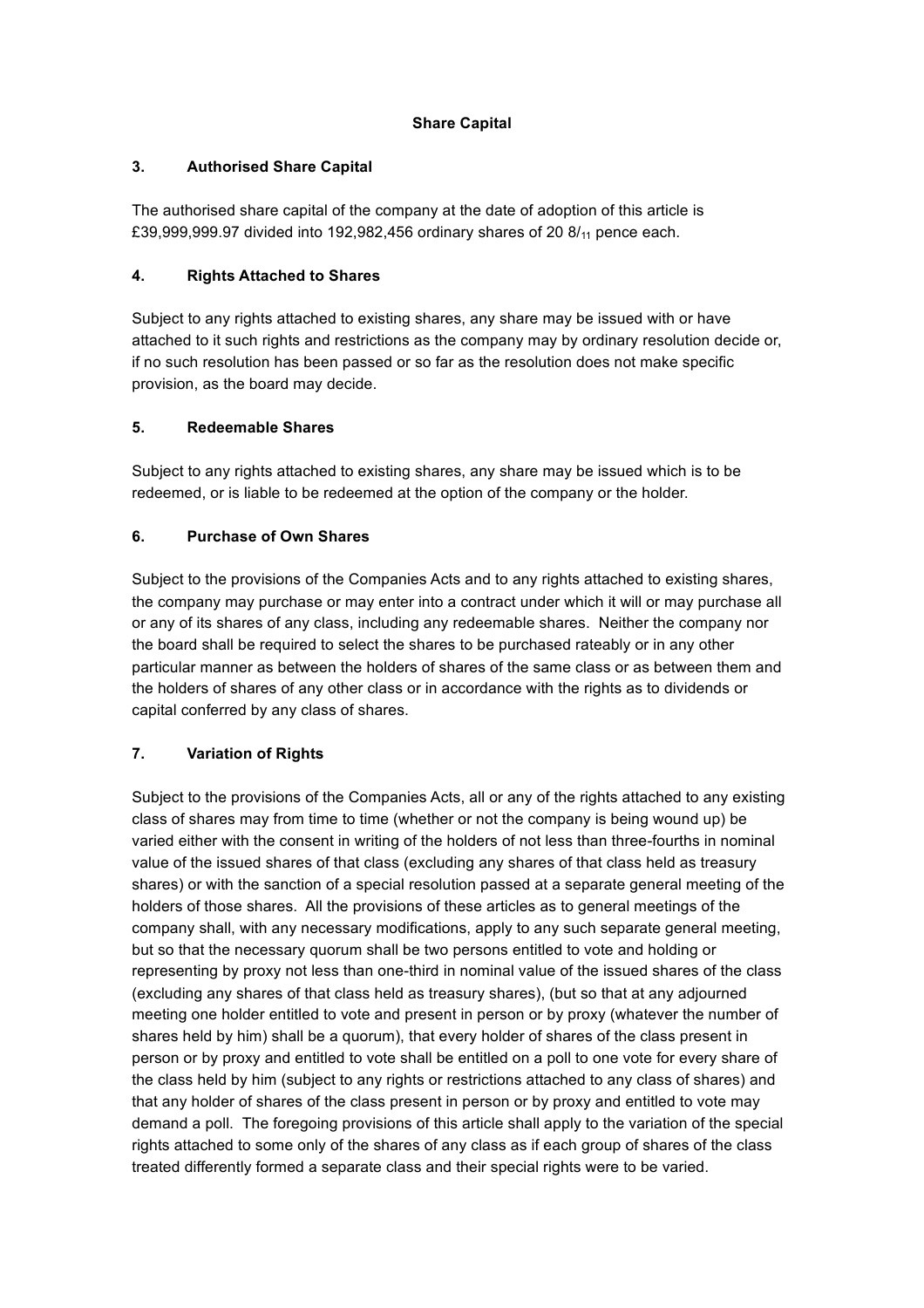## **8. Pari Passu Issues**

The rights conferred upon the holders of any shares shall not, unless otherwise expressly provided in the rights attaching to those shares, be deemed to be varied by the creation or issue of further shares ranking pari passu with them.

## **9. Unissued Shares**

Subject to the provisions of the Companies Acts and these articles and to any resolution passed by the company and without prejudice to any rights attached to existing shares, the unissued shares of the company (whether forming part of the original or any increased capital) shall be at the disposal of the board which may offer, allot, grant options over or otherwise deal with or dispose of them to such persons, at such times and for such consideration and upon such terms as the board may decide.

# **10. Payment of Commission**

The company may in connection with the issue of any shares or the sale for cash of treasury shares exercise all powers of paying commission and brokerage conferred or permitted by the Companies Acts. Any such commission or brokerage may be satisfied by the payment of cash or by the allotment of fully or partly-paid shares or other securities or partly in one way and partly in the other.

## **11. Trusts Not Recognised**

Except as ordered by a court of competent jurisdiction or as required by law, no person shall be recognised by the company as holding any share upon any trust and the company shall not be bound by or required in any way to recognise (even when having notice of it) any interest in any share or (except only as by these articles or by law otherwise provided) any other right in respect of any share other than an absolute right to the whole of the share in the holder.

# **12. Suspension of Rights Where Non-Disclosure of Interest (LR 9.3.9R)**

(A) Where the holder of any shares in the company, or any other person appearing to be interested in those shares, fails to comply within the relevant period with any statutory notice in respect of those shares or, in purported compliance with such a notice, has made a statement which is false or inadequate in a material particular, the company may give the holder of those shares a further notice (a "**restriction notice**") to the effect that from the service of the restriction notice those shares will be subject to some or all of the relevant restrictions, and from service of the restriction notice those shares shall, notwithstanding any other provision of these articles, be subject to those relevant restrictions accordingly. For the purpose of enforcing the relevant restriction referred to in sub-paragraph (iii) of the definition of "relevant restrictions", the board may give notice to the relevant member requiring the member to change the relevant shares held in uncertificated form to certificated form by the time stated in the notice and to keep them in certificated form for as long as the board requires. The notice may also state that the member may not change any of the relevant shares held in certificated form to uncertificated form. If the member does not comply with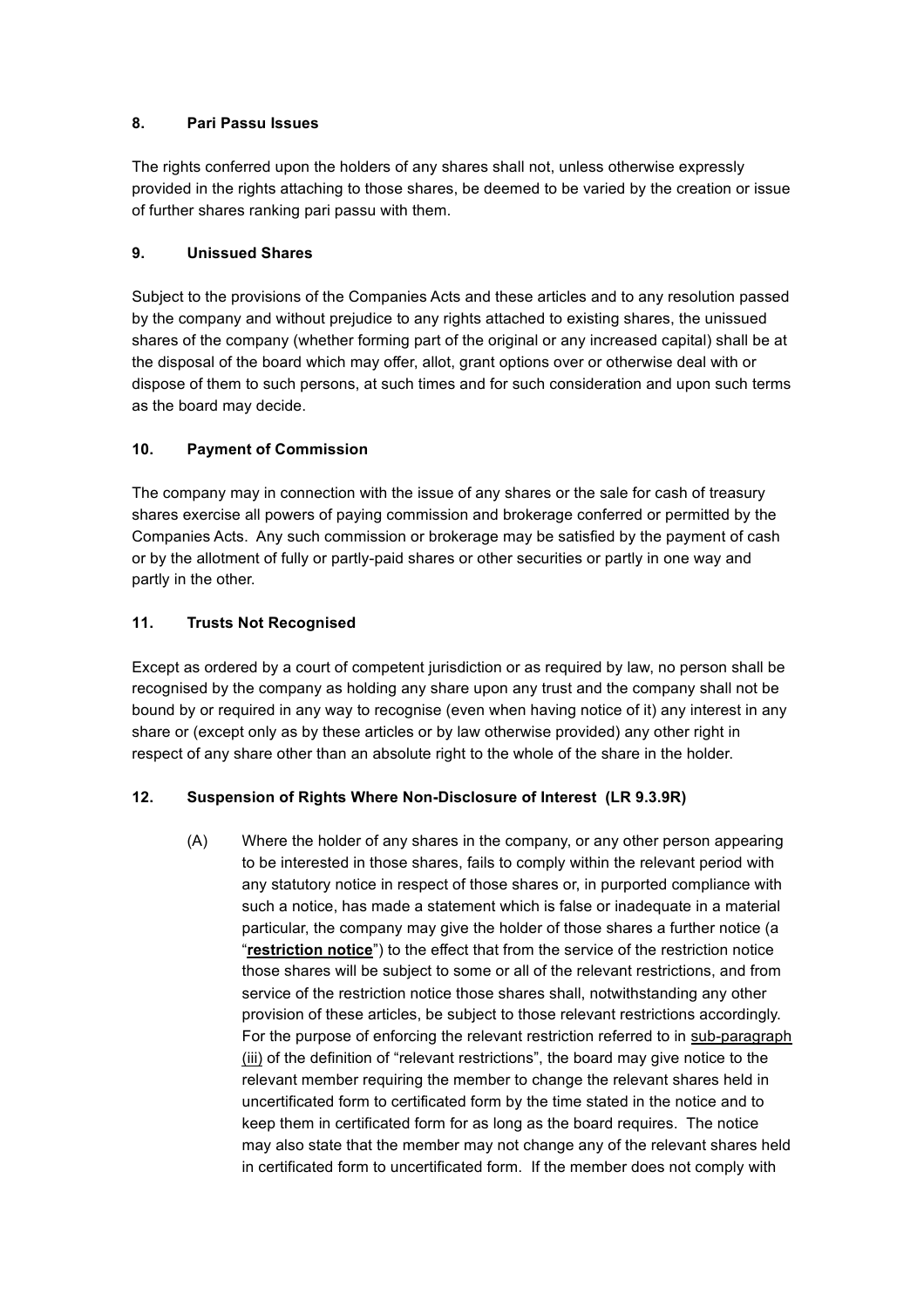the notice, the board may authorise any person to instruct the Operator to change the relevant shares held in uncertificated form to certificated form.

- (B) If after the service of a restriction notice in respect of any shares the board is satisfied that all information required by any statutory notice relating to those shares or any of them from their holder or any other person appearing to be interested in the shares the subject of the restriction notice has been supplied, the company shall, within seven days, cancel the restriction notice. The company may at any time at its discretion cancel any restriction notice or exclude any shares from it. The company shall cancel a restriction notice within seven days after receipt of a notice in writing that the relevant shares have been transferred pursuant to an arm's length sale.
- (C) Where any restriction notice is cancelled or ceases to have effect in relation to any shares, any moneys relating to those shares which were withheld by reason of that notice shall be paid without interest to the person who would but for the notice have been entitled to them or as he may direct.
- (D) Any new shares in the company issued in right of any shares subject to a restriction notice shall also be subject to the restriction notice, and the board may make any right to an allotment of the new shares subject to restrictions corresponding to those which will apply to those shares by reason of the restriction notice when such shares are issued.
- (E) Any holder of shares on whom a restriction notice has been served may at any time request the company to give in writing the reason why the restriction notice has been served, or why it remains uncancelled, and within 14 days of receipt of such a notice the company shall give that information accordingly.
- (F) If a statutory notice is given by the company to a person appearing to be interested in any share, a copy shall at the same time be given to the holder, but the failure or omission to do so or the non-receipt of the copy by the holder shall not invalidate such notice.
- (G) This article is in addition to, and shall not in any way prejudice or affect, the statutory rights of the company arising from any failure by any person to give any information required by a statutory notice within the time specified in it. For the purpose of this article a statutory notice need not specify the relevant period, and may require any information to be given before the expiry of the relevant period.
- (H) In this article:-

a sale is an "**arm's length sale**" if the board is satisfied that it is a bona fide sale of the whole of the beneficial ownership of the shares to a party unconnected with the holder or with any person appearing to be interested in such shares and shall include a sale made by way of or in pursuance of acceptance of a takeover offer and a sale made through a recognised investment exchange or any other stock exchange outside the United Kingdom. For this purpose an associate (within the definition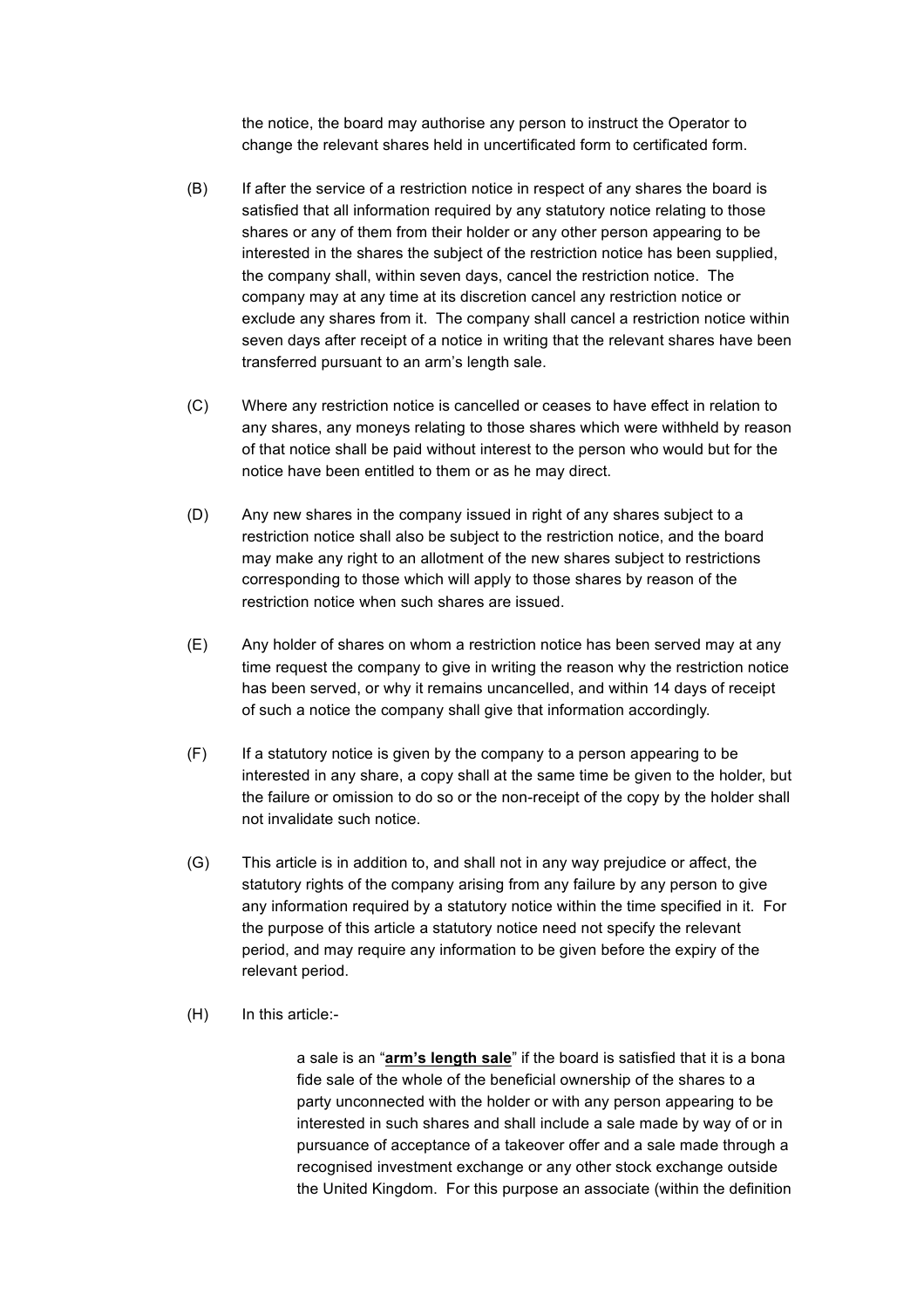of that expression in any statute relating to insolvency in force at the date of adoption of this article) shall be included amongst the persons who are connected with the holder or any person appearing to be interested in such shares;

"**person appearing to be interested**" in any shares shall mean any person named in a response to a statutory notice or otherwise notified to the company by a member as being so interested or shown in any register or record kept by the company under the Companies Acts as so interested or, taking into account a response or failure to respond in the light of the response to any other statutory notice and any other relevant information in the possession of the company, any person whom the company knows or has reasonable cause to believe is or may be so interested;

"**person with a 0.25 per cent. interest**" means a person who holds, or is shown in any register or record kept by the company under the Companies Acts as having an interest in, shares in the company which comprise in total at least 0.25 per cent. in number or nominal value of the shares of the company (calculated exclusive of any shares held as treasury shares), or of any class of such shares (calculated exclusive of any shares of that class held as treasury shares), in issue at the date of service of the restriction notice;

"**relevant period**" means a period of 14 days following service of a statutory notice;

"**relevant restrictions**" mean in the case of a restriction notice served on a person with a 0.25 per cent. interest that:-

- (i) the shares shall not confer on the holder any right to attend or vote either personally or by proxy at any general meeting of the company or at any separate general meeting of the holders of any class of shares in the company or to exercise any other right conferred by membership in relation to general meetings;
- (ii) the board may withhold payment of all or any part of any dividends or other moneys payable in respect of the shares and the holder shall not be entitled to receive shares in lieu of dividend;
- (iii) the board may decline to register a transfer of any of the shares which are certificated shares, unless such a transfer is pursuant to an arm's length sale

and in any other case mean only the restriction specified in subparagraph (i) of this definition; and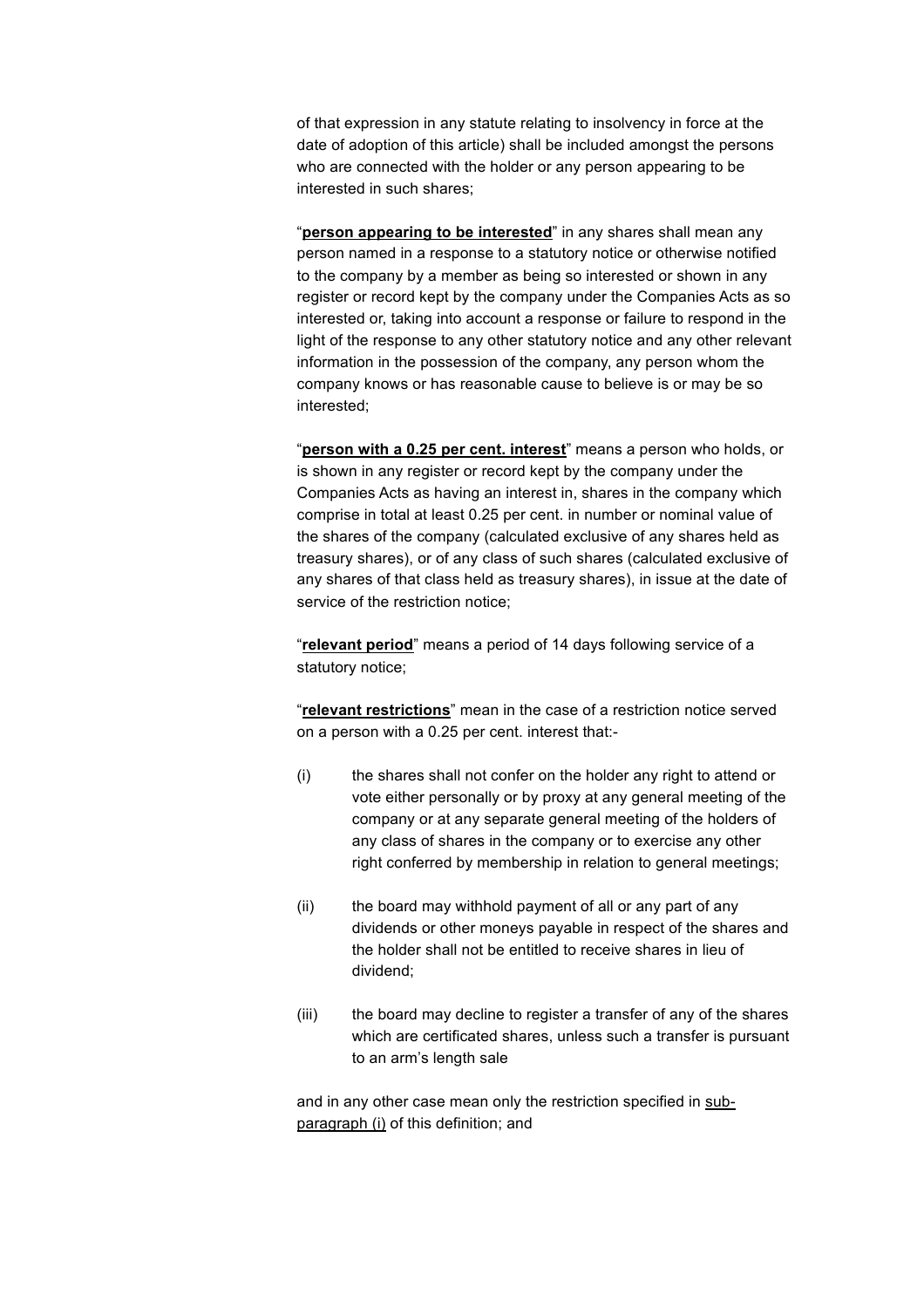"**statutory notice**" means a notice served by the company under the Companies Acts requiring particulars of interests in shares or of the identity of persons interested in shares.

## **13. Uncertificated Shares**

- (A) Pursuant and subject to the uncertificated securities rules, the board may permit title to shares of any class to be evidenced otherwise than by a certificate and title to shares of such a class to be transferred by means of a relevant system and may make arrangements for a class of shares (if all shares of that class are in all respects identical) to become a participating class. Title to shares of a particular class may only be evidenced otherwise than by a certificate where that class of shares is at the relevant time a participating class. The board may also, subject to compliance with the uncertificated securities rules, determine at any time that title to any class of shares may from a date specified by the board no longer be evidenced otherwise than by a certificate or that title to such a class shall cease to be transferred by means of any particular relevant system.
- (B) In relation to a class of shares which is a participating class, and for so long as it remains a participating class, no provision of these articles shall apply or have effect to the extent that it is inconsistent in any respect with:
	- (i) the holding of shares of that class in uncertificated form;
	- (ii) the transfer of title to shares of that class by means of a relevant system; and
	- (iii) any provision of the uncertificated securities rules,

and, without prejudice to the generality of this article, no provision of these articles shall apply or have effect to the extent that it is in any respect inconsistent with the maintenance, keeping or entering up by the Operator, so long as that is permitted or required by the uncertificated securities rules, of an Operator register of securities in respect of that class of shares in uncertificated form.

- (C) Shares of a class which is at the relevant time a participating class may be changed from uncertificated to certificated form, and from certificated to uncertificated form, in accordance with and subject as provided in the uncertificated securities rules.
- (D) If, under these articles or the Companies Acts, the company is entitled to sell, transfer or otherwise dispose of, forfeit, re-allot, accept the surrender of or otherwise enforce a lien over an uncertificated share, then, subject to these articles and the Companies Acts, such entitlement shall include the right of the board to:
	- (i) require the holder of that uncertificated share by notice in writing to change that share from uncertificated to certificated form within such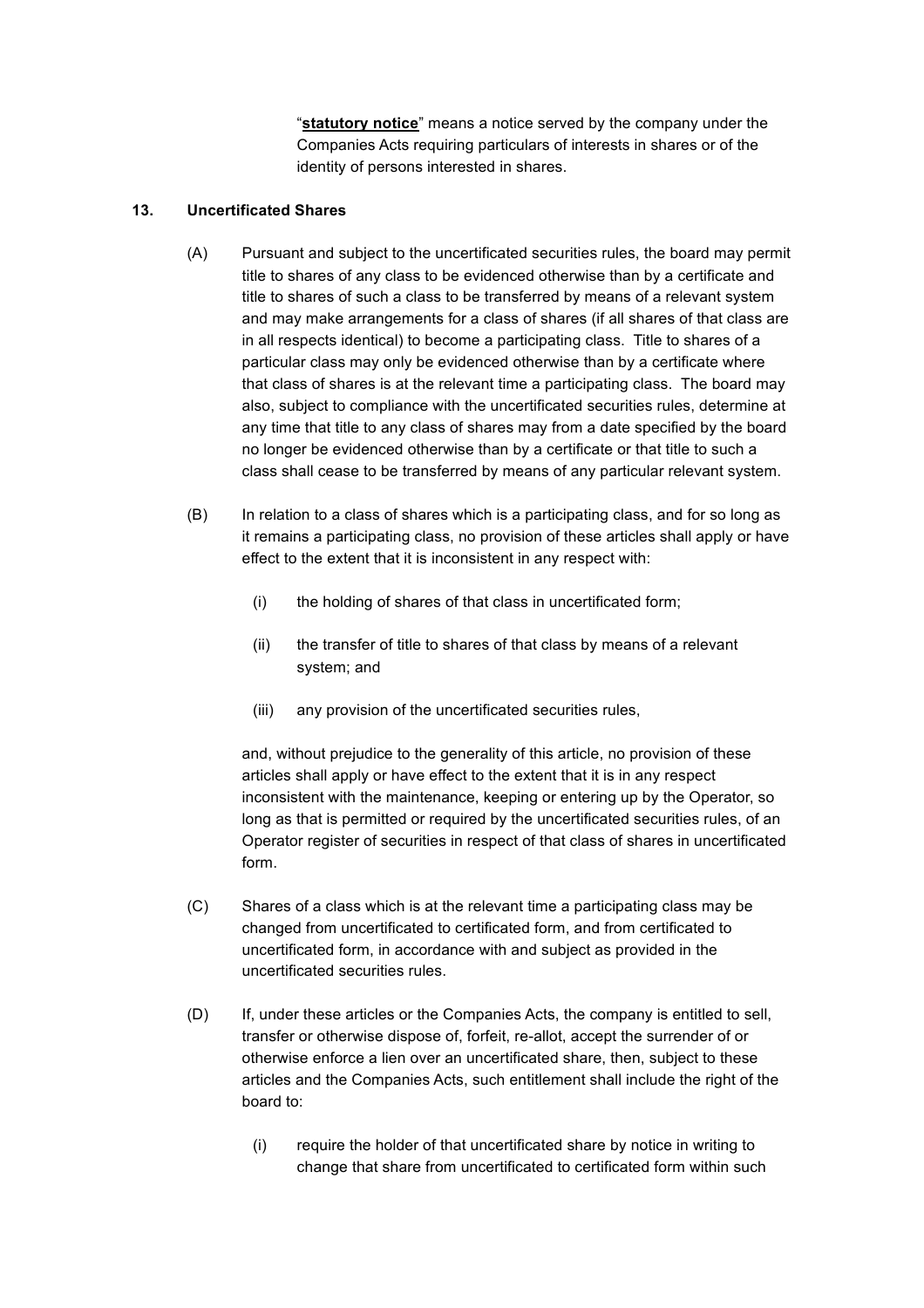period as may be specified in the notice and keep it as a certificated share for as long as the board requires;

- (ii) appoint any person to take such other steps, by instruction given by means of a relevant system or otherwise, in the name of the holder of such share as may be required to effect the transfer of such share and such steps shall be as effective as if they had been taken by the registered holder of that share; and
- (iii) take such other action that the board considers appropriate to achieve the sale, transfer, disposal, forfeiture, re-allotment or surrender of that share or otherwise to enforce a lien in respect of that share.
- (E) Unless the board otherwise determines, shares which a member holds in uncertificated form shall be treated as separate holdings from any shares which that member holds in certificated form. However shares held in uncertificated form shall not be treated as forming a class which is separate from certificated shares with the same rights.
- (F) Unless the board otherwise determines or the uncertificated securities rules otherwise require, any shares issued or created out of or in respect of any uncertificated shares shall be uncertificated shares and any shares issued or created out of or in respect of any certificated shares shall be certificated shares.
- (G) The company shall be entitled to assume that the entries on any record of securities maintained by it in accordance with the uncertificated securities rules and regularly reconciled with the relevant Operator register of securities are a complete and accurate reproduction of the particulars entered in the Operator register of securities and shall accordingly not be liable in respect of any act or thing done or omitted to be done by or on behalf of the company in reliance on such assumption; in particular, any provision of these articles which requires or envisages that action will be taken in reliance on information contained in the register shall be construed to permit that action to be taken in reliance on information contained in any relevant record of securities (as so maintained and reconciled).

### **14. Right to Share Certificates**

Every person (except a person to whom the company is not by law required to issue a certificate) whose name is entered in the register as a holder of any certificated shares shall be entitled, without payment, to receive within the time limits prescribed by the Companies Acts (or, if earlier, within any prescribed time limit or within a time specified when the shares were issued) one certificate for all those shares of any one class. In the case of a certificated share held jointly by several persons, the company shall not be bound to issue more than one certificate and delivery of a certificate to one of several joint holders shall be sufficient delivery to all. A member who transfers some but not all of the shares comprised in a certificate shall be entitled to a certificate for the balance without charge to the extent the balance is to be held in certificated form.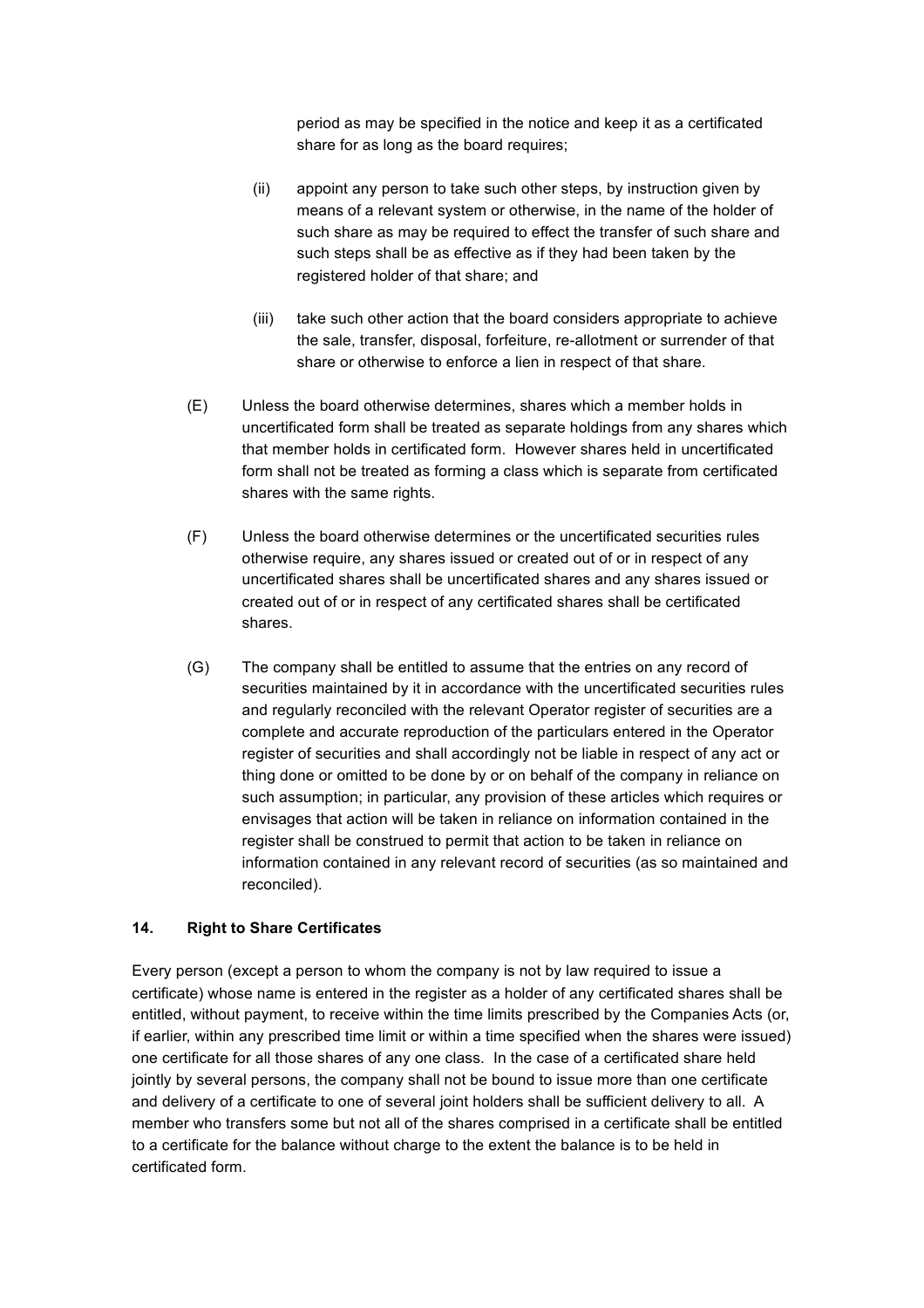## **15. Replacement of Share Certificates**

If a share certificate is defaced, worn out, lost or destroyed, it may be replaced on such terms (if any) as to evidence and indemnity as the board may decide and, where it is defaced or worn out, after delivery of the old certificate to the company. Any two or more certificates representing shares of any one class held by any member shall at his request be cancelled and a single new certificate for such shares issued in lieu. Any certificate representing shares of any one class held by any member may at his request be cancelled and two or more certificates for such shares may be issued instead. The board may require the payment of any exceptional out-of-pocket expenses of the company incurred in connection with the issue of any certificates under this article. Any one of two or more joint holders may request replacement certificates under this article.

# **16. Execution of Share Certificates**

Every share certificate shall be executed under a seal or in such other manner as the board, having regard to the terms of issue and any listing requirements, may authorise and shall specify the number and class of the shares to which it relates and the amount or respective amounts paid up on the shares. The board may by resolution decide, either generally or in any particular case or cases, that any signatures on any share certificates need not be autographic but may be applied to the certificates by some mechanical or other means or may be printed on them or that the certificates need not be signed by any person.

# **17. Share Certificates Sent at Holder's Risk**

Every share certificate sent in accordance with these articles will be sent at the risk of the member or other person entitled to the certificate. The company will not be responsible for any share certificate lost or delayed in the course of delivery.

### **Lien**

# **18. Company's Lien on Shares Not Fully Paid**

The company shall have a first and paramount lien on every share (not being a fully paid share) for all amounts payable to the company (whether presently or not) in respect of that share. The company's lien on a share shall extend to every amount payable in respect of it. The board may at any time either generally or in any particular case waive any lien that has arisen or declare any share to be wholly or in part exempt from the provisions of this article.

# **19. Enforcing Lien by Sale**

The company may sell, in such manner as the board may decide, any share on which the company has a lien if a sum in respect of which the lien exists is presently payable and is not paid within 14 clear days after a notice has been served on the holder of the share or the person who is entitled by transmission to the share, demanding payment and stating that if the notice is not complied with the share may be sold. For giving effect to the sale the board may authorise some person to sign an instrument of transfer of the share sold to or in accordance with the directions of the purchaser. The transferee shall not be bound to see to the application of the purchase money, nor shall his title to the share be affected by any irregularity or invalidity in relation to the sale.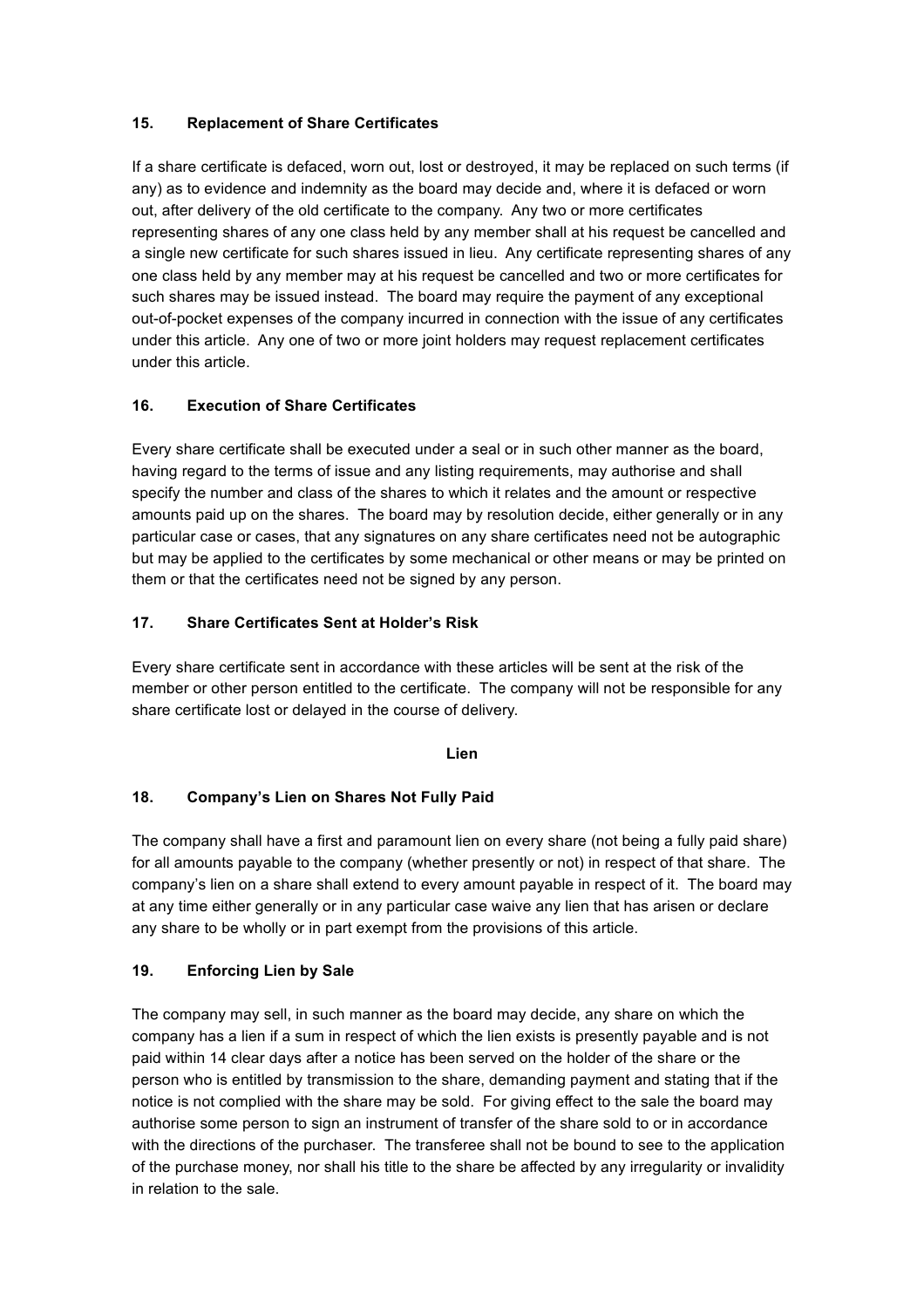# **20. Application of Proceeds of Sale**

The net proceeds, after payment of the costs, of the sale by the company of any share on which it has a lien shall be applied in or towards payment or discharge of the debt or liability in respect of which the lien exists so far as it is presently payable, and any residue shall (subject to a like lien for debts or liabilities not presently payable as existed upon the share prior to the sale and upon surrender, if required by the company, for cancellation of the certificate for the share sold) be paid to the person who was entitled to the share at the time of the sale.

## **Calls on Shares**

## **21. Calls**

Subject to the terms of issue, the board may from time to time make calls upon the members in respect of any moneys unpaid on their shares (whether on account of the nominal amount of the shares or by way of premium) and not payable on a date fixed by or in accordance with the terms of issue, and each member shall (subject to the company serving upon him at least 14 clear days' notice specifying when and where payment is to be made) pay to the company as required by the notice the amount called on his shares. A call may be made payable by instalments. A call may be revoked or postponed, in whole or in part, as the board may decide. A person upon whom a call is made shall remain liable jointly and severally with the successors in title to his shares for all calls made upon him notwithstanding the subsequent transfer of the shares in respect of which the call was made.

### **22. Timing of Calls**

A call shall be deemed to have been made at the time when the resolution of the board authorising the call was passed.

### **23. Liability of Joint Holders**

The joint holders of a share shall be jointly and severally liable to pay all calls in respect of the share.

### **24. Interest Due on Non-Payment**

If a call remains unpaid after it has become due and payable, the person from whom it is due and payable shall pay interest on the amount unpaid from the day it is due and payable to the time of actual payment at such rate (not exceeding the Bank of England base rate by more than five percentage points) as the board may decide, and all expenses that have been incurred by the company by reason of such non-payment, but the board shall be at liberty in any case or cases to waive payment of the interest or expenses wholly or in part.

# **25. Sums Due on Allotment Treated as Calls**

Any amount which becomes payable in respect of a share on allotment or on any other date fixed by or in accordance with the terms of issue, whether in respect of the nominal amount of the share or by way of premium or as an instalment of a call, shall be deemed to be a call and, if it is not paid, all the provisions of these articles shall apply as if the sum had become due and payable by virtue of a call.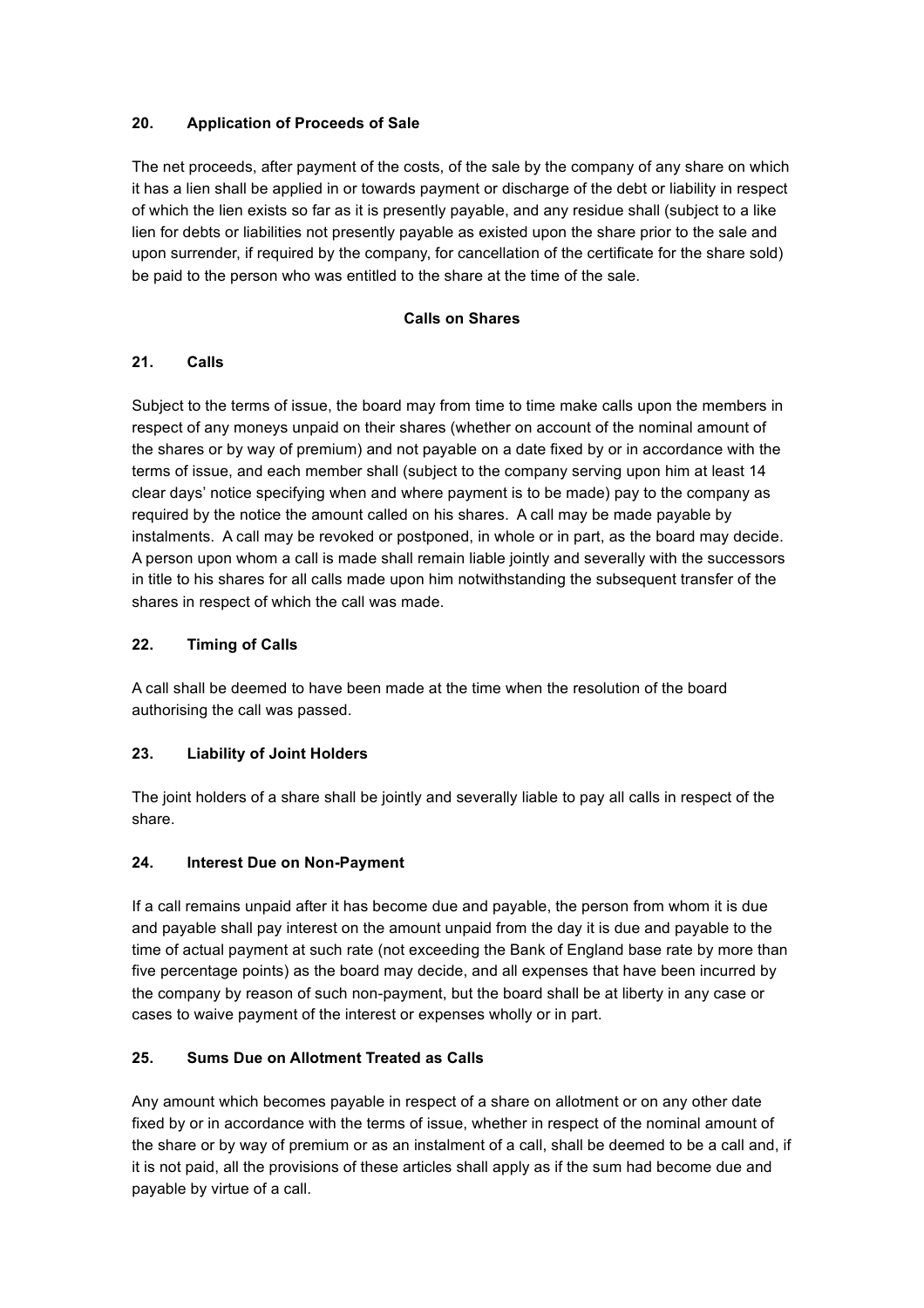# **26. Power to Differentiate**

The board may on or before the issue of shares differentiate between the allottees or holders as to the amount of calls to be paid and the times of payment.

## **27. Payment of Calls in Advance**

The board may, if it thinks fit, receive from any member who is willing to advance them all or any part of the moneys uncalled and unpaid upon any shares held by him and on all or any of the moneys so advanced may (until they would, but for the advance, become presently payable) pay interest at such rate (not exceeding the Bank of England base rate by more than five percentage points, unless the company by ordinary resolution shall otherwise direct) as the board may decide.

## **Forfeiture of Shares**

# **28. Notice if Call or Instalment Not Paid**

If any call or instalment of a call remains unpaid on any share after the day appointed for payment, the board may at any time serve a notice on the holder requiring payment of so much of the call or instalment as is unpaid, together with any interest which may have accrued and any expenses incurred by the company by reason of such non-payment.

## **29. Form of Notice**

The notice shall name a further day (not being less than 14 clear days from the date of the notice) on or before which, and the place where, the payment required by the notice is to be made and shall state that in the event of non-payment on or before the day and at the place appointed, the shares in respect of which the call has been made or instalment is payable will be liable to be forfeited.

### **30. Forfeiture for Non-Compliance with Notice**

If the notice is not complied with, any share in respect of which it was given may, at any time before payment of all calls or instalments and interest and expenses due in respect of it have been made, be forfeited by a resolution of the board to that effect and the forfeiture shall include all dividends declared and other moneys payable in respect of the forfeited shares and not paid before the forfeiture. The board may accept the surrender of any share liable to be forfeited and, in that event, references in these articles to forfeiture shall include surrender.

# **31. Notice after Forfeiture**

When any share has been forfeited, notice of the forfeiture shall be served upon the person who was before forfeiture the holder of the share but no forfeiture shall be invalidated by any omission or neglect to give notice.

# **32. Sale of Forfeited Shares**

Until cancelled in accordance with the requirements of the Companies Acts, a forfeited share shall be deemed to be the property of the company and may be sold or otherwise disposed of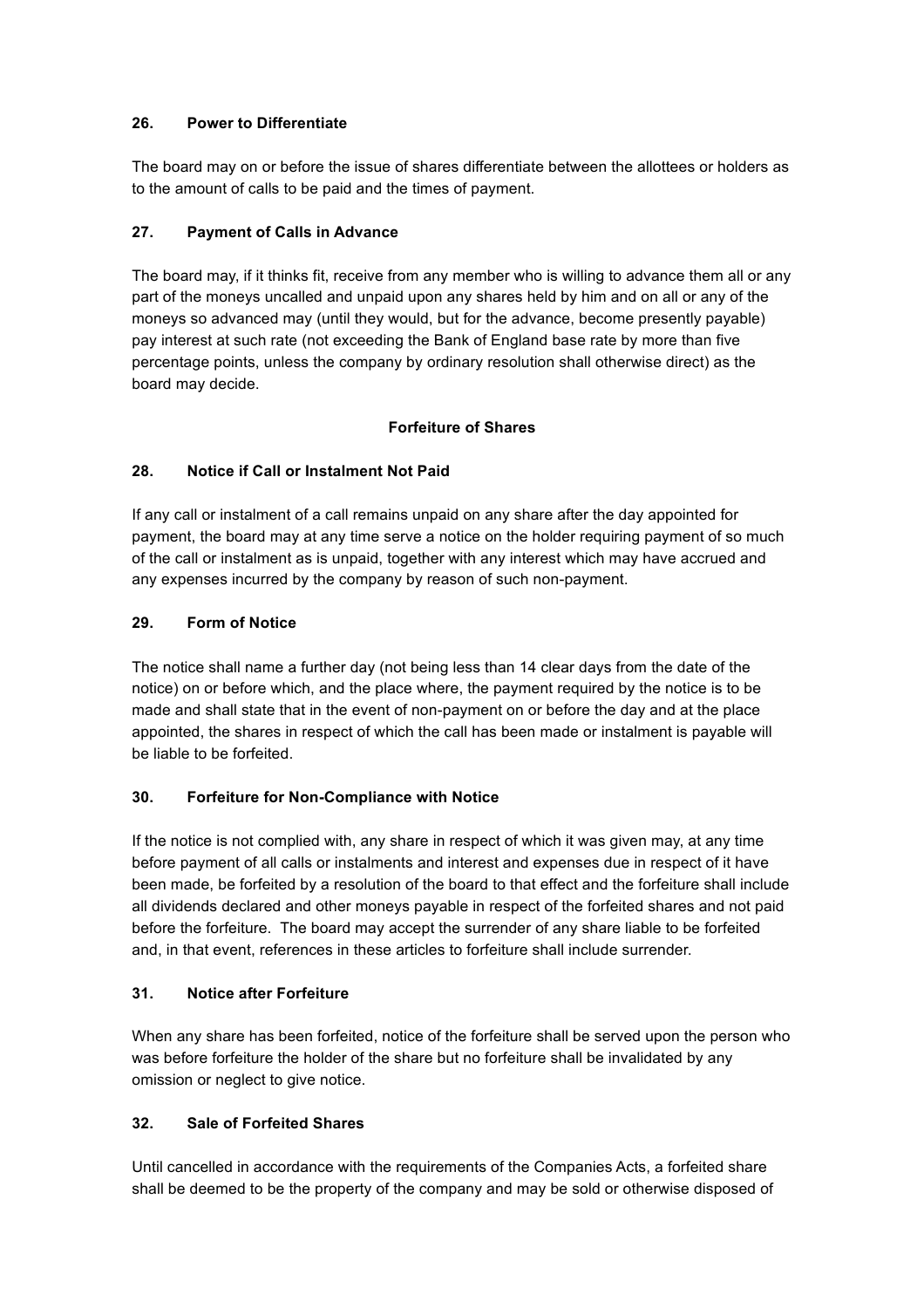either to the person who was, before forfeiture, the holder or to any other person upon such terms and in such manner as the board shall decide. The board may for the purposes of the disposal authorise some person to sign an instrument of transfer to the designated transferee. The company may receive the consideration (if any) given for the share on its disposal. At any time before a sale or disposition the forfeiture may be cancelled by the board on such terms as the board may decide.

# **33. Arrears to be Paid Notwithstanding Forfeiture**

A person whose shares have been forfeited shall cease to be a member in respect of them and shall surrender to the company for cancellation the certificate for the forfeited shares but shall remain liable to pay to the company all moneys which at the date of the forfeiture were payable by him to the company in respect of those shares with interest thereon at such rate (not exceeding the Bank of England base rate by more than five percentage points) as the board may decide from the date of forfeiture until payment, and the company may enforce payment without being under any obligation to make any allowance for the value of the shares forfeited or for any consideration received on their disposal.

# **34. Statutory Declaration as to Forfeiture**

A statutory declaration that the declarant is a director of the company or the secretary and that a share has been forfeited on a specified date shall be conclusive evidence of the facts stated in it as against all persons claiming to be entitled to the share. The declaration shall (subject to the signing of an instrument of transfer if necessary) constitute a good title to the share and the person to whom the share is sold or otherwise disposed of shall not be bound to see to the application of the purchase money (if any) nor shall his title to the share be affected by any irregularity or invalidity in the proceedings relating to the forfeiture, sale or disposal.

# **Transfer of Shares**

# **35. Transfer**

- (A) Subject to such of the restrictions of these articles as may be applicable:-
	- (i) any member may transfer all or any of his uncertificated shares by means of a relevant system in such manner provided for, and subject as provided in, the uncertificated securities rules, and accordingly no provision of these articles shall apply in respect of an uncertificated share to the extent that it requires or contemplates the effecting of a transfer by an instrument in writing or the production of a certificate for the share to be transferred; and
	- (ii) any member may transfer all or any of his certificated shares by an instrument of transfer in any usual form or in any other form which the board may approve.
- (B) The transferor of a share shall be deemed to remain the holder of the share concerned until the name of the transferee is entered in the register in respect of it.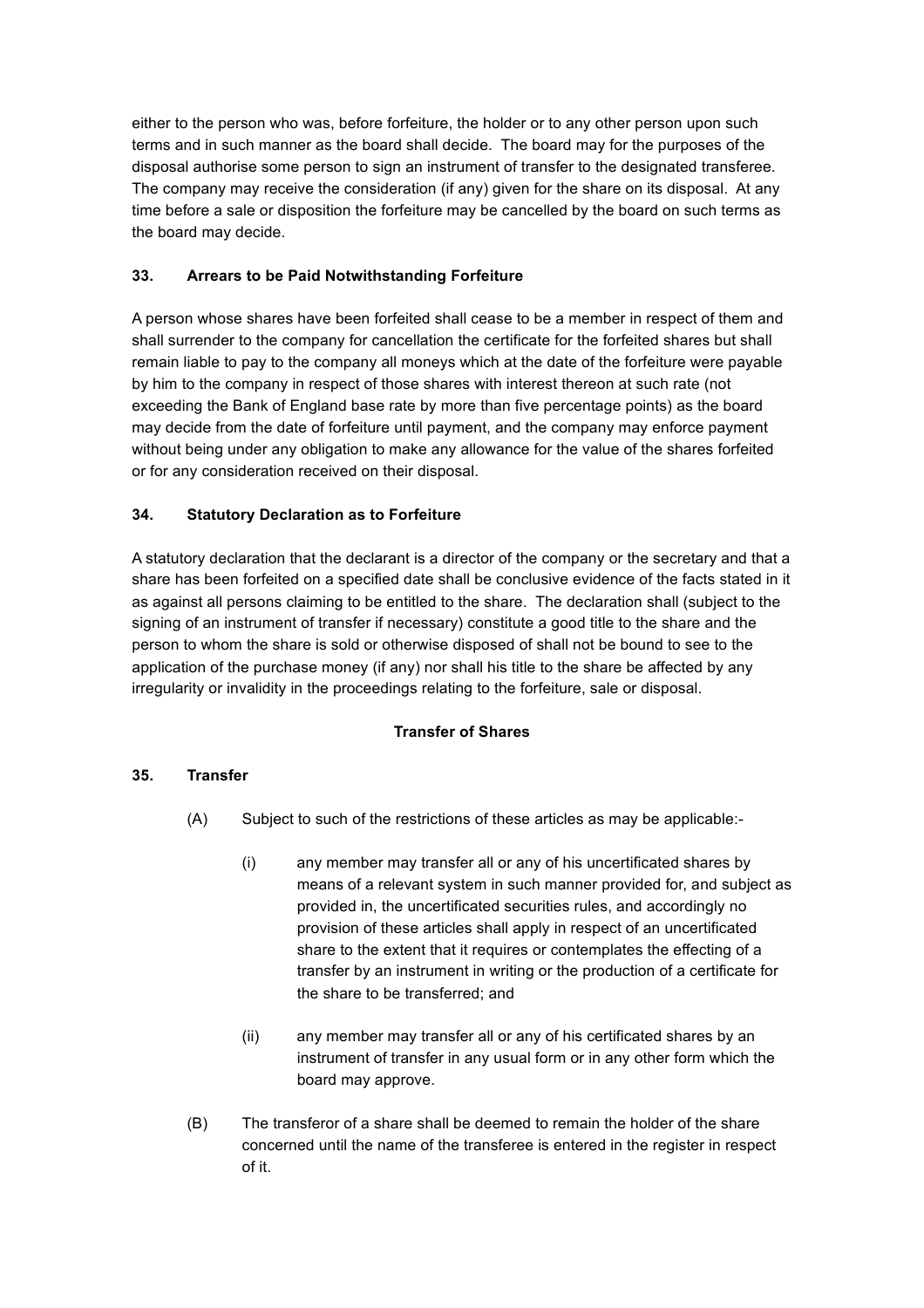# **36. Signing of Transfer**

The instrument of transfer of a certificated share shall be signed by or on behalf of the transferor and (in the case of a partly paid share) the transferee. All instruments of transfer, when registered, may be retained by the company.

## **37. Rights to Decline Registration of Partly Paid Shares**

The board can decline to register any transfer of any share which is not a fully paid share.

## **38. Other Rights to Decline Registration**

- (A) Registration of a transfer of an uncertificated share may be refused in the circumstances set out in the uncertificated securities rules, and where, in the case of a transfer to joint holders, the number of joint holders to whom the uncertificated share is to be transferred exceeds four.
- (B) The board may decline to register any transfer of a certificated share unless:-
	- (i) the instrument of transfer is duly stamped or duly certified or otherwise shown to the satisfaction of the board to be exempt from stamp duty and is left at the office or such other place as the board may from time to time determine accompanied (save in the case of a transfer by a person to whom the company is not required by law to issue a certificate and to whom a certificate has not been issued) by the certificate for the share to which it relates and such other evidence as the board may reasonably require to show the right of the person signing the instrument of transfer to make the transfer and, if the instrument of transfer is signed by some other person on his behalf, the authority of that person so to do;
	- (ii) the instrument of transfer is in respect of only one class of share; and
	- (iii) in the case of a transfer to joint holders, the number of joint holders to whom the share is to be transferred does not exceed four.
- (C) For all purposes of these articles relating to the registration of transfers of shares, the renunciation of the allotment of any shares by the allottee in favour of some other person shall be deemed to be a transfer and the board shall have the same powers of refusing to give effect to such a renunciation as if it were a transfer.

### **39. No Fee for Registration**

No fee shall be charged by the company for registering any transfer, document or instruction relating to or affecting the title to any share or for making any other entry in the register.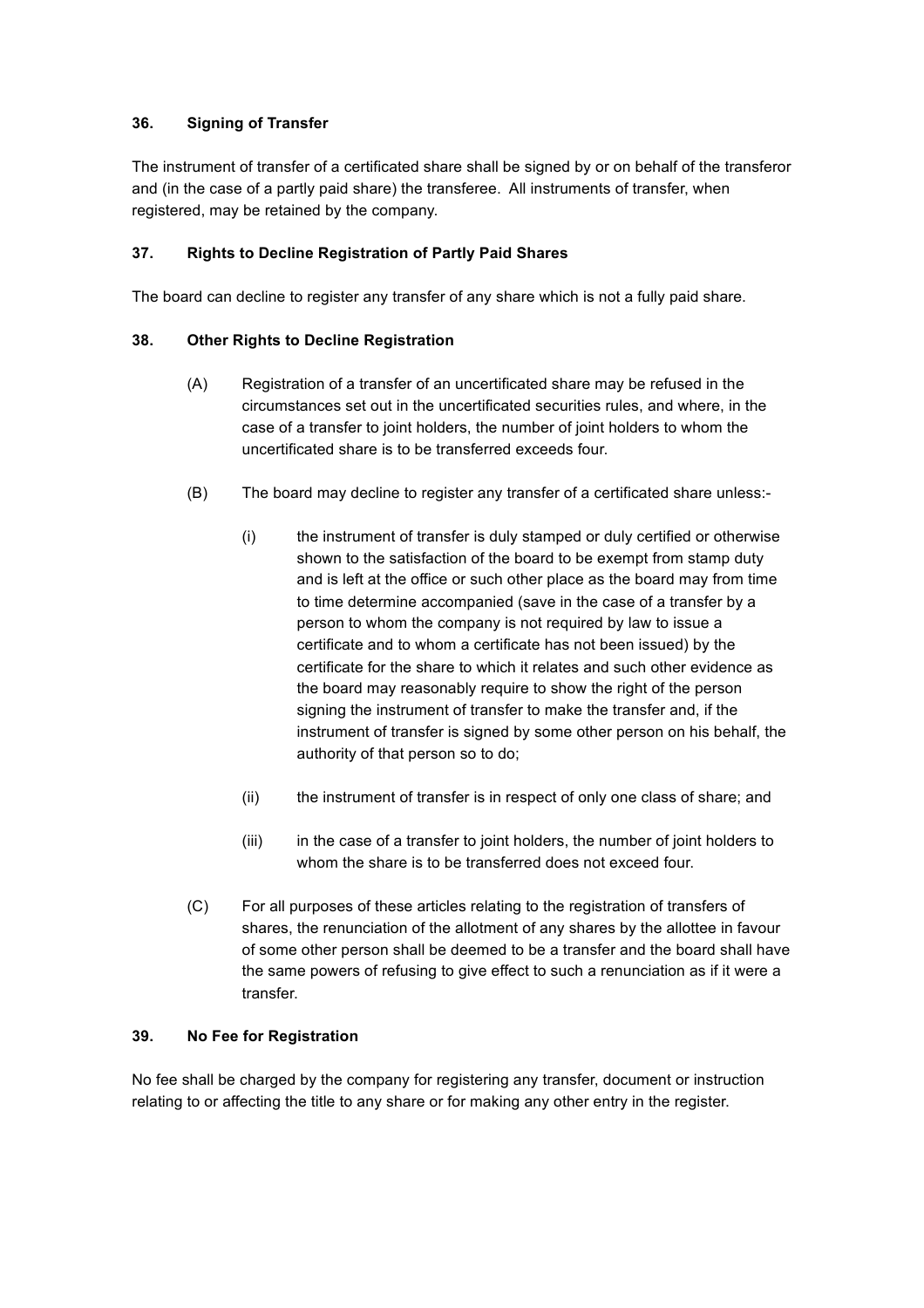### **40. Untraced Shareholders**

- (A) The company may sell any certificated shares in the company on behalf of the holder of, or person entitled by transmission to, the shares at the best price reasonably obtainable at the time of sale if:-
	- (i) the shares have been in issue either in certificated or uncertificated form throughout the qualifying period and at least three cash dividends have become payable on the shares during the qualifying period;
	- (ii) no cash dividend payable on the shares has either been claimed by presentation to the paying bank of the relevant cheque or warrant or been satisfied by the transfer of funds to a bank account designated by the holder of, or person entitled by transmission to, the shares or by the transfer of funds by means of a relevant system at any time during the relevant period;
	- (iii) so far as any director of the company at the end of the relevant period is then aware, the company has not at any time during the relevant period received any communication from the holder of, or person entitled by transmission to, the shares; and
	- (iv) the company has caused two advertisements to be published, one in a newspaper with a national circulation and the other in a newspaper circulating in the area in which the last known postal address of the holder of, or person entitled by transmission to, the shares or the postal address at which service of notices may be effected under these articles is located, giving notice of its intention to sell the shares and a period of three months has elapsed from the date of publication of the advertisements or of the last of the two advertisements to be published if they are published on different dates.
- (B) The company shall also be entitled to sell at the best price reasonably obtainable at the time of sale any additional certificated shares in the company issued either in certificated or uncertificated form during the qualifying period in right of any share to which paragraph (A) of this article applies (or in right of any share so issued), if the criteria in paragraph  $(A)(ii)$  to  $(iv)$  are satisfied in relation to the additional shares.
- (C) To give effect to any sale of shares pursuant to this article the board may authorise some person to transfer the shares in question and an instrument of transfer signed by that person shall be as effective as if it had been signed by the holder of, or person entitled by transmission to, the shares. The purchaser shall not be bound to see to the application of the purchase moneys nor shall his title to the shares be affected by any irregularity or invalidity in the proceedings relating to the sale. The net proceeds of sale shall belong to the company and, upon their receipt, the company shall become indebted to the former holder of, or person entitled by transmission to, the shares for an amount equal to the net proceeds. No trust shall be created in respect of the debt and no interest shall be payable in respect of it and the company shall not be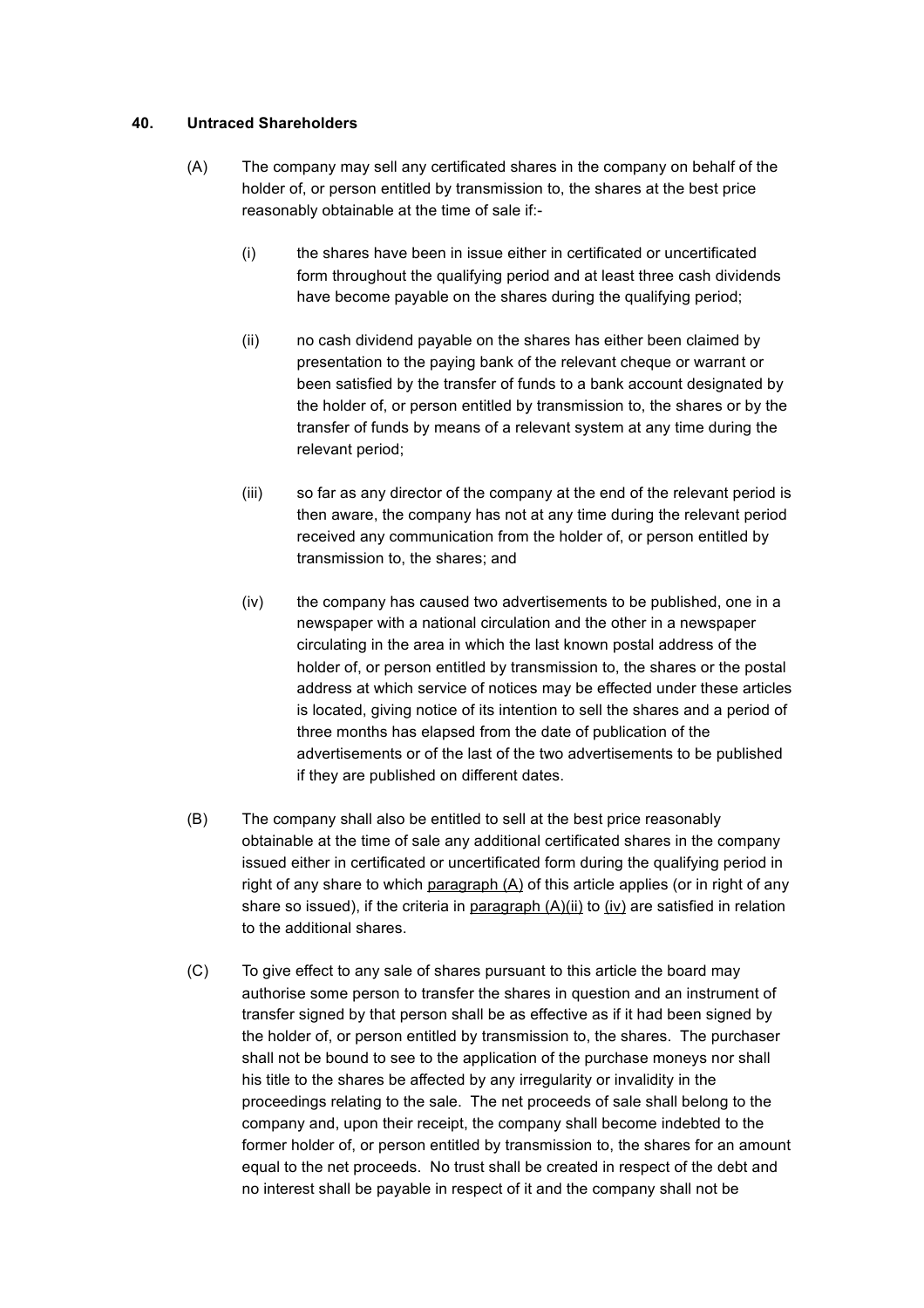required to account for any moneys earned from the net proceeds which may be employed in the business of the company or as it thinks fit.

(D) For the purpose of this article:-

"**the qualifying period**" means the period of 12 years immediately preceding the date of publication of the advertisements referred to in paragraph (A)(iv) above or of the first of the two advertisements to be published if they are published on different dates; and

"**the relevant period**" means the period beginning at the commencement of the qualifying period and ending on the date when all the requirements of paragraph  $(A)(i)$  to  $(iv)$  above have been satisfied.

## **Transmission of Shares**

## **41. Transmission on Death**

If a member dies, the survivor or survivors, where he was a joint holder, and his personal representatives, where he was a sole holder or the only survivor of joint holders, shall be the only persons recognised by the company as having any title to his shares; but nothing contained in these articles shall release the estate of a deceased holder from any liability in respect of any share held by him solely or jointly with other persons.

## **42. Entry of Transmission in Register**

Where the entitlement of a person to a certificated share in consequence of the death or bankruptcy of a member or of any other event giving rise to its transmission by operation of law is proved to the satisfaction of the board, the board shall within two months after proof cause the entitlement of that person to be noted in the register.

### **43. Election of Person Entitled by Transmission**

Any person entitled by transmission to a share may, subject as provided elsewhere in these articles, elect either to become the holder of the share or to have some person nominated by him registered as the holder. If he elects to be registered himself he shall give notice to the company to that effect. If he elects to have another person registered and the share is a certificated share, he shall sign an instrument of transfer of the share to that person. If he elects to have himself or another person registered and the share is an uncertificated share, he shall take any action the board may require (including, without limitation, the signing of any document and the giving of any instruction by means of a relevant system) to enable himself or that person to be registered as the holder of the share. The board may at any time require the person to elect either to be registered himself or to transfer the share and if the requirements are not complied with within 60 days of being issued the board may withhold payment of all dividends and other moneys payable in respect of the share until the requirements have been complied with. All the provisions of these articles relating to the transfer of, and registration of transfers of, shares shall apply to the notice or transfer as if the death or bankruptcy of the member or other event giving rise to the transmission had not occurred and the notice or transfer was given or signed by the member.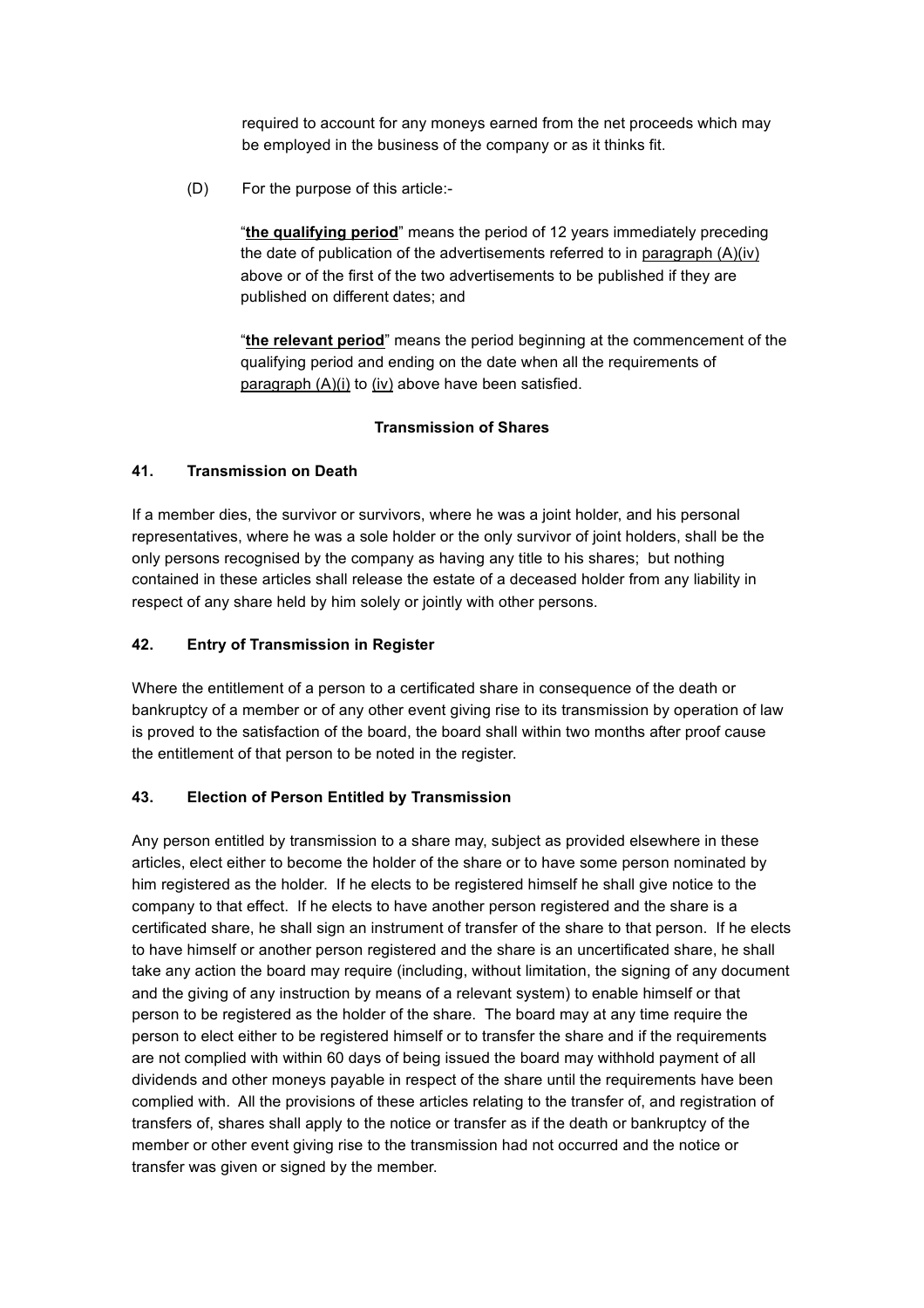## **44. Rights of Person Entitled by Transmission**

Where a person becomes entitled by transmission to a share, the rights of the holder in relation to that share shall cease, but the person entitled by transmission to the share may give a good discharge for any dividends or other moneys payable in respect of it and shall have the same rights in relation to the share as he would have had if he were the holder of it save that, until he becomes the holder, he shall not be entitled in respect of the share (except with the authority of the board) to receive notice of, or to attend or vote at, any general meeting of the company or at any separate general meeting of the holders of any class of shares in the company or to exercise any other right conferred by membership in relation to general meetings.

### **Alteration of Share Capital**

## **45. Increase, Consolidation, Sub-Division and Cancellation**

The company may from time to time by ordinary resolution:-

- (i) increase its share capital by such sum to be divided into shares of such amount as the resolution shall prescribe;
- (ii) consolidate, or consolidate and then sub-divide, all or any of its share capital into shares of larger amount than its existing shares;
- (iii) subject to the Companies Acts, sub-divide its shares or any of them into shares of smaller amount and the resolution may determine that, as between the shares resulting from the sub-division, any of them may have any preference or advantage or be subject to any restriction as compared with the others; and
- (iv) cancel any shares which, at the date of the passing of the resolution, have not been taken or agreed to be taken by any person and diminish the amount of its share capital by the amount of the shares so cancelled.

### **46. Fractions**

Whenever as a result of a consolidation, consolidation and sub-division or sub-division of shares any holders would become entitled to fractions of a share, the board may deal with the fractions as it thinks fit including by ignoring fractions altogether or by aggregating and selling them or by dealing with them in some other way. For the purposes of effecting any such sale, the board may arrange for the shares representing the fractions to be entered in the register as certificated shares. The board may sell shares representing fractions to any person, including the company and may authorise some person to transfer or deliver the shares to, or in accordance with the directions of, the purchaser. The person to whom any shares are transferred or delivered shall not be bound to see to the application of the purchase money nor shall his title to the shares be affected by any irregularity in, or invalidity of, the proceedings relating to the sale.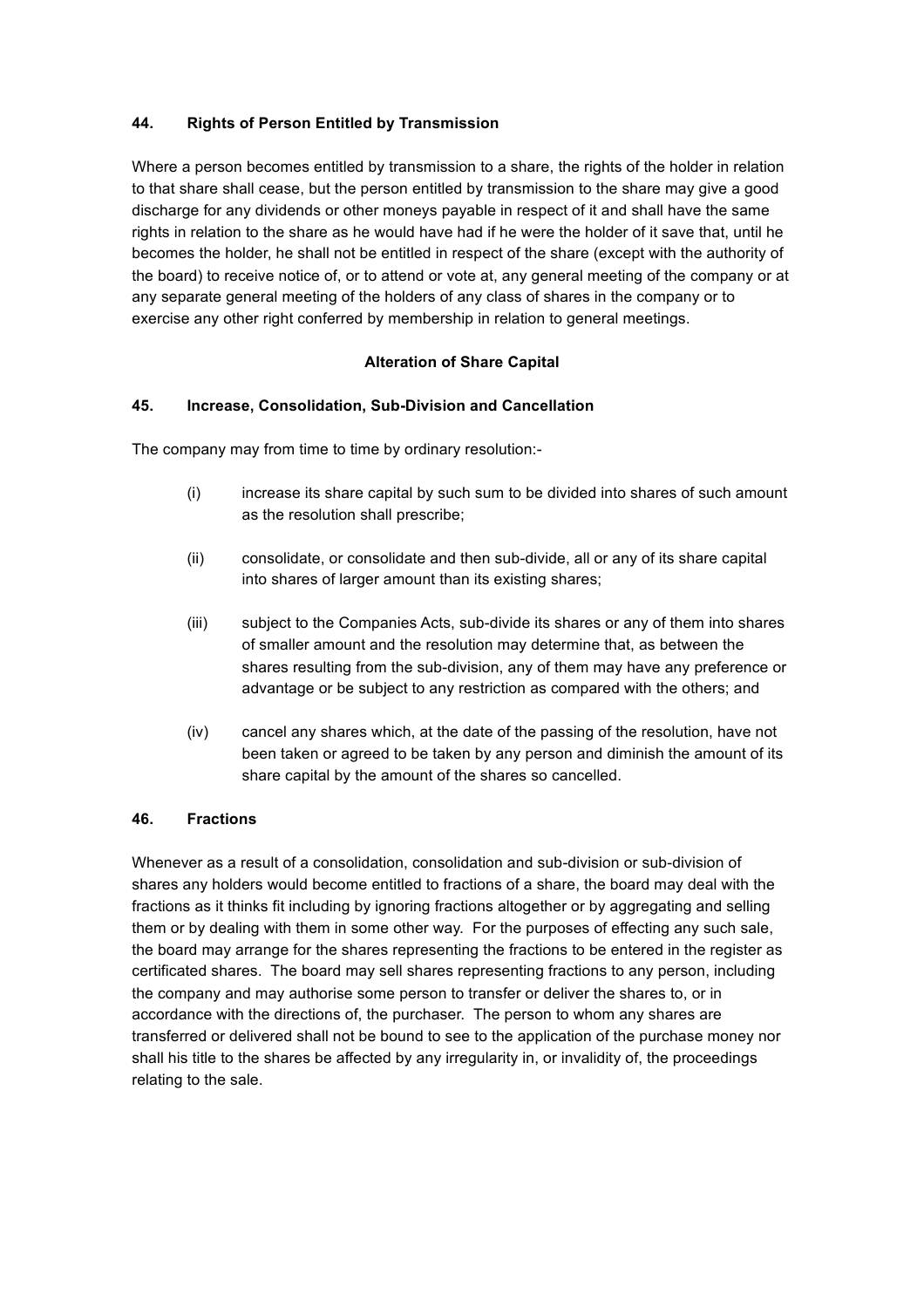# **47. Reduction of Capital**

Subject to the provisions of the Companies Acts, the company may by special resolution reduce its share capital, any capital redemption reserve, any share premium account or any other undistributable reserve in any way.

## **Notice of General Meetings**

## **48. Omission or Non-Receipt of Notice**

- (A) The accidental omission to give any notice of a meeting or the accidental omission to send or supply any document or other information relating to any meeting to, or the non-receipt (even if the company becomes aware of such non-receipt) of any such notice, document or other information by, any person entitled to receive the notice, document or other information shall not invalidate the proceedings at that meeting.
- (B) A member present in person or by proxy at a meeting shall be deemed to have received proper notice of that meeting and, where applicable, of the purpose of that meeting.

## **49. Postponement of General Meetings**

If the board, in its absolute discretion, considers that it is impractical or undesirable for any reason to hold a general meeting on the date or at the time or place specified in the notice calling the general meeting, it may postpone or move the general meeting to another date, time and/or place. The board shall take reasonable steps to ensure that notice of the date, time and place of the rearranged meeting is given to any member trying to attend the meeting at the original time and place. Notice of the date, time and place of the rearranged meeting shall, if practicable, also be placed in at least two national newspapers in the United Kingdom. Notice of the business to be transacted at such rearranged meeting shall not be required. If a meeting is rearranged in this way, the appointment of a proxy will be valid if it is received as required by these articles not less than 48 hours before the time appointed for holding the rearranged meeting. The board may also postpone or move the rearranged meeting under this article.

### **Proceedings at General Meetings**

## **50. Quorum**

No business shall be transacted at any general meeting unless a quorum is present when the meeting proceeds to business, but the absence of a quorum shall not preclude the choice or appointment of a chairman of the meeting which shall not be treated as part of the business of the meeting. Save as otherwise provided by these articles, two members present in person or by proxy and entitled to vote shall be a quorum for all purposes.

# **51. Procedure if Quorum Not Present**

If within five minutes (or such longer time not exceeding one hour as the chairman of the meeting may decide to wait) after the time appointed for the commencement of the meeting a quorum is not present, or if during the meeting a quorum ceases to be present, the meeting, if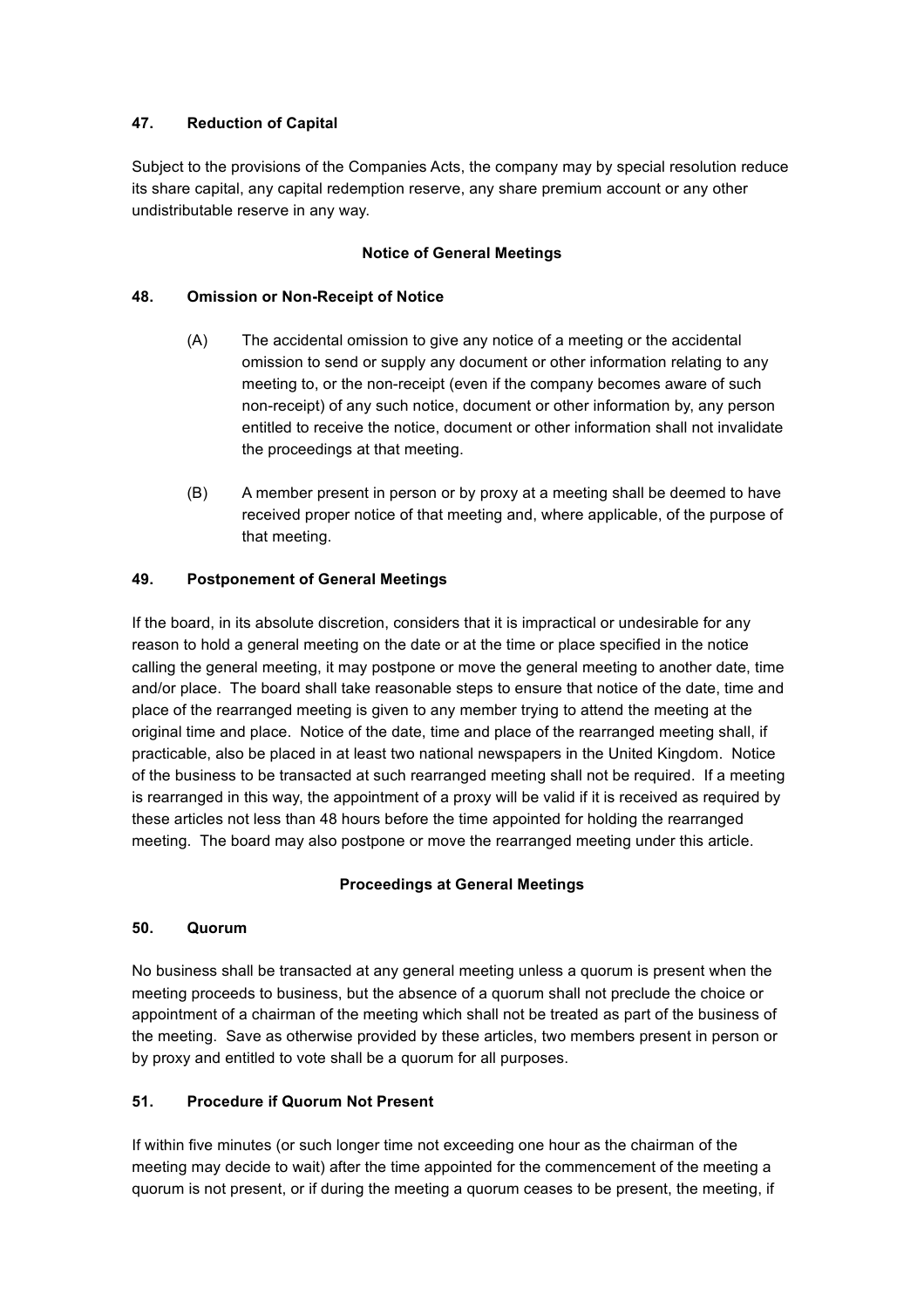convened by or upon the requisition of members, shall be dissolved. In any other case it shall stand adjourned to such other day (being not less than three nor more than 28 days later) and at such other time or place as may have been specified for the purpose in the notice convening the meeting. Where no such arrangements have been so specified, the meeting shall stand adjourned to such other day (being not less than ten nor more than 28 days later) and at such other time or place as the chairman of the meeting may decide and, in this case, the company shall give not less than seven clear days' notice in writing of the adjourned meeting. At any adjourned meeting one member present in person or by proxy and entitled to vote (whatever the number of shares held by him) shall be a quorum and any notice of an adjourned meeting shall state that one member present in person or by proxy and entitled to vote (whatever the number of shares held by him) shall be a quorum.

# **52. Security Arrangements**

The board may direct that persons wishing to attend any general meeting should submit to such searches or other security arrangements or restrictions as the board shall consider appropriate in the circumstances and shall be entitled in its absolute discretion to, or to authorise some one or more persons who shall include a director or the secretary or the chairman of the meeting to, refuse entry to, or to eject from, such general meeting any person who fails to submit to such searches or otherwise to comply with such security arrangements or restrictions.

# **53. Chairman of General Meeting**

The chairman (if any) of the board or, in his absence, the deputy chairman (if any) shall preside as chairman at every general meeting. If more than one deputy chairman is present they shall agree amongst themselves who is to take the chair or, if they cannot agree, the deputy chairman who has been in office as a director longest shall take the chair. If there is no chairman or deputy chairman, or if at any meeting neither the chairman nor any deputy chairman is present within five minutes after the time appointed for the commencement of the meeting, or if neither the chairman nor any deputy chairman is willing to act as chairman, the directors present shall choose one of their number to act, or if one director only is present he shall preside as chairman of the meeting if willing to act. If no director is present, or if each of the directors present declines to take the chair, the persons present and entitled to vote shall appoint one of their number to be chairman of the meeting. Nothing in these articles shall restrict or exclude any of the powers or rights of a chairman of a meeting which are given by law.

# **54. Orderly Conduct**

The chairman of the meeting shall take such action or give directions for such action to be taken as he thinks fit to promote the orderly conduct of the business of the meeting as laid down in the notice of the meeting. The chairman's decision on points of order, matters of procedure or arising incidentally from the business of the meeting shall be final as shall be his determination as to whether any point or matter is of such a nature.

# **55. Entitlement to Attend and Speak**

Each director shall be entitled to attend and speak at any general meeting of the company. The chairman of the meeting may invite any person to attend and speak at any general meeting of the company where he considers that this will assist in the deliberations of the meeting.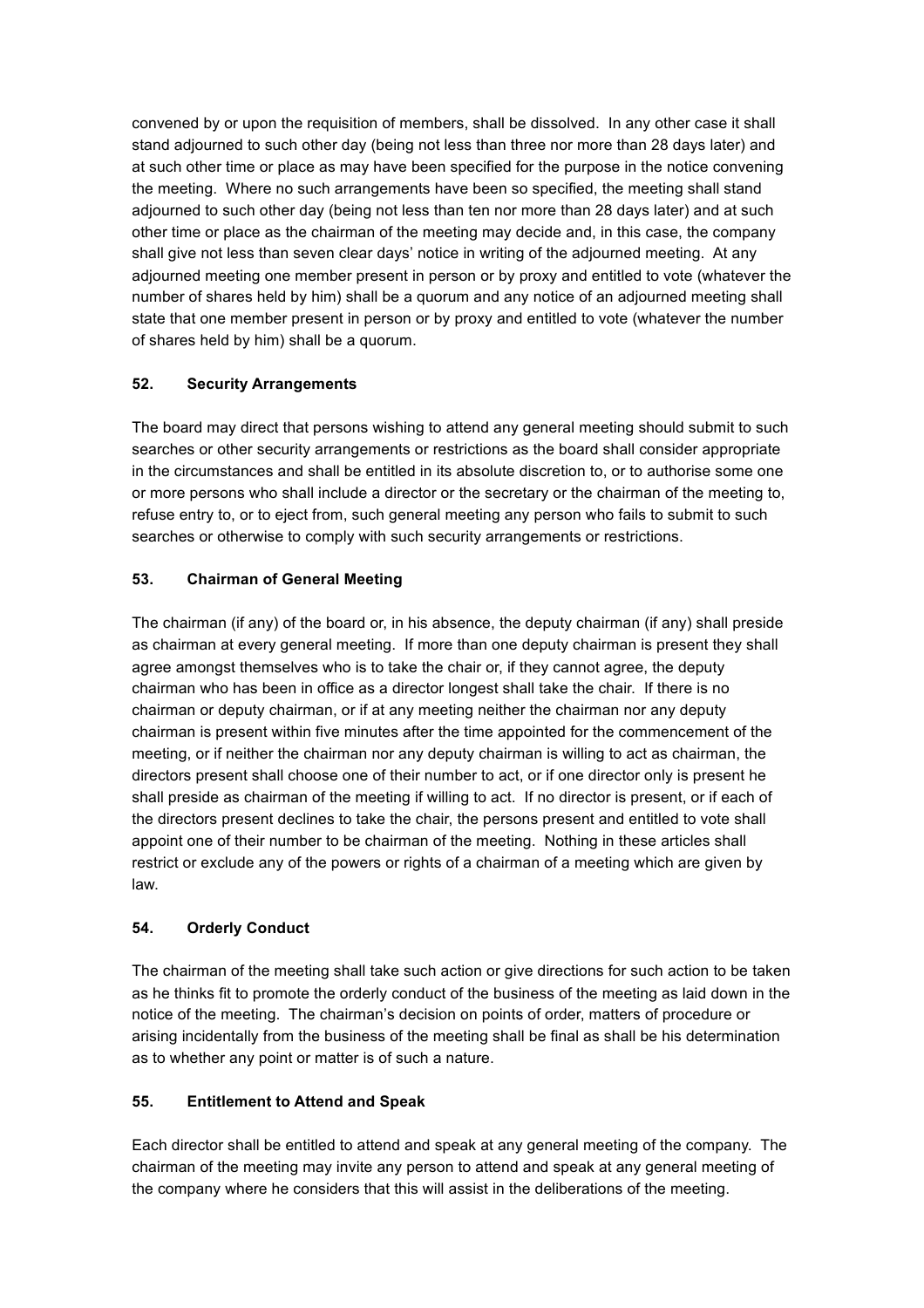## **56. Adjournments**

The chairman of the meeting may at any time without the consent of the meeting adjourn any meeting (whether or not it has commenced or a quorum is present) either sine die or to another time or place where it appears to him that (a) the members entitled to vote and wishing to attend cannot be conveniently accommodated in the place appointed for the meeting (b) the conduct of persons present prevents or is likely to prevent the orderly continuation of business or (c) an adjournment is otherwise necessary so that the business of the meeting may be properly conducted. In addition, the chairman of the meeting may at any time with the consent of any meeting at which a quorum is present (and shall if so directed by the meeting) adjourn the meeting either sine die or to another time or place. When a meeting is adjourned sine die the time and place for the adjourned meeting shall be fixed by the board. No business shall be transacted at any adjourned meeting except business which might properly have been transacted at the meeting had the adjournment not taken place. Any meeting may be adjourned more than once.

# **57. Notice of Adjournment**

If the continuation of an adjourned meeting is to take place three months or more after it was adjourned, notice of the adjourned meeting shall be given as in the case of an original meeting. Except where these articles otherwise require, it shall not be necessary to give any notice of an adjourned meeting or of the business to be transacted at an adjourned meeting.

## **Amendments**

# **58. Amendments to Resolutions**

In the case of a resolution duly proposed as a special resolution no amendment thereto (other than an amendment to correct a patent error) may be considered or voted upon and in the case of a resolution duly proposed as an ordinary resolution no amendment thereto (other than an amendment to correct a patent error) may be considered or voted upon unless either at least two working days prior to the date appointed for holding the meeting or adjourned meeting at which such ordinary resolution is to be proposed notice in writing of the terms of the amendment and intention to move the same has been received by the company or the chairman of the meeting in his absolute discretion decides that it may be considered or voted upon. With the consent of the chairman of the meeting, an amendment may be withdrawn by its proposer before it is put to the vote.

# **59. Amendments Ruled Out of Order**

If an amendment shall be proposed to any resolution under consideration but shall be ruled out of order by the chairman of the meeting the proceedings on the substantive resolution shall not be invalidated by any error in such ruling.

### **Voting**

# **60. Votes of Members**

Subject to any special terms as to voting upon which any shares may be issued or may at the relevant time be held and to any other provisions of these articles, on a show of hands every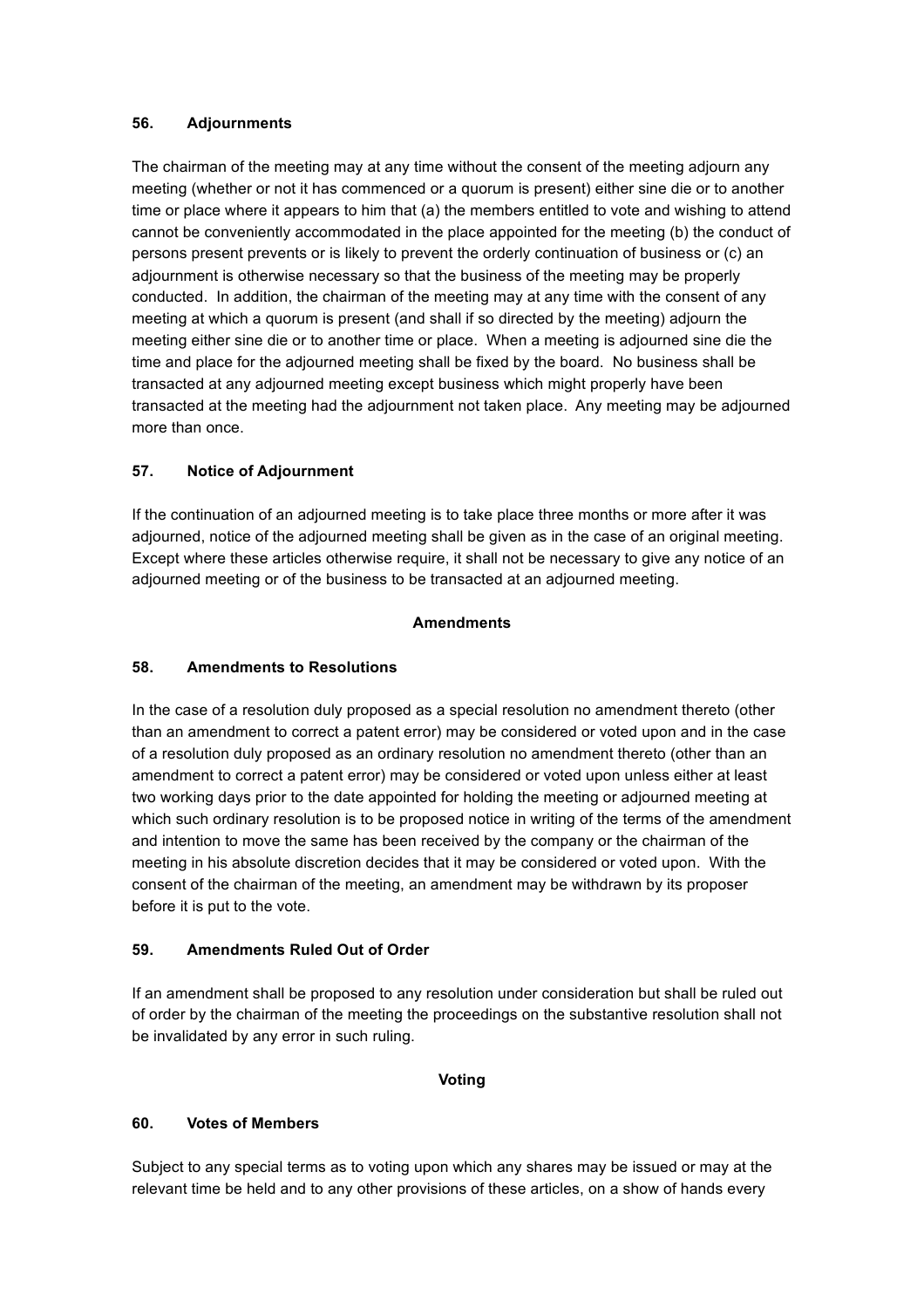member who is present in person at a general meeting of the company shall have one vote and every proxy present who has been duly appointed by a member shall have one vote. On a poll every member who is present in person or by proxy shall, subject to any special terms as to voting upon which any shares may be issued or may at the relevant time be held and to any other provisions of these articles, have one vote for every share of which he is the holder. On a poll a member entitled to more than one vote need not, if he votes, use all his votes or cast all the votes he uses in the same way.

# **61. Method of Voting**

At any general meeting a resolution put to the vote of the meeting shall be decided on a show of hands unless (before or on the declaration of the result of the show of hands) a poll is demanded. A poll may be demanded by:-

- (i) the chairman of the meeting; or
- (ii) at least five persons present and entitled to vote on the resolution; or

(iii) any member or members present in person or by proxy and representing in the aggregate not less than one tenth of the total voting rights of all the members having the right to vote on the resolution; or

(iv) any member or members present in person or by proxy and holding shares conferring a right to vote on the resolution on which there have been paid up sums in the aggregate equal to not less than one tenth of the total sum paid up on all the shares conferring that right.

The chairman of the meeting can also demand a poll before a resolution is put to the vote on a show of hands. Unless a poll is so demanded and the demand is not withdrawn, a declaration by the chairman of the meeting that a resolution on a show of hands has been carried or carried unanimously or by a particular majority or not carried by a particular majority or lost shall be conclusive evidence of the fact without proof of the number or proportion of the votes recorded for or against the resolution.

# **62. Procedure if Poll Demanded**

If a poll is properly demanded it shall be taken in such manner as the chairman of the meeting shall direct. The result of the poll shall be deemed to be the resolution of the meeting at which the poll was demanded.

# **63. When Poll to be Taken**

A poll demanded on the election of a chairman of the meeting, or on a question of adjournment, shall be taken forthwith. A poll demanded on any other question shall be taken either forthwith or on such date (being not later than 30 days after the date of the demand) and at such time and place as the chairman of the meeting shall direct. It shall not be necessary (unless the chairman of the meeting otherwise directs) for notice to be given of a poll.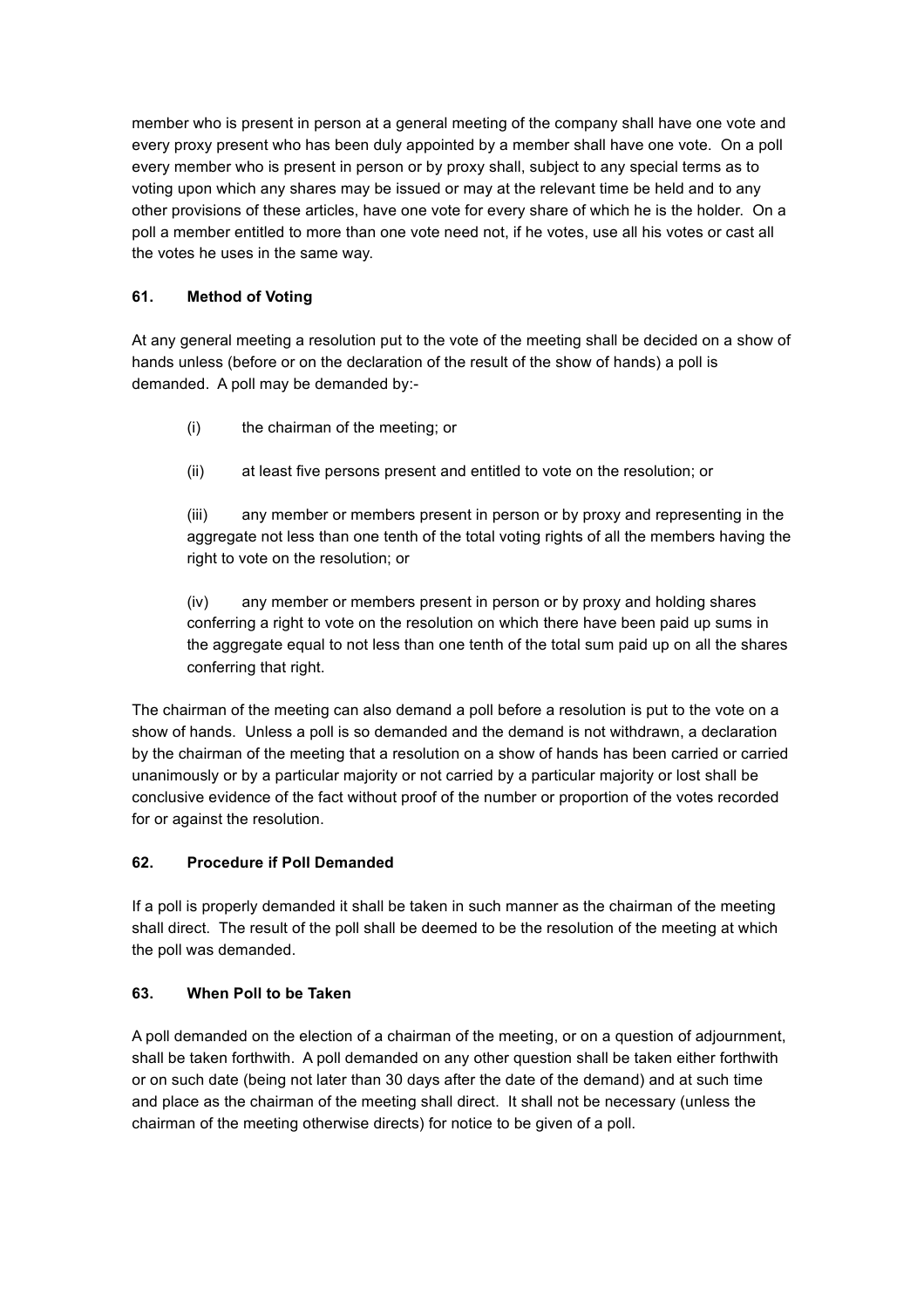# **64. Continuance of Other Business after Poll Demand**

The demand for a poll (other than on the election of a chairman of the meeting or on a question of adjournment) shall not prevent the continuance of a meeting for the transaction of any business other than the question on which the poll was demanded, and it may be withdrawn with the consent of the chairman of the meeting at any time before the close of the meeting or the taking of the poll, whichever is the earlier, and in that event shall not invalidate the result of a show of hands declared before the demand was made.

# **65. Votes of Joint Holders**

In the case of joint holders of a share the vote of the senior who tenders a vote, whether in person or by proxy, shall be accepted to the exclusion of the votes of the other joint holders and, for this purpose, seniority shall be determined by the order in which the names stand in the register in respect of the joint holding.

# **66. Voting on Behalf of Incapable Member**

A member in respect of whom an order has been made by any competent court or official on the ground that he is or may be suffering from mental disorder or is otherwise incapable of managing his affairs may vote at any general meeting of the company and may exercise any other right conferred by membership in relation to general meetings by or through any person authorised in such circumstances to do so on his behalf (and that person may vote by proxy), provided that evidence to the satisfaction of the board of the authority of the person claiming to exercise the right to vote or such other right has been received by the company not later than the last time at which appointments of proxy should have been received in order to be valid for use at that meeting or on the holding of that poll.

# **67. No Right to Vote where Sums Overdue on Shares**

No member shall, unless the board otherwise decides, be entitled in respect of any share held by him to attend or vote (either personally or by proxy) at any general meeting of the company or upon a poll or to exercise any other right conferred by membership in relation to general meetings or polls unless all calls or other sums presently payable by him in respect of that share have been paid.

# **68. Objections or Errors in Voting**

If:-

- (i) any objection shall be raised to the qualification of any voter, or
- (ii) any votes have been counted which ought not to have been counted or which might have been rejected, or
- (iii) any votes are not counted which ought to have been counted,

the objection or error shall not vitiate the decision of the meeting or adjourned meeting or poll on any resolution unless it is raised or pointed out at the meeting or, as the case may be, the adjourned meeting or poll at which the vote objected to is given or tendered or at which the error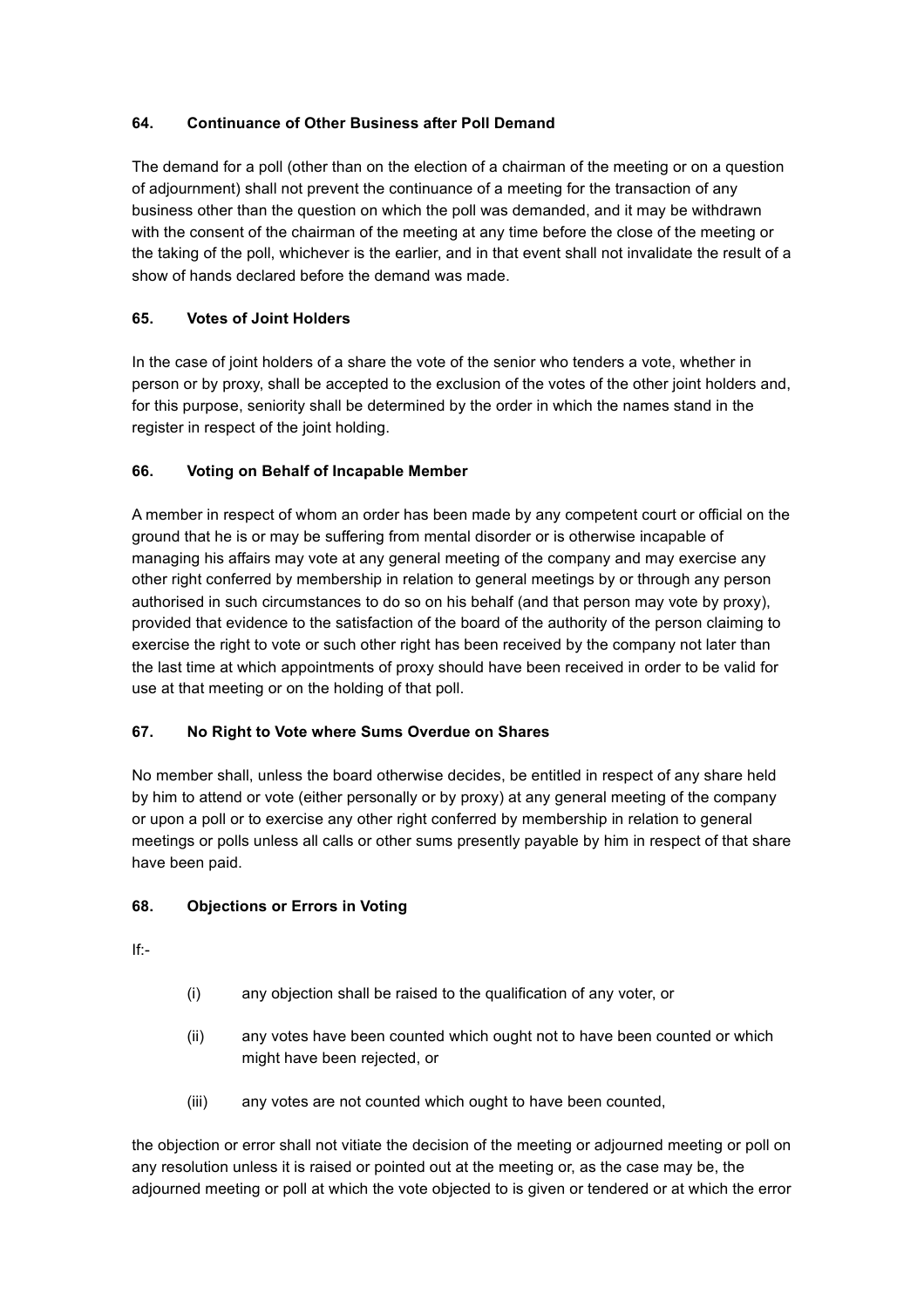occurs. Any objection or error shall be referred to the chairman of the meeting and shall only vitiate the decision of the meeting on any resolution if the chairman decides that the same may have affected the decision of the meeting. The decision of the chairman on such matters shall be conclusive.

#### **Proxies**

### **69. Appointment of Proxies**

The appointment of a proxy shall be in writing signed by the appointor or his duly authorised attorney or, if the appointor is a corporation, shall either be executed under its seal or signed by an officer, attorney or other person authorised to sign it. A member may appoint more than one proxy to attend on the same occasion and if he does he shall specify the number of shares in respect of which each proxy is entitled to exercise the related votes and shall ensure that no proxy is appointed to exercise the votes which any other proxy has been appointed by that member to exercise.

## **70. Receipt of Proxies**

- (A) The appointment of a proxy must:-
	- (i) in the case of an appointment made in hard copy form, be received at the office (or such other place in the United Kingdom as may be specified by the company for the receipt of appointments of proxy in hard copy form) not less than 48 hours (or such shorter time as the board may determine) before the time appointed for holding the meeting or adjourned meeting at which the person named in the appointment proposes to vote together with (if required by the board) any authority under which it is made or a copy of the authority, certified notarially or in accordance with the Powers of Attorney Act 1971 or in some other manner approved by the board;
	- (ii) in the case of an appointment made by electronic means, be received at the address specified by the company for the receipt of appointments of proxy by electronic means not less than 48 hours (or such shorter time as the board may determine) before the time appointed for holding the meeting or adjourned meeting at which the person named in the appointment proposes to vote. Any authority pursuant to which such an appointment is made or a copy of the authority, certified notarially or in accordance with the Powers of Attorney Act 1971 or in some other manner approved by the board, must, if required by the board, be received at such address or at the office (or such other place in the United Kingdom as may be specified by the company for the receipt of such documents) not less than 48 hours (or such shorter time as the board may determine) before the time appointed for holding the meeting or adjourned meeting at which the person named in the appointment proposes to vote;
	- $(iii)$  in the case of a poll taken more than 48 hours after it was demanded, be received as aforesaid not less than 24 hours (or such shorter time as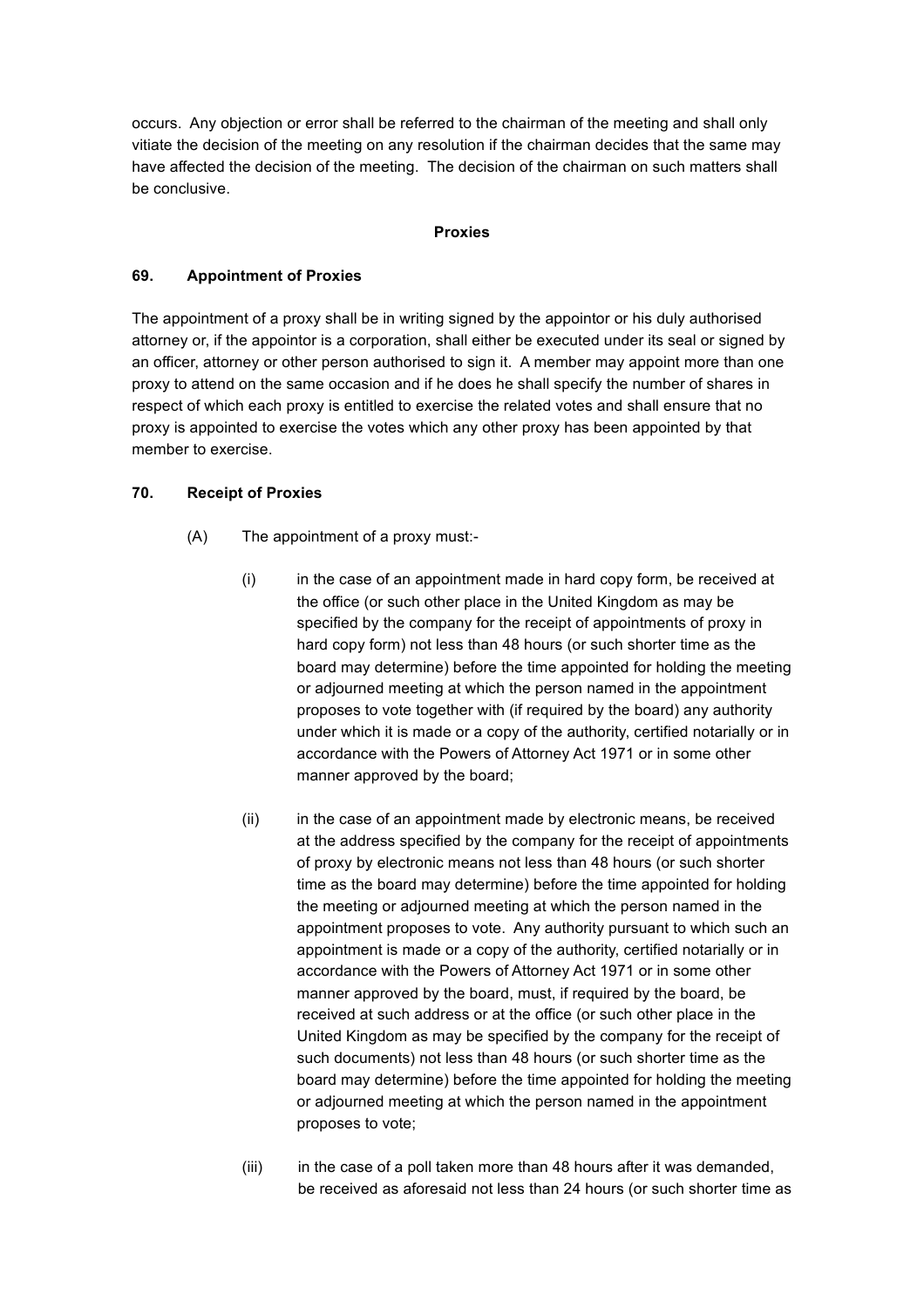the board may determine) before the time appointed for the taking of the poll;

(iv) in the case of a poll taken following the conclusion of a meeting or adjourned meeting but 48 hours or less after it was demanded, be received as aforesaid before the end of the meeting at which it was demanded (or at such later time as the board may determine),

and an appointment of a proxy which is not, or in respect of which the authority or copy thereof is not, received in a manner so permitted shall be invalid. When two or more valid but differing appointments of a proxy are received in respect of the same share for use at the same meeting or poll, the one which is last received (regardless of its date or of the date of its signature) shall be treated as replacing and revoking the others as regards that share; if the company is unable to determine which was last received, none of them shall be treated as valid in respect of that share. The appointment of a proxy shall not preclude a member from attending and voting in person at the meeting or poll concerned. The proceedings at a general meeting shall not be invalidated where an appointment of a proxy in respect of that meeting is sent in electronic form as provided in these articles, but because of a technical problem it cannot be read by the recipient.

(B) The board may at its discretion determine that in calculating the periods mentioned in this article no account shall be taken of any part of a day that is not a working day.

# **71. Maximum Validity of Proxy**

No appointment of a proxy shall be valid after 12 months have elapsed from the date of its receipt save that, unless the contrary is stated in it, an appointment of a proxy shall be valid for use at an adjourned meeting or a poll after a meeting or an adjourned meeting even after 12 months, if it was valid for the original meeting.

# **72. Form of Proxy**

The appointment of a proxy shall be in any usual form or in such other form as the board may approve. The appointment of a proxy shall be deemed to confer authority to demand or join in demanding a poll and to vote on any amendment of a resolution put to, or any other business which may properly come before, the meeting for which it is given as the proxy thinks fit. The appointment of a proxy shall, unless the contrary is stated in it, be valid as well for any adjournment of the meeting as for the meeting to which it relates.

# **73. Cancellation of Proxy's Authority**

A vote given or poll demanded by a proxy or by the duly authorised representative of a corporation shall be valid notwithstanding the previous determination of the authority of the person voting or demanding a poll, unless notice in writing of the determination was received by the company at the office (or such other place or address as was specified by the company for the receipt of appointments of proxy) not later than the last time at which an appointment of a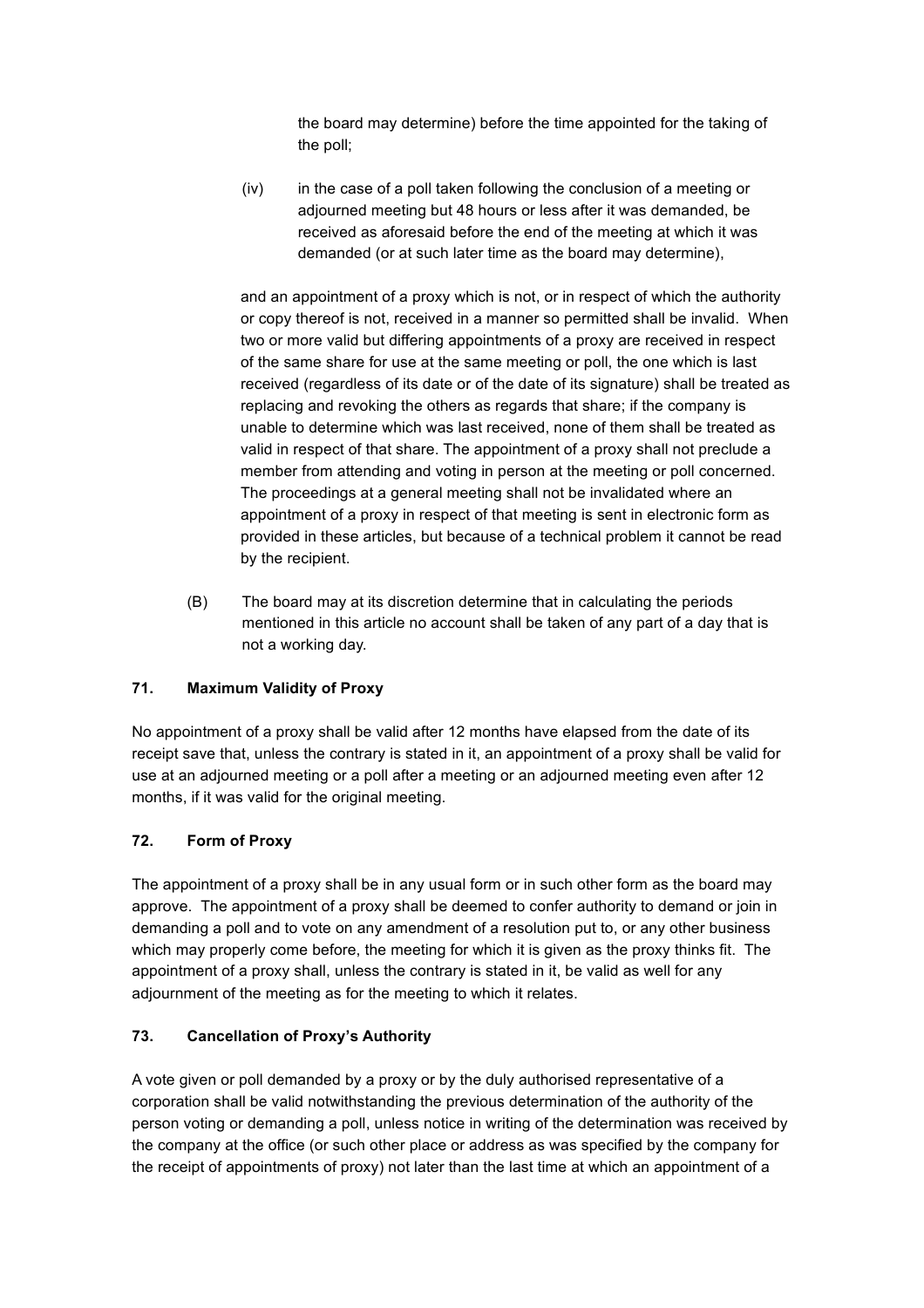proxy should have been received in order to be valid for use at the meeting or on the holding of the poll at which the vote was given or the poll taken.

# **Class Meetings**

# **74. Separate General Meetings**

The provisions of these articles relating to general meetings shall apply, with any necessary modifications, to any separate general meeting of the holders of shares of a class convened otherwise than in connection with the variation or abrogation of the rights attached to the shares of that class. For this purpose, a general meeting at which no holder of a share other than an ordinary share may, in his capacity as a member, attend or vote shall also constitute a separate general meeting of the holders of the ordinary shares.

# **Appointment, Retirement and Removal of Directors**

# **75. Number of Directors**

Unless otherwise determined by ordinary resolution of the company, the directors (disregarding alternate directors) shall be not less than three nor more than fifteen in number.

# **76. Directors' Shareholding Qualification**

No shareholding qualification for directors shall be required.

# **77. Power of Company to Appoint Directors**

Subject to the provisions of these articles, the company may by ordinary resolution elect any person who is willing to act to be a director, either to fill a vacancy or as an addition to the existing board, but so that the total number of directors shall not at any time exceed any maximum number fixed by or in accordance with these articles.

# **78. Power of Board to Appoint Directors**

Subject to the provisions of these articles, the board may appoint any person who is willing to act to be a director, either to fill a vacancy or as an addition to the existing board, but so that the total number of directors shall not at any time exceed any maximum number fixed by or in accordance with these articles. Any director so appointed shall retire at the next annual general meeting and shall then be eligible for re-appointment.

# **79. Retirement of Directors by Rotation**

At every annual general meeting any director:

- (i) who has been appointed by the board since the last annual general meeting, or
- (ii) who held office at the time of the two preceding annual general meetings and who did not retire at either of them, or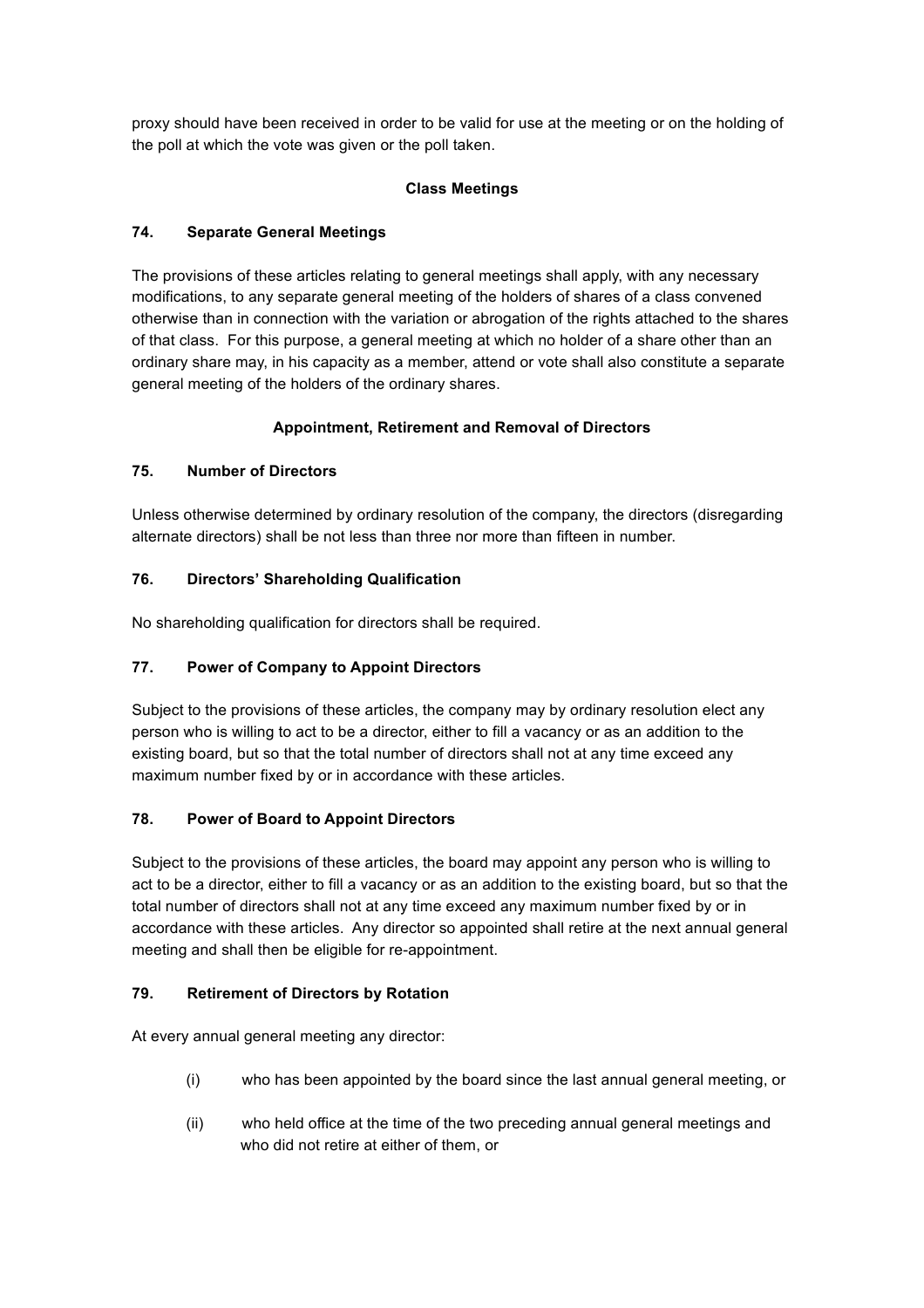(iii) who has held office with the company, other than employment or executive office, for a continuous period of nine years or more at the date of the meeting,

shall retire from office and may offer himself for re-appointment by the members.

## **80. Filling Vacancies**

Subject to the provisions of these articles, at the meeting at which a director retires the company can pass an ordinary resolution to re-appoint the director or to elect some other eligible person in his place.

# **81. Power of Removal by Special Resolution**

In addition to any power of removal conferred by the Companies Acts, the company may by special resolution remove any director before the expiration of his period of office and may (subject to these articles) by ordinary resolution appoint another person who is willing to act to be a director in his place.

## **82. Persons Eligible as Directors**

No person other than a director retiring at the meeting shall be appointed or re-appointed a director at any general meeting unless:-

- (i) he is recommended by the board; or
- (ii) not less than seven nor more than 42 days before the day appointed for the meeting, notice in writing by a member qualified to vote at the meeting (not being the person to be proposed) has been given to the secretary of the intention to propose that person for appointment or re-appointment together with confirmation in writing by that person of his willingness to be appointed or re-appointed.

### **83. Position of Retiring Directors**

A director who retires at an annual general meeting may, if willing to continue to act, be reappointed. If he is re-appointed he is treated as continuing in office throughout. If he is not reappointed, he shall retain office until the end of the meeting or (if earlier) when a resolution is passed to appoint someone in his place or when a resolution to re-appoint the director is put to the meeting and lost.

# **84. Vacation of Office by Directors**

Without prejudice to the provisions for retirement contained in these articles, the office of a director shall be vacated if:-

(i) he resigns his office by notice in writing sent to or received at the office or at an address specified by the company for the purposes of communication by electronic means or tendered at a meeting of the board; or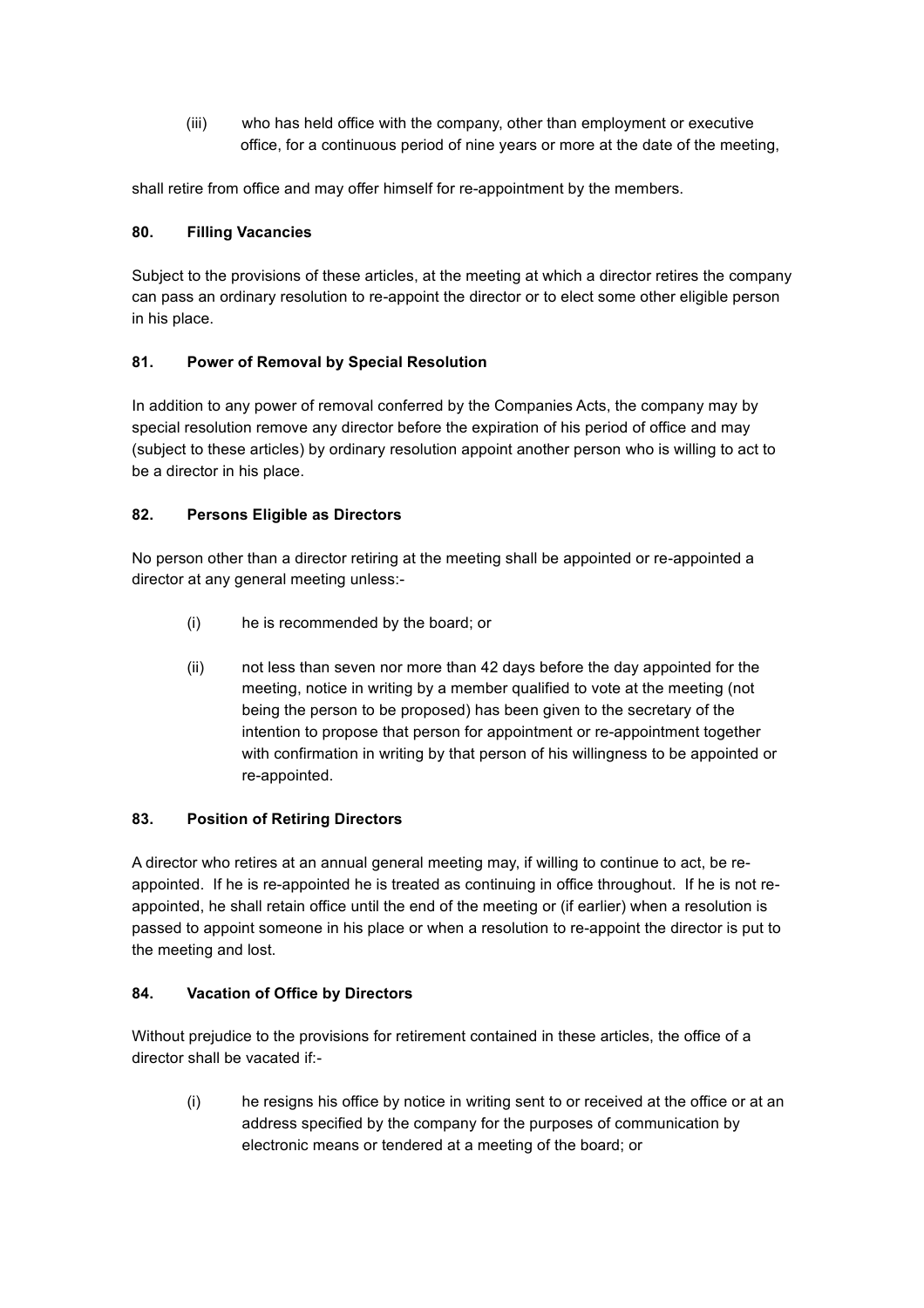- (ii) by notice in writing sent to or received at the office or at an address specified by the company for the purposes of communication by electronic means or tendered at a meeting of the board, he offers to resign and the board resolves to accept such offer; or
- (iii) by notice in writing sent to or received at the office or at an address specified by the company for the purposes of communication by electronic means or tendered at a meeting of the board, his resignation is requested by all of the other directors and all of the other directors are not less than three in number; or
- (iv) he is or has been suffering from mental ill health or becomes a patient for the purpose of any statute relating to mental health and the board resolves that his office is vacated; or
- (v) he is absent without the permission of the board from meetings of the board (whether or not an alternate director appointed by him attends) for six consecutive months and the board resolves that his office is vacated; or
- (vi) he becomes bankrupt or compounds with his creditors generally; or
- (vii) he is prohibited by law from being a director; or
- (viii) he ceases to be a director by virtue of the Companies Acts or is removed from office pursuant to these articles.

If the office of a director is vacated for any reason, he shall cease to be a member of any committee or sub-committee of the board.

### **85. Alternate Directors**

- (A) Each director may appoint any person to be his alternate and may at his discretion remove an alternate director so appointed. If the alternate director is not already a director, the appointment, unless previously approved by the board, shall have effect only upon and subject to its being so approved. Any appointment or removal of an alternate director shall be effected by notice in writing signed by the appointor and sent to or received at the office or at an address specified by the company for the purpose of communication by electronic means or tendered at a meeting of the board, or in any other manner approved by the board. An alternate director shall be entitled to receive notice of all meetings of the board or of committees of the board of which his appointor is a member. He shall also be entitled to attend and vote as a director at any such meeting at which the director appointing him is not personally present and at such meeting to exercise and discharge all the functions, powers, rights and duties of his appointor as a director and for the purposes of the proceedings at such meeting the provisions of these articles shall apply as if he were a director.
- (B) Every person acting as an alternate director shall (except as regards power to appoint an alternate and remuneration) be subject in all respects to the provisions of these articles relating to directors and shall during his appointment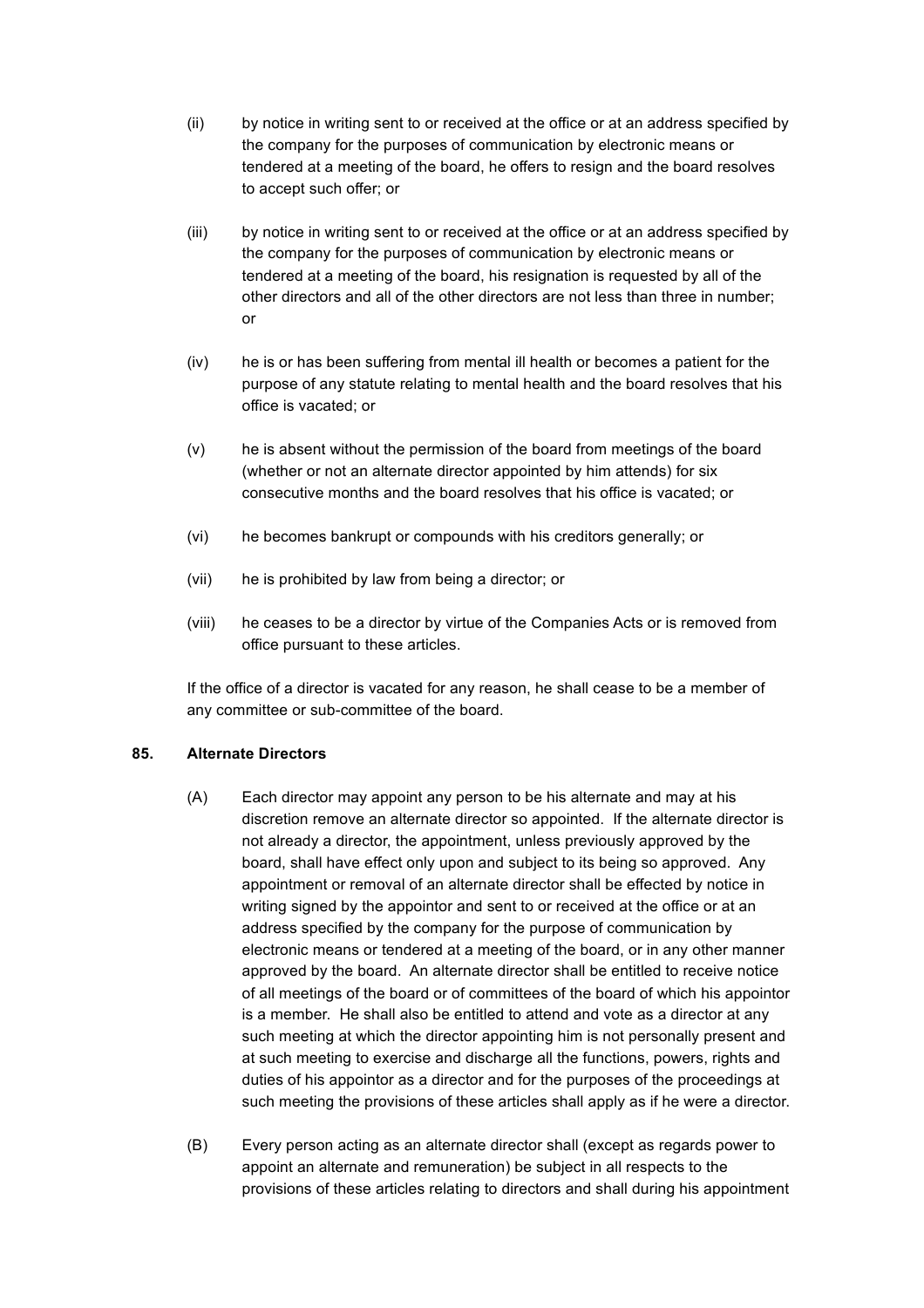be an officer of the company. An alternate director shall alone be responsible to the company for his acts and defaults and shall not be deemed to be the agent of or for the director appointing him. An alternate director may be paid expenses and shall be entitled to be indemnified by the company to the same extent as if he were a director. An alternate director shall not be entitled to receive from the company any fee in his capacity as an alternate director but the company shall, if so requested in writing by the appointor, pay to the alternate director any part of the fees or remuneration otherwise due to the appointor.

- (C) A director or any other person may act as an alternate director to represent more than one director. Every person acting as an alternate director shall have one vote for each director for whom he acts as alternate, in addition to his own vote if he is also a director but he shall count as only one for the purposes of determining whether a quorum is present. Signature by an alternate director of any resolution in writing of the board or a committee of the board shall, unless the notice of his appointment provides to the contrary, be as effective as signature by his appointor.
- (D) An alternate director shall cease to be an alternate director:-
	- (i) if his appointor ceases for any reason to be a director except that, if at any meeting any director retires but is re-appointed at the same meeting, any appointment made by him pursuant to this article which was in force immediately before his retirement shall remain in force as though he had not retired; or
	- (ii) on the happening of any event which if he were a director would cause him to vacate his office as director; or
	- (iii) if he resigns his office by notice in writing to the company.

### **86. Executive Directors**

The board or any committee authorised by the board may from time to time appoint one or more directors to hold any employment or executive office with the company for such period and upon such other terms as the board or any committee authorised by the board may in its discretion decide and may revoke or terminate any appointment so made. Any revocation or termination of the appointment shall be without prejudice to any claim for damages that the director may have against the company or the company may have against the director for any breach of any contract of service between him and the company which may be involved in the revocation or termination. A director so appointed shall receive such remuneration (whether by way of salary, commission, participation in profits or otherwise) as the board or any committee authorised by the board may decide, and either in addition to or in lieu of his remuneration as a director.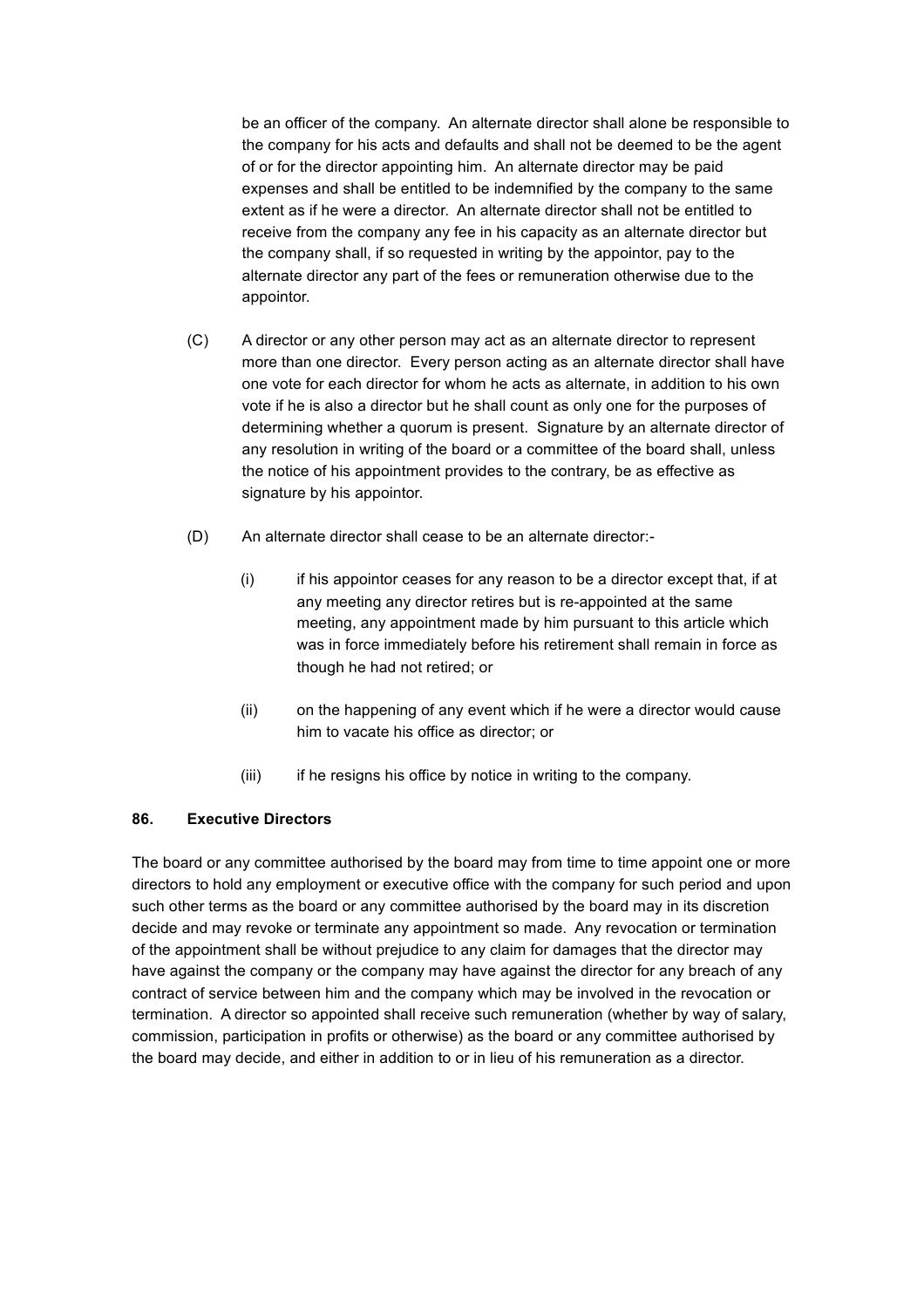# **Fees, Remuneration, Expenses and Pensions**

## **87. Directors' Fees**

Each of the directors shall be paid a fee at such rate as may from time to time be determined by the board provided that the aggregate of all fees so paid to directors (excluding amounts payable under any other provision of these articles) shall not exceed £400,000 per annum or such higher amount as may from time to time be decided by ordinary resolution of the company.

# **88. Additional Remuneration**

Any director who performs services which in the opinion of the board or any committee authorised by the board go beyond the ordinary duties of a director may be paid such extra remuneration (whether by way of salary, commission, participation in profits or otherwise) as the board or any committee authorised by the board may in its discretion decide in addition to any remuneration provided for by or pursuant to any other article.

## **89. Expenses**

Each director may be paid his reasonable travelling, hotel and incidental expenses of attending and returning from meetings of the board or committees of the board or general meetings of the company or any other meeting which as a director he is entitled to attend and shall be paid all other costs and expenses properly and reasonably incurred by him in the conduct of the company's business or in the discharge of his duties as a director. The company may also fund a director's expenditure and that of a director of any holding company of the company for the purposes permitted under the Companies Acts and may do anything to enable a director or a director of any holding company of the company to avoid incurring such expenditure as provided in the Companies Acts.

# **90. Pensions and Gratuities for Directors**

The board or any committee authorised by the board may exercise all the powers of the company to provide benefits, either by the payment of gratuities or pensions or by insurance or in any other manner whether similar to the foregoing or not, for any director or former director or the relations, or dependants of, or persons connected to, any director or former director provided that no benefits (except such as may be provided for by any other article) may be granted to or in respect of a director or former director who has not been employed by, or held an executive office or place of profit under, the company or any body corporate which is or has been its subsidiary undertaking or any predecessor in business of the company or any such body corporate without the approval of an ordinary resolution of the company. No director or former director shall be accountable to the company or the members for any benefit provided pursuant to this article and the receipt of any such benefit shall not disqualify any person from being or becoming a director of the company.

### **Directors' Interests**

# **91. Conflicts of interest requiring board authorisation**

(A) The board may, subject to the quorum and voting requirements set out in this article, authorise any matter which would otherwise involve a director breaching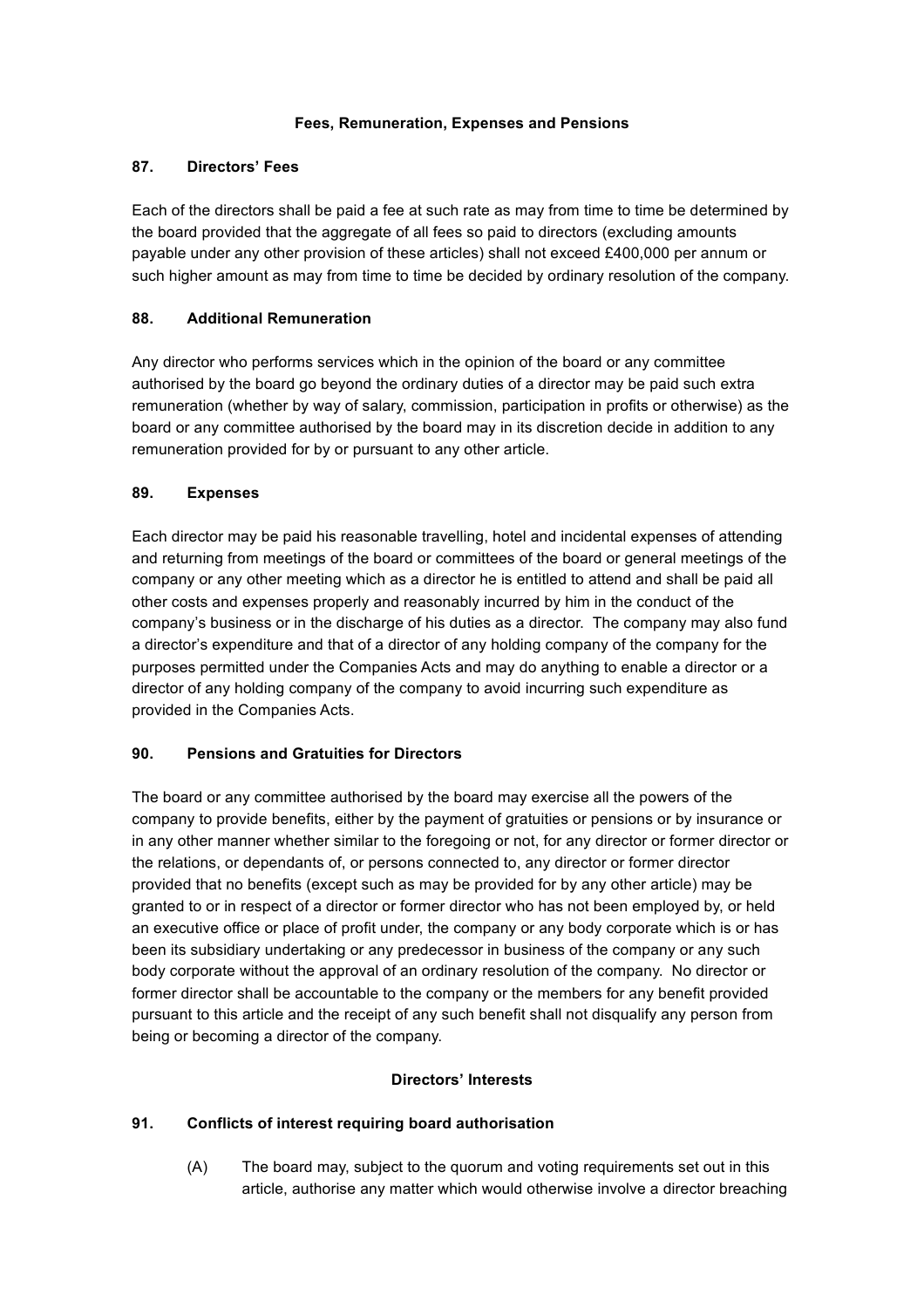his duty under the Companies Acts to avoid conflicts of interest (being a "**Conflict**").

- (B) A director seeking authorisation in respect of a Conflict shall declare to the board the nature and extent of his interest in a Conflict as soon as is reasonably practicable. The director shall provide the board with such details of the relevant matter as are necessary for the board to decide how to address the Conflict together with such additional information as may be requested by the board.
- (C) Any director (including the relevant director) may propose that the relevant director be authorised in relation to any matter the subject of a Conflict. Such proposal and any authority given by the board shall be effected in the same way that any other matter may be proposed to and resolved upon by the board under the provisions of these articles save that:
	- (i) the relevant director and any other director with a similar interest shall not count towards the quorum nor vote on any resolution giving such authority; and
	- (ii) the relevant director and any other director with a similar interest may, if the other members of the board so decide, be excluded from any board meeting while the Conflict is under consideration.
- (D) Where the board gives authority in relation to a Conflict:
	- (i) the board may (whether at the time of giving the authority or subsequently) (a) require that the relevant director is excluded from the receipt of information, the participation in discussion and/or the making of decisions (whether at meetings of the board or otherwise) related to the Conflict; and (b) impose upon the relevant director such other terms for the purpose of dealing with the Conflict as it may determine;
	- (ii) the relevant director will be obliged to conduct himself in accordance with any terms imposed by the board in relation to the Conflict;
	- (iii) the board may provide that where the relevant director obtains (otherwise than through his position as a director of the company) information that is confidential to a third party, the director will not be obliged to disclose that information to the company, or to use or apply the information in relation to the company's affairs, where to do so would amount to a breach of that confidence;
	- (iv) the terms of the authority shall be recorded in writing (but the authority shall be effective whether or not the terms are so recorded); and
	- (v) the board may revoke or vary such authority at any time but this will not affect anything done by the relevant director prior to such revocation in accordance with the terms of such authority.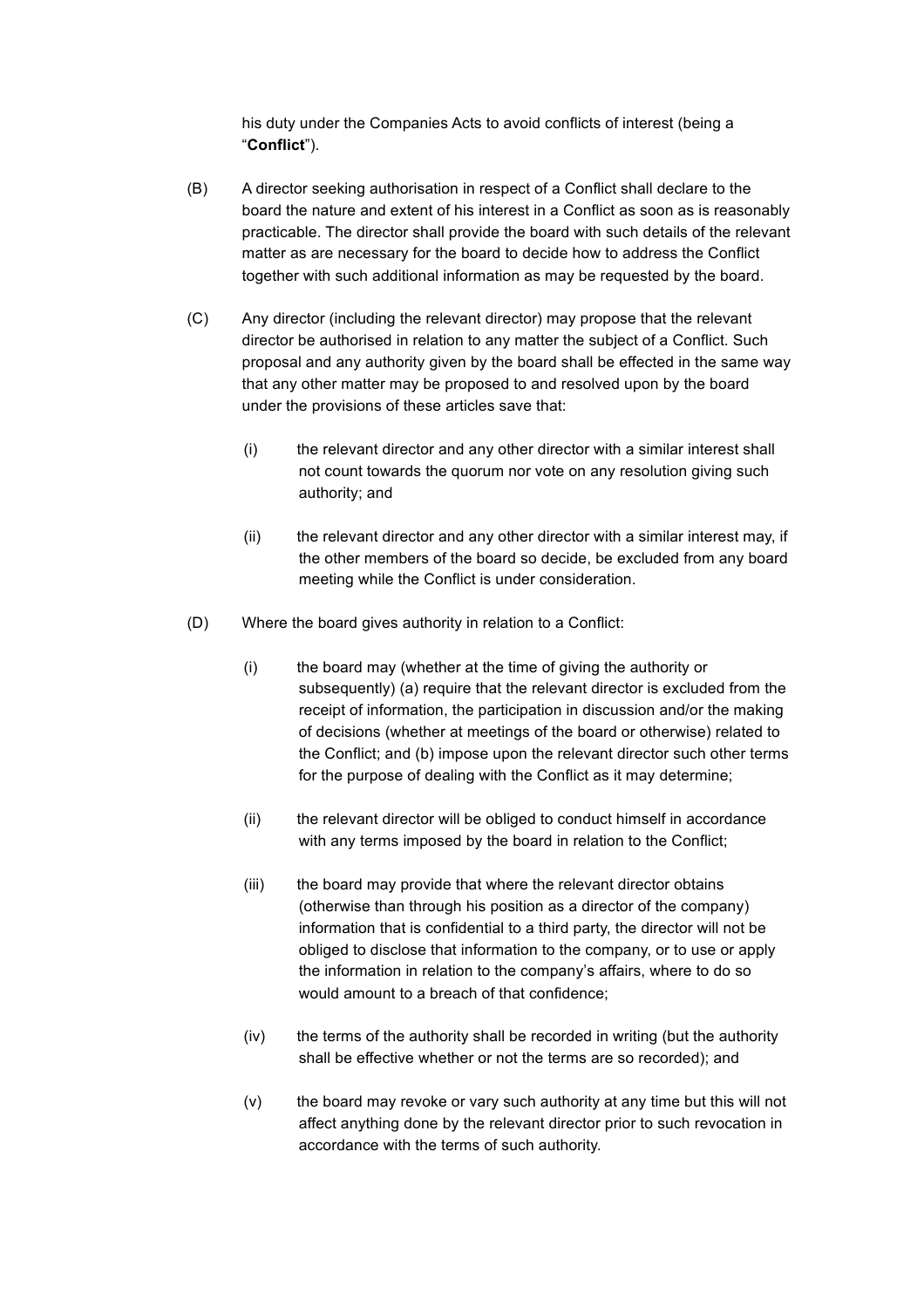## **92. Other conflicts of interest**

- (A) If a director is in any way directly or indirectly interested in a proposed contract with the company or a contract that has been entered into by the company, he must declare the nature and extent of that interest to the directors in accordance with the Companies Acts.
- (B) Provided he has declared his interest in accordance with paragraph  $(A)$ , a director may:
	- (i) be party to, or otherwise interested in, any contract with the company or in which the company has a direct or indirect interest;
	- (ii) hold any other office or place of profit with the company (except that of auditor) in conjunction with his office of director for such period and upon such terms, including as to remuneration, as the board may decide;
	- (iii) act by himself or through a firm with which he is associated in a professional capacity for the company or any other company in which the company may be interested (otherwise than as auditor);
	- (iv) be or become a director or other officer of, or employed by or otherwise be interested in any holding company or subsidiary company of the company or any other company in which the company may be interested; and
	- (v) be or become a director of any other company in which the company does not have an interest and which cannot reasonably be regarded as giving rise to a conflict of interest at the time of his appointment as a director of that other company.

# **93. Benefits**

A director shall not, by reason of his office or of the fiduciary relationship thereby established, be liable to account to the company for any remuneration, profit or other benefit realised by reason of his having any type of interest authorised under Article 91(A) or permitted under Article 92(B) and no contract shall be liable to be avoided on the grounds of a director having any type of interest authorised under Article 91(A) or permitted under Article 92(B).

### **94. Quorum and voting requirements**

- (A) A director shall not vote on or be counted in the quorum in relation to any resolution of the board concerning his own appointment, or the settlement or variation of the terms or the termination of his own appointment, as the holder of any office or place of profit with the company or any other company in which the company is interested.
- (B) Where proposals are under consideration concerning the appointment, or the settlement or variation of the terms or the termination of the appointment, of two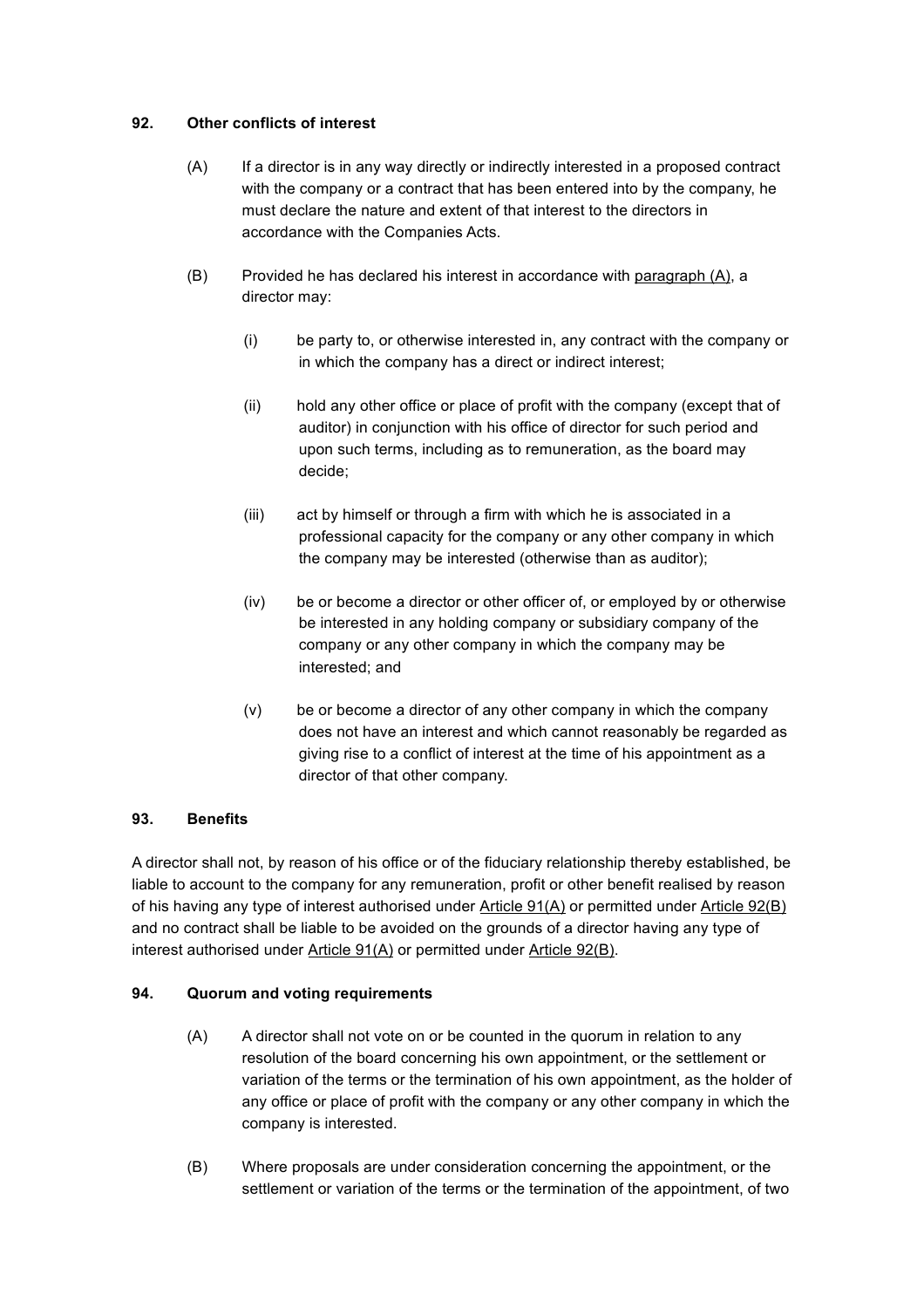or more directors to offices or places of profit with the company or any other company in which the company is interested, a separate resolution may be put in relation to each director and in that case each of the directors concerned shall be entitled to vote and be counted in the quorum in respect of each resolution unless it concerns his own appointment or the settlement or variation of the terms or the termination of his own appointment or the appointment of another director to an office or place of profit with a company in which the company is interested and the director seeking to vote or be counted in the quorum has a Relevant Interest in it.

- (C) A director shall not vote on, or be counted in the quorum in relation to, any resolution of the board in respect of any contract in which he has an interest and, if he shall do so, his vote shall not be counted, but this prohibition shall not apply to any resolution where that interest cannot reasonably be regarded as likely to give rise to a conflict of interest or where that interest arises only from one or more of the following matters:-
	- (i) the giving to him of any guarantee, indemnity or security in respect of money lent or obligations undertaken by him or by any other person at the request of or for the benefit of the company or any of its subsidiary undertakings;
	- (ii) the giving to a third party of any guarantee, indemnity or security in respect of a debt or obligation of the company or any of its subsidiary undertakings for which he himself has assumed responsibility in whole or in part under a guarantee or indemnity or by the giving of security;
	- (iii) the giving to him of any other indemnity where all other directors are also being offered indemnities on substantially the same terms;
	- (iv) the funding by the company of his expenditure on defending proceedings or the doing by the company of anything to enable him to avoid incurring such expenditure where all other directors are being offered substantially the same arrangements;
	- (v) where the company or any of its subsidiary undertakings is offering securities in which offer the director is or may be entitled to participate as a holder of securities or in the underwriting or sub-underwriting of which the director is to participate;
	- (vi) any contract in which he is interested by virtue of his interest in shares or debentures or other securities of the company or by reason of any other interest in or through the company;
	- (vii) any contract concerning any other company (not being a company in which the director has a Relevant Interest) in which he is interested directly or indirectly whether as an officer, shareholder, creditor or otherwise howsoever;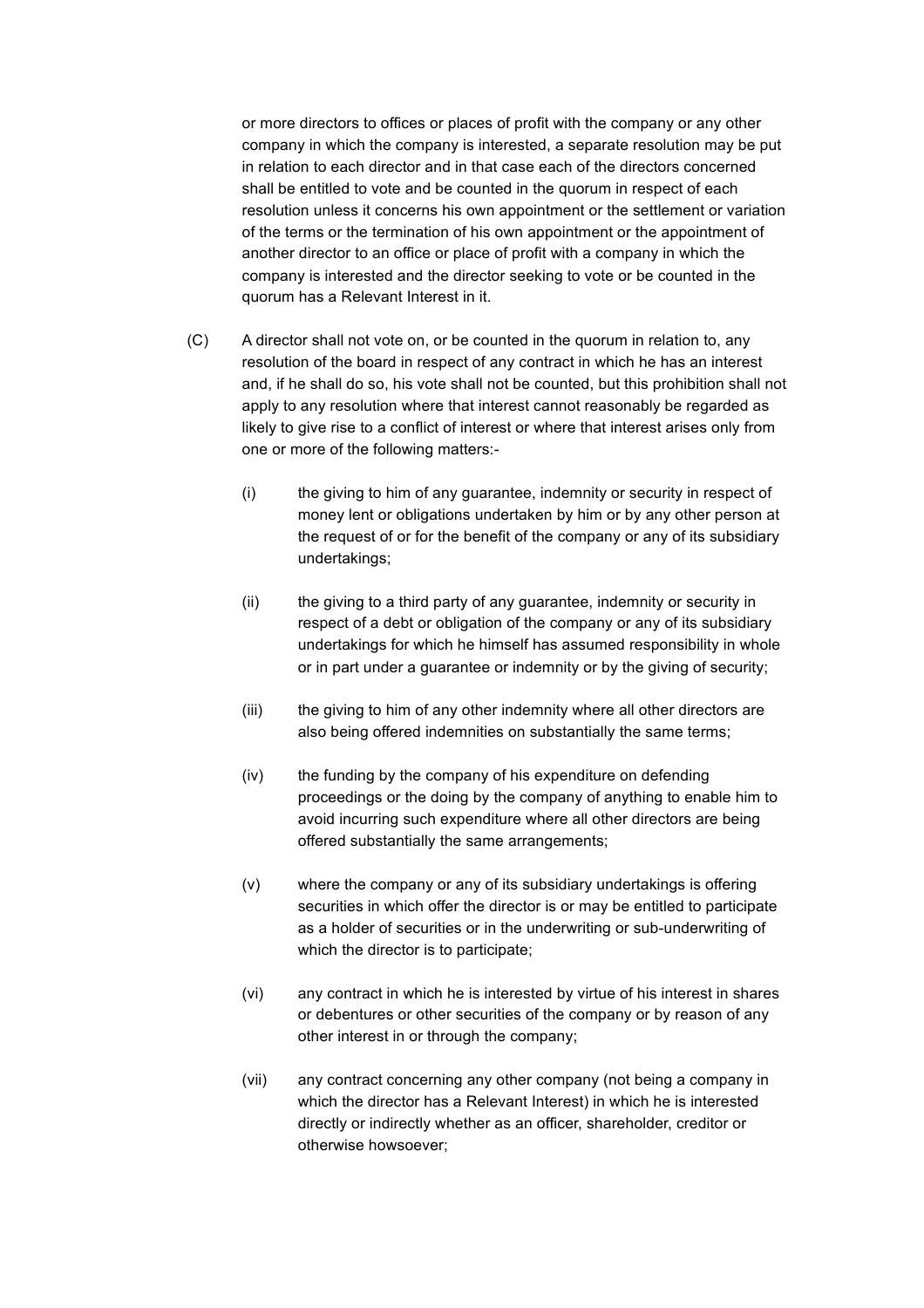- (viii) any contract concerning the adoption, modification or operation of a pension fund, superannuation or similar scheme or retirement, death or disability benefits scheme or employees' share scheme which relates both to directors and employees of the company or of any of its subsidiary undertakings and does not provide in respect of any director as such any privilege or advantage not accorded to the employees to which the fund or scheme relates;
- (ix) any contract for the benefit of employees of the company or of any of its subsidiary undertakings under which he benefits in a similar manner to the employees and which does not accord to any director as such any privilege or advantage not accorded to the employees to whom the contract relates; and
- (x) any contract for the purchase or maintenance of insurance against any liability for, or for the benefit of, any director or directors or for, or for the benefit of, persons who include directors.
- (D) A company shall be deemed to be one in which a director has a Relevant Interest if and so long as (but only if and so long as) he is to his knowledge (either directly or indirectly) the holder of or beneficially interested in one per cent. or more of any class of the equity share capital of that company (calculated exclusive of any shares of that class in that company held as treasury shares) or of the voting rights available to members of that company. In relation to an alternate director, an interest of his appointor shall be treated as an interest of the alternate director without prejudice to any interest which the alternate director has otherwise.
- (E) Where a company in which a director has a Relevant Interest is interested in a contract, he also shall be deemed interested in that contract.
- (F) If any question shall arise at any meeting of the board as to the interest of a director (other than the chairman of the meeting) in a contract and whether it is likely to give rise to a conflict of interest or as to the entitlement of any director (other than the chairman of the meeting) to vote or be counted in the quorum and the question is not resolved by his voluntarily agreeing to abstain from voting or not to be counted in the quorum, the question shall be referred to the chairman of the meeting and his ruling in relation to the director concerned shall be conclusive except in a case where the nature or extent of the director's interest (so far as it is known to him) has not been fairly disclosed to the board. If any question shall arise in respect of the chairman of the meeting, the question shall be decided by a resolution of the board (for which purpose the chairman of the meeting shall be counted in the quorum but shall not vote on the matter) and the resolution shall be conclusive except in a case where the nature or extent of the interest of the chairman of the meeting (so far as it is known to him) has not been fairly disclosed to the board.
- (G) Subject to these articles, the board may also cause any voting power conferred by the shares in any other company held or owned by the company or any power of appointment to be exercised in such manner in all respects as it thinks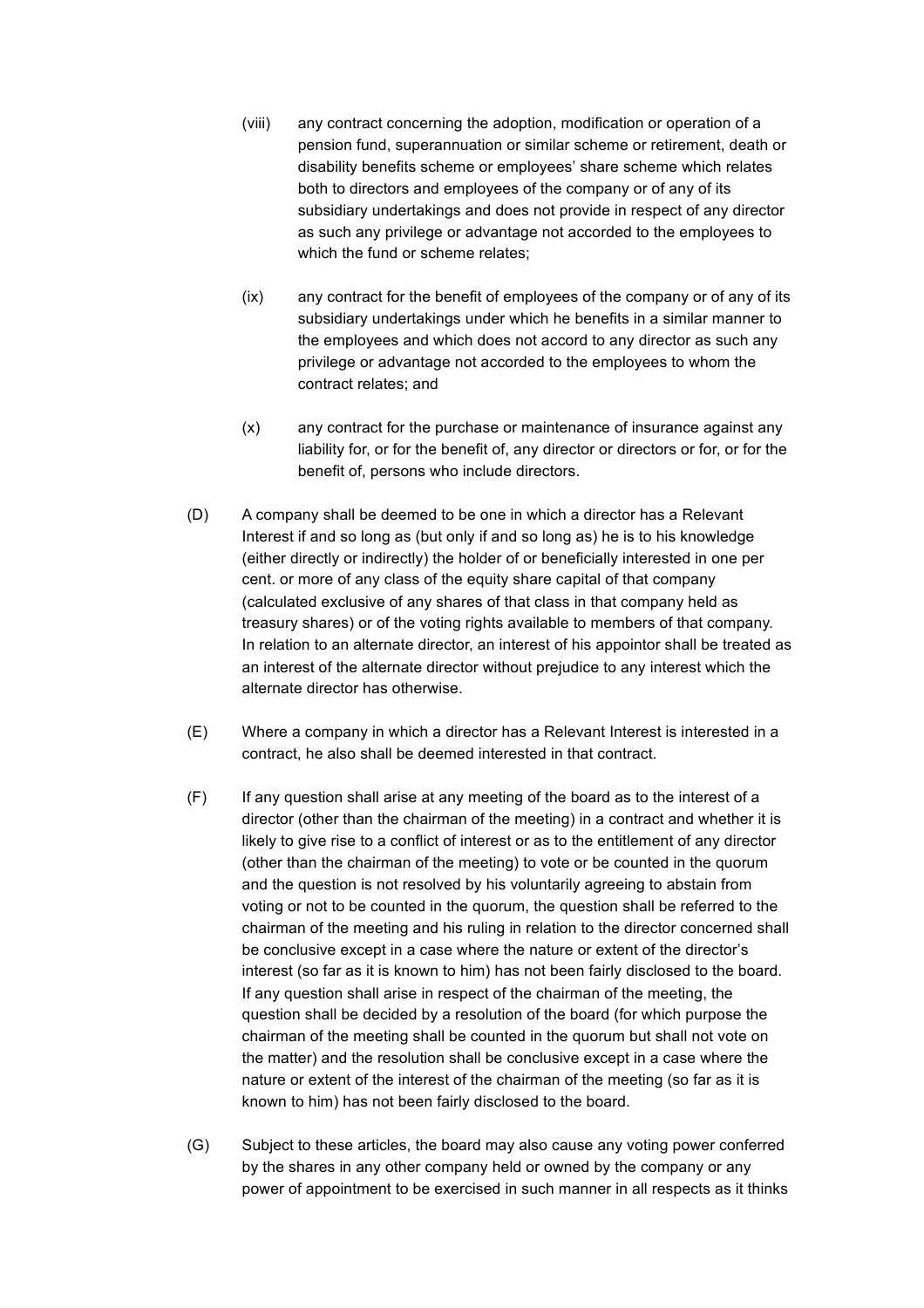fit, including the exercise of the voting power or power of appointment in favour of the appointment of the directors or any of them as directors or officers of the other company, or in favour of the payment of remuneration to the directors or officers of the other company. Subject to these articles, a director may also vote on and be counted in the quorum in relation to any of such matters.

## **95. General**

- (A) References in this article to
	- (i) a contract include references to any proposed contract and to any transaction or arrangement or proposed transaction or arrangement whether or not constituting a contract; and
	- (ii) a conflict of interest include a conflict of interest and duty and a conflict of duties.
- (B) The company may by ordinary resolution suspend or relax the provisions of this article to any extent or ratify any contract not properly authorised by reason of a contravention of this article.

## **Powers and Duties of the, Board**

## **96. General Powers of Company Vested in Board**

Subject to the provisions of the Companies Acts, the memorandum of association of the company and these articles and to any directions given by the company in general meeting by special resolution, the business of the company shall be managed by the board which may exercise all the powers of the company whether relating to the management of the business of the company or not. No alteration of the memorandum of association or these articles and no special resolution shall invalidate any prior act of the board which would have been valid if that alteration had not been made or that resolution had not been passed. The powers given by this article shall not be limited by any special power given to the board by any other article.

### **97. Borrowing Powers**

- (A) The board may exercise all the powers of the company to borrow money and to mortgage or charge all or any part of the undertaking, property and assets (present and future) and uncalled capital of the company and to issue debentures and other securities, whether outright or as collateral security, for any debt, liability or obligation of the company or of any third party.
- (B) The aggregate amount for the time being remaining outstanding or moneys so borrowed or secured and of moneys borrowed or secured by an subsidiary of the company (exclusive of moneys borrowed or secured by the company from or to any such subsidiary or by any such subsidiary from or to another such subsidiary or from or to the company shall not at any time without the previous sanction of an ordinary resolution of the company exceed seven times the aggregate of the amount for the time being paid up on the share capital of the company and the amount for the time being standing to the credit of the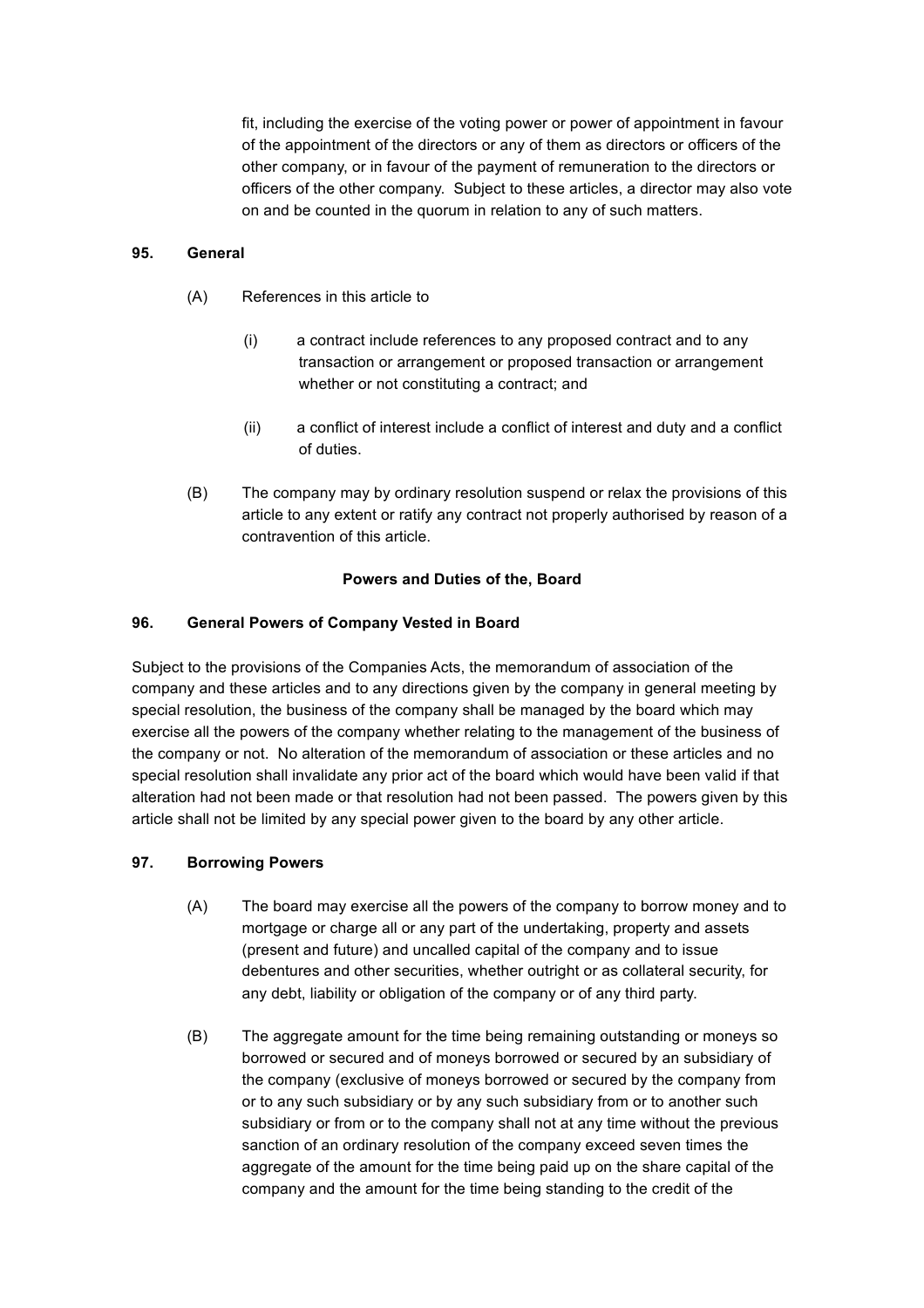consolidated capital and revenue reserves (including share premium account and profit and loss account but excluding any reserve for future taxation) of the company and its subsidiaries.

### **98. Agents**

- (A) The board can appoint anyone as the company's attorney by granting a power of attorney or by authorising them in some other way. Attorneys can either be appointed directly by the board or the board can give someone else the power to select attorneys. The board or the persons who are authorised by it to select attorneys can decide on the purposes, powers, authorities and discretions of attorneys. But they cannot give an attorney any power, authority or discretion which the board does not have under these articles.
- (B) The board can decide how long a power of attorney will last for and attach any conditions to it. The power of attorney can include any provisions which the board decides on for the protection and convenience of anybody dealing with the attorney. The power of attorney can allow the attorney to grant any or all of his power, authority or discretion to any other person.
- (C) The board can:-
	- (i) delegate any of its authority, powers or discretions to any manager or agent of the company;
	- (ii) allow managers or agents to delegate to another person;
	- (iii) remove any people it has appointed in any of these ways; and
	- (iv) cancel or change anything that it has delegated, although this will not affect anybody who acts in good faith who has not had any notice of any cancellation or change.

Any appointment or delegation by the board which is referred to in this article can be on any conditions decided on by the board.

(D) The ability of the board to delegate under this article applies to all its powers and is not limited because certain articles refer to powers being exercised by the board or by a committee authorised by the board while other articles do not.

### **99. Delegation to Individual Directors**

The board may entrust to and confer upon any director any of its powers, authorities and discretions (with power to sub-delegate) upon such terms and conditions and with such restrictions as it thinks fit, and either collaterally with, or to the exclusion of, its own powers, authorities and discretions and may from time to time revoke or vary all or any of them but no person dealing in good faith and without notice of the revocation or variation shall be affected by it. The power to delegate contained in this article shall be effective in relation to the powers, authorities and discretions of the board generally and shall not be limited by the fact that in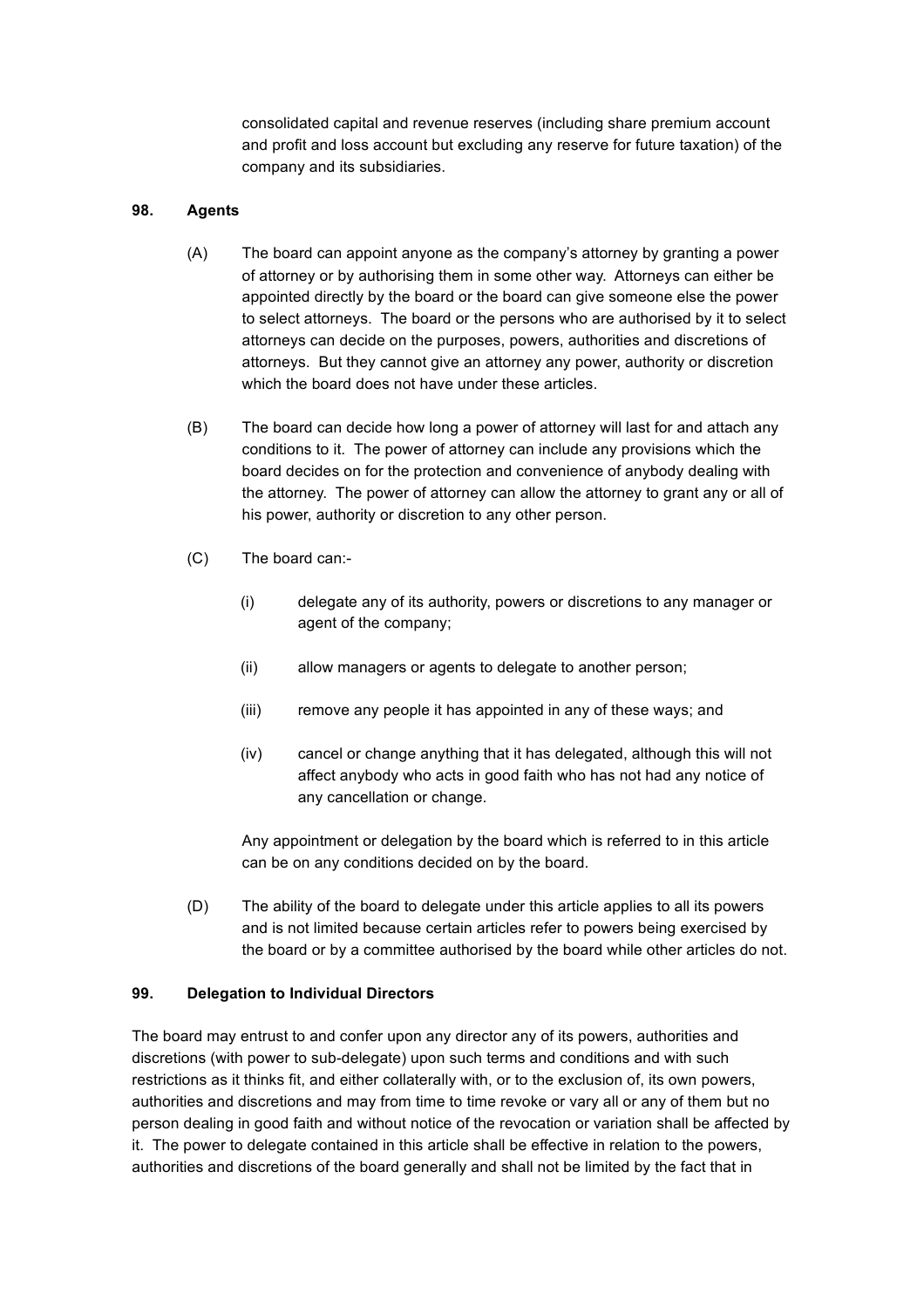certain articles, but not in others, express reference is made to particular powers, authorities or discretions being exercised by the board or by a committee authorised by the board.

## **100. Official Seals**

The company may exercise all the powers conferred by the Companies Acts with regard to having official seals and those powers shall be vested in the board.

## **101. Registers**

The company may keep an overseas or local or other register in any place and the board may make and vary such regulations as it may think fit respecting the keeping of the register.

# **102. Provision for Employees**

The board may exercise any power conferred by the Companies Acts to make provision for the benefit of persons employed or formerly employed by the company or any of its subsidiaries in connection with the cessation or the transfer to any person of the whole or part of the undertaking of the company or that subsidiary.

# **Proceedings of the Board**

## **103. Board Meetings**

The board may meet for the despatch of business, adjourn and otherwise regulate its meetings as it thinks fit. A director at any time may, and the secretary on the requisition of a director at any time shall, summon a board meeting.

# **104. Notice of Board Meetings**

Notice of a board meeting shall be deemed to be properly given to a director if it is given to him personally or by word of mouth or sent in writing to him at his last known address or any other address given by him to the company for this purpose. A director may waive his entitlement to notice of any meeting either prospectively or retrospectively and any retrospective waiver shall not affect the validity of the meeting or of any business conducted at the meeting.

### **105. Quorum**

The quorum necessary for the transaction of the business of the board may be fixed by the board and, unless so fixed at any other number, shall be two. Subject to the provisions of these articles, any director who ceases to be a director at a board meeting may continue to be present and to act as a director and be counted in the quorum until the termination of the board meeting if no other director objects and if otherwise a quorum of directors would not be present.

# **106. Directors below Minimum through Vacancies**

The continuing directors or a sole continuing director may act notwithstanding any vacancy in their number but, if and so long as the number of directors is reduced below the minimum number fixed by or in accordance with these articles or is below the number fixed by or in accordance with these articles as the quorum or there is only one continuing director, the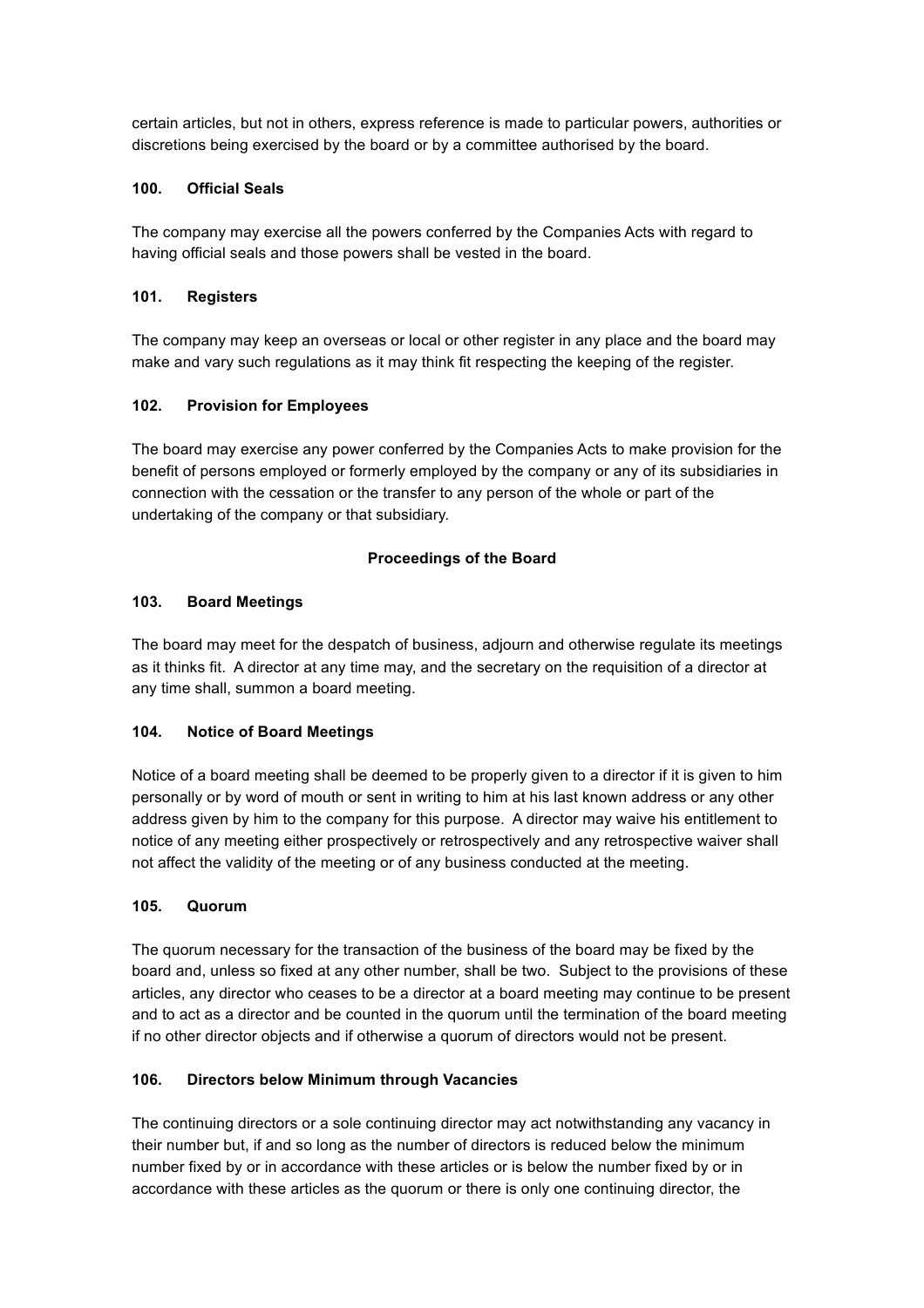continuing directors or director may act for the purpose of filling vacancies or of summoning general meetings of the company but not for any other purpose. If there are no directors or director able or willing to act, then any two members (excluding any member holding shares as treasury shares) may summon a general meeting for the purpose of appointing directors.

# **107. Appointment of Chairman**

The board may appoint a director to be the chairman or a deputy chairman of the board, and may at any time remove him from that office. The chairman of the board or failing him a deputy chairman shall act as chairman at every meeting of the board. If more than one deputy chairman is present they shall agree amongst themselves who is to take the chair or, if they cannot agree, the deputy chairman who has been in office as a director longest shall take the chair. But if no chairman of the board or deputy chairman is appointed, or if at any meeting neither the chairman nor any deputy chairman is present within five minutes after the time appointed for holding the meeting, the directors present may choose one of their number to be chairman of the meeting. References in these articles to a deputy chairman include, if no one has been appointed to that title, a person appointed to a position with another title which the board designates as equivalent to the position of deputy chairman.

# **108. Competence of Meetings**

A meeting of the board at which a quorum is present shall be competent to exercise all the powers, authorities and discretions vested in or exercisable by the board.

## **109. Voting**

Questions arising at any meeting shall be determined by a majority of votes. In the case of an equality of votes the chairman of the meeting shall have a second or casting vote.

# **110. Delegation to Committees**

- (A) The board may delegate any of its powers, authorities and discretions (with power to sub-delegate) to any committee, consisting of such person or persons (whether a member or members of its body or not) as it thinks fit, provided that the majority of persons on any committee or sub-committee must be directors. References in these articles to committees include sub-committees permitted under this article.
- (B) Any committee so formed shall, in the exercise of the powers, authorities and discretions so delegated, conform to any regulations which may be imposed on it by the board. The meetings and proceedings of any committee consisting of two or more members shall be governed by the provisions contained in these articles for regulating the meetings and proceedings of the board so far as the same are applicable and are not superseded by any regulations imposed by the board.
- (C) The power to delegate contained in this article shall be effective in relation to the powers, authorities and discretions of the board generally and shall not be limited by the fact that in certain articles, but not in others, express reference is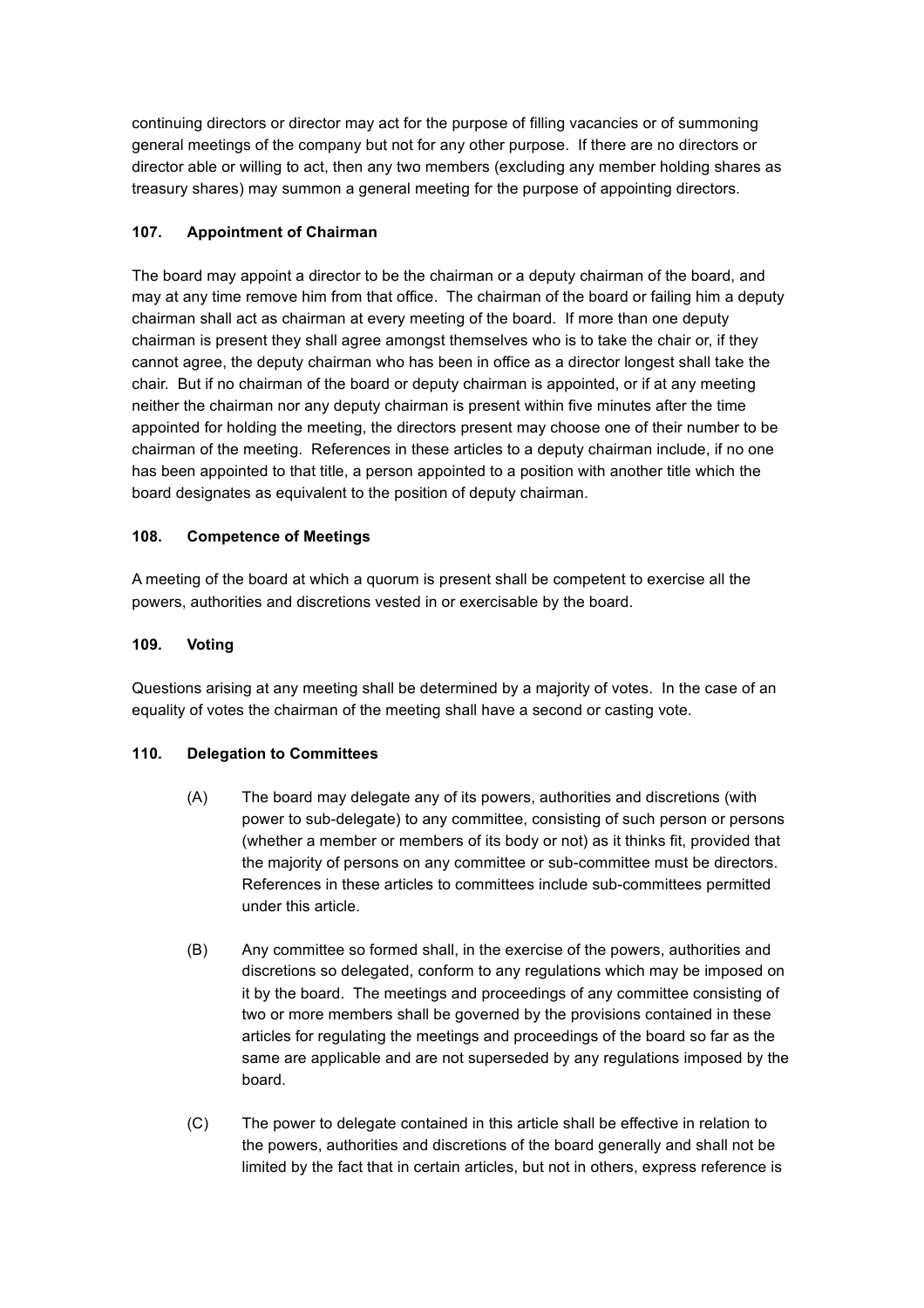made to particular powers, authorities or discretions being exercised by the board or by a committee authorised by the board.

### **111. Participation in Meetings**

All or any of the members of the board may participate in a meeting of the board by means of a conference telephone or any communication equipment which allows all persons participating in the meeting to speak to and hear each other. A person so participating shall be deemed to be present in person at the meeting and shall be entitled to vote and be counted in a quorum accordingly.

# **112. Resolution in Writing**

A resolution in writing signed by all the directors who are at the relevant time entitled to receive notice of a meeting of the board and who would be entitled to vote on the resolution at a meeting of the board (if that number is sufficient to constitute a quorum) shall be as valid and effectual as a resolution passed at a meeting of the board properly called and constituted. The resolution may be contained in one document or in several documents in like form each signed by one or more of the directors concerned.

# **113. Validity of Acts of Board or Committee**

All acts done by the board or by any committee or by any person acting as a director or member of a committee shall, notwithstanding that it is afterwards discovered that there was some defect in the appointment of any member of the board or committee or person so acting or that they or any of them were disqualified from holding office or had vacated office or were not entitled to vote, be as valid as if each such member or person had been properly appointed and was qualified and had continued to be a director or member of the committee and had been entitled to vote.

### **Secretary**

# **114. Appointment and Removal of the Secretary**

Subject to the provisions of the Companies Acts, the secretary shall be appointed by the board for such term and upon such conditions as the board may think fit; and any secretary so appointed may be removed by the board.

### **Seals**

## **115. Use of Seals**

The board shall provide for the custody of every seal of the company. A seal shall only be used by the authority of the board or of a committee of the board authorised by the board in that behalf. Subject as otherwise provided in these articles, and to any resolution of the board or committee of the board dispensing with the requirement for counter-signature on any occasion, any instrument to which the common seal is applied shall be signed by at least one director and the secretary, or by at least two directors or by such other person or persons as the board may approve. Any instrument to which an official seal is applied need not, unless the board otherwise decides or the law otherwise requires, be signed by any person.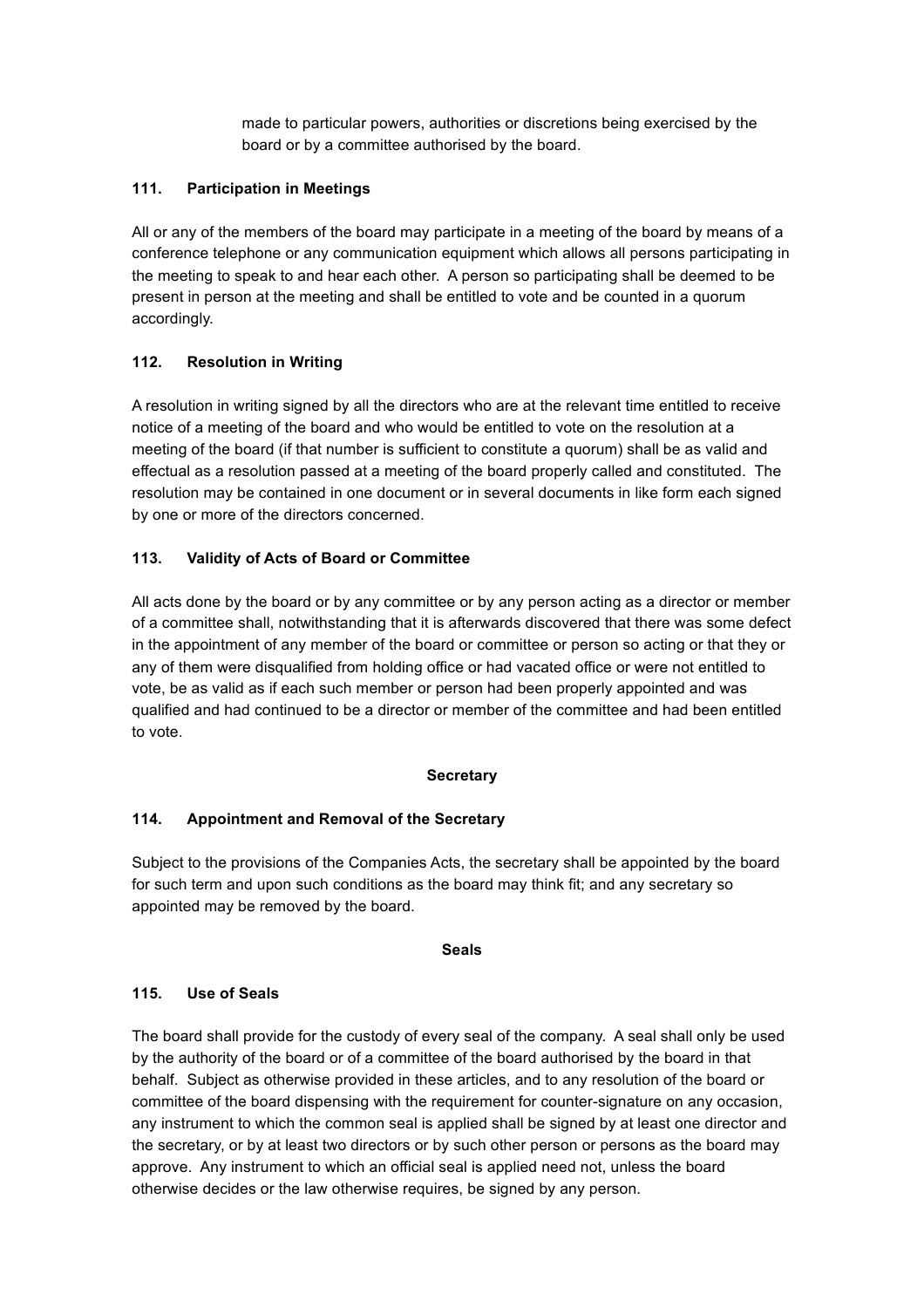## **Dividends and Other Payments**

## **116. Declaration of Dividends by Company**

The company may by ordinary resolution from time to time declare dividends in accordance with the respective rights of the members, but no dividend shall exceed the amount recommended by the board.

# **117. Payment of Interim and Fixed Dividends by Board**

The board may pay such interim dividends as appear to the board to be justified by the financial position of the company and may also pay any dividend payable at a fixed rate at intervals settled by the board whenever the financial position of the company, in the opinion of the board, justifies its payment. If the board acts in good faith, it shall not incur any liability to the holders of any shares for any loss they may suffer in consequence of the payment of an interim or fixed dividend on any other class of shares ranking pari passu with or after those shares.

# **118. Calculation and Currency of Dividends**

Except in so far as the rights attaching to, or the terms of issue of, any share otherwise provide:-

- (i) all dividends shall be declared and paid according to the amounts paid up on the share in respect of which the dividend is paid, but no amount paid up on a share in advance of calls shall be treated for the purposes of this article as paid up on the share;
- (ii) all dividends shall be apportioned and paid pro rata according to the amounts paid up on the share during any portion or portions of the period in respect of which the dividend is paid; and
- (iii) dividends may be declared or paid in any currency.

The board may decide the basis of conversion for any currency conversions that may be required and how any costs involved are to be met.

# **119. Amounts Due on Shares may be Deducted from Dividends**

The board may deduct from any dividend or other moneys payable to a member by the company on or in respect of any shares all sums of money (if any) presently payable by him to the company on account of calls or otherwise in respect of shares of the company. Sums so deducted can be used to pay amounts owing to the company in respect of the shares.

# **120. No Interest on Dividends**

Subject to the rights attaching to, or the terms of issue of, any shares, no dividend or other moneys payable by the company on or in respect of any share shall bear interest against the company.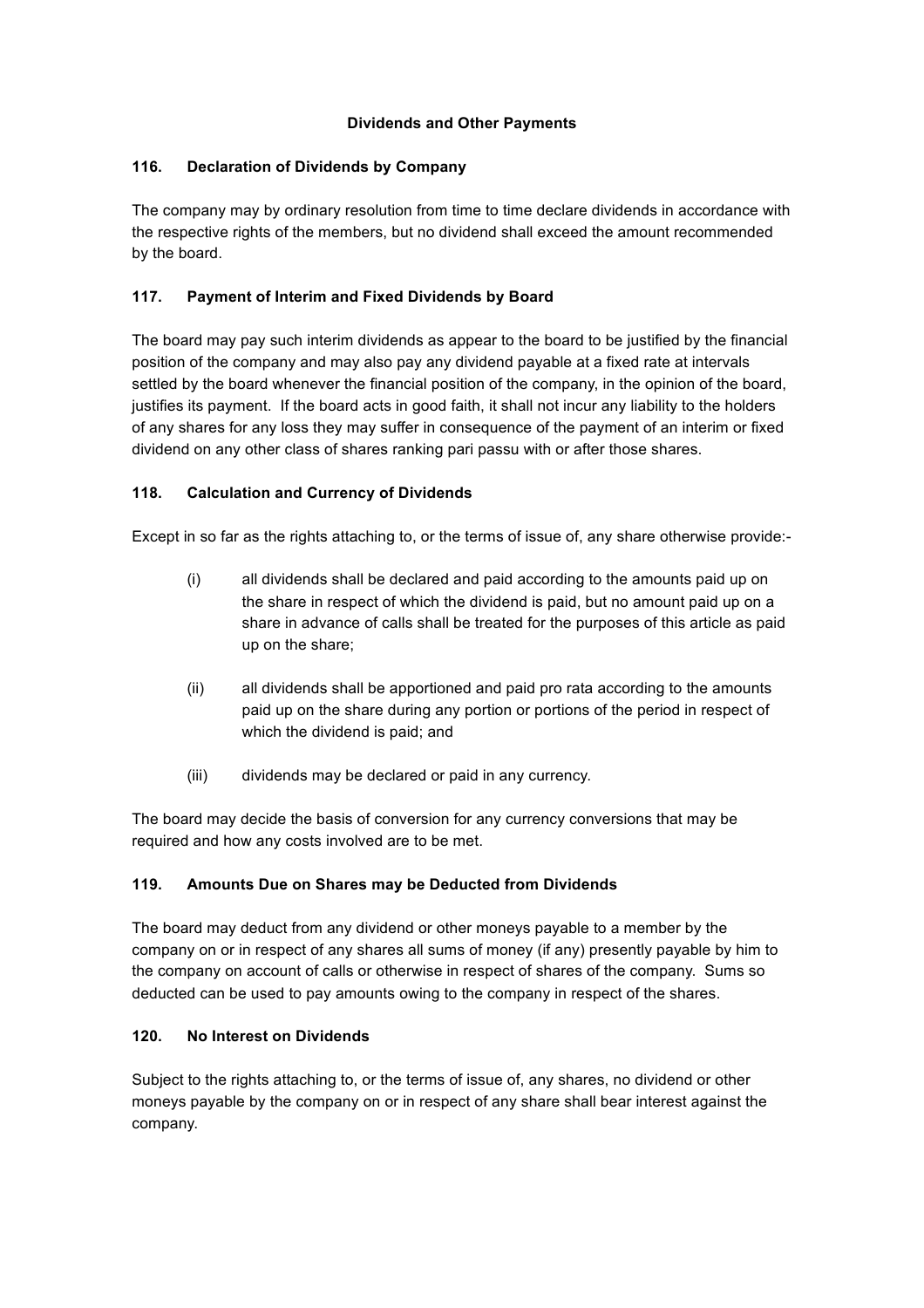### **121. Payment Procedure**

Any dividend or other sum payable in cash by the company in respect of a share may be paid by cheque, warrant or similar financial instrument sent by post addressed to the holder at his registered address or, in the case of joint holders, addressed to the holder whose name stands first in the register in respect of the shares at his address as appearing in the register or addressed to such person and at such address as the holder or joint holders may in writing direct. Every cheque, warrant or similar financial instrument shall, unless the holder or joint holders otherwise direct, be made payable to the holder or, in the case of joint holders, to the holder whose name stands first on the register in respect of the shares, and shall be sent at his or their risk and payment of the cheque, warrant or similar financial instrument by the financial institution on which it is drawn shall constitute a good discharge to the company. In addition, any such dividend or other sum may be paid by any bank or other funds transfer system or such other means including, in respect of uncertificated shares, by means of the facilities and requirements of a relevant system and to or through such person as the holder or joint holders may in writing direct and the company may agree, and the making of such payment shall be a good discharge to the company and the company shall have no responsibility for any sums lost or delayed in the course of payment by any such system or other means or where it has acted on any such directions and accordingly, payment by any such system or other means shall constitute a good discharge to the company. Any one of two or more joint holders may give effectual receipts for any dividends or other moneys payable or property distributable on or in respect of the shares held by them. Where a person is entitled by transmission to a share, any dividend or other sum payable by the company in respect of the share may be paid as if he were a holder of the share and his address noted in the register were his registered address and where two or more persons are so entitled, any one of them may give effectual receipts for any dividends or other moneys payable or property distributable on or in respect of the shares.

# **122. Uncashed Dividends**

The company may cease to send any cheque, warrant or similar financial instrument through the post or to employ any other means of payment, including payment by means of a relevant system, for any dividend payable on any shares in the company which is normally paid in that manner on those shares if in respect of at least two consecutive dividends payable on those shares the cheques, warrants or similar financial instruments have been returned undelivered or remain uncashed during or at the end of the period for which the same are valid or that means of payment has failed. In addition, the company may cease to send any cheque, warrant or similar financial instrument through the post or may cease to employ any other means of payment if, in respect of one dividend payable on those shares, the cheque, warrant or similar financial instrument has been returned undelivered or remains uncashed during or at the end of the period for which the same is valid or that means of payment has failed and reasonable enquiries have failed to establish any new postal address or account of the holder. Subject to the provisions of these articles, the company must recommence sending cheques, warrants or similar financial instruments or employing such other means in respect of dividends payable on those shares if the holder or person entitled by transmission requests such recommencement in writing.

# **123. Forfeiture of Unclaimed Dividends**

All dividends or other sums payable on or in respect of any shares which remain unclaimed may be invested or otherwise made use of by the board for the benefit of the company until claimed.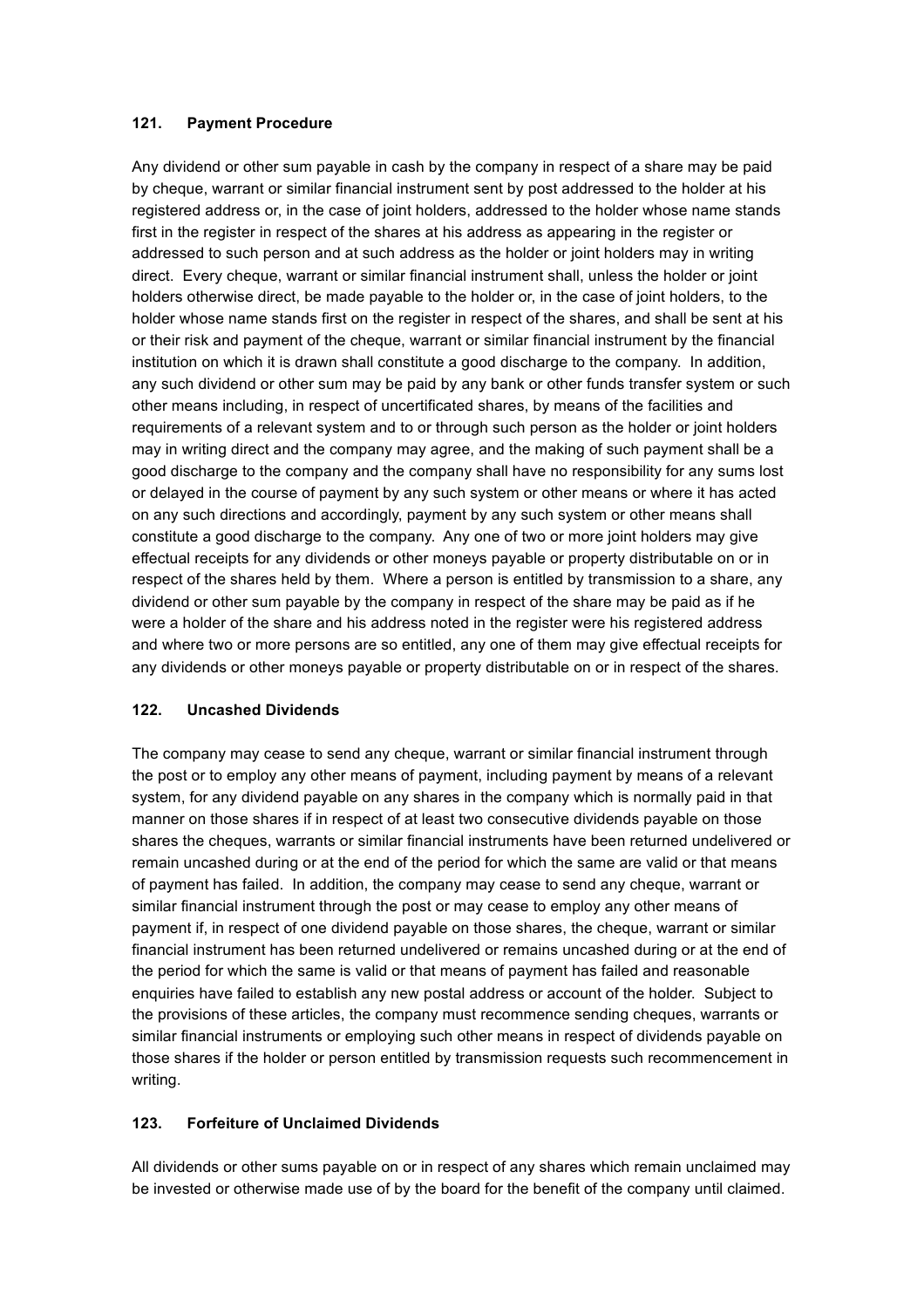Any dividend or other sum unclaimed after a period of 12 years from the date when it was declared or became due for payment shall be forfeited and shall revert to the company unless the board decides otherwise and the payment by the board of any unclaimed dividend or other sum payable on or in respect of a share into a separate account shall not constitute the company a trustee in respect of it.

# **124. Dividends Not in Cash**

Any general meeting declaring a dividend may, upon the recommendation of the board, by ordinary resolution direct that it shall be satisfied wholly or partly by the distribution of assets, and in particular of paid up shares or debentures of any other company, and where any difficulty arises in regard to the distribution the board may settle it as it thinks expedient, and in particular may authorise any person to sell and transfer any fractions or may ignore fractions altogether, and may fix the value for distribution purposes of any assets or any part thereof to be distributed and may determine that cash shall be paid to any members upon the footing of the value so fixed in order to secure equality of distribution and may vest any assets to be distributed in trustees as may seem expedient to the board.

# **125. Scrip Dividends**

The board may, if authorised by an ordinary resolution of the company, offer any holders of ordinary shares (excluding any member holding shares as treasury shares) the right to elect to receive ordinary shares, credited as fully paid, instead of cash in respect of the whole (or some part, to be determined by the board) of any dividend specified by the ordinary resolution. The following provisions shall apply:

- (i) an ordinary resolution may specify some or all of a particular dividend (whether or not already declared) or may specify some or all of any dividends declared or paid within a specified period, but such period may not end later than the fifth anniversary of the date of the meeting at which the ordinary resolution is passed;
- (ii) the entitlement of each holder of ordinary shares to new ordinary shares shall be such that the relevant value of the entitlement shall be as nearly as possible equal to (but not greater than) the cash amount (disregarding any tax credit) of the dividend that such holder elects to forgo. For this purpose "**relevant value**" shall be calculated by reference to the average of the middle market quotations for the company's ordinary shares on the London Stock Exchange as derived from the Daily Official List (or any other publication of a recognised investment exchange showing quotations for the company's ordinary shares) on such five consecutive dealing days as the board shall determine provided that the first of such days shall be on or after the day on which the ordinary shares are first quoted "ex" the relevant dividend or in such other manner as may be determined by or in accordance with the ordinary resolution. A certificate or report by the auditors as to the amount of the relevant value in respect of any dividend shall be conclusive evidence of that amount and in giving such a certificate or report the auditors may rely on advice or information from brokers or other sources of information as they think fit;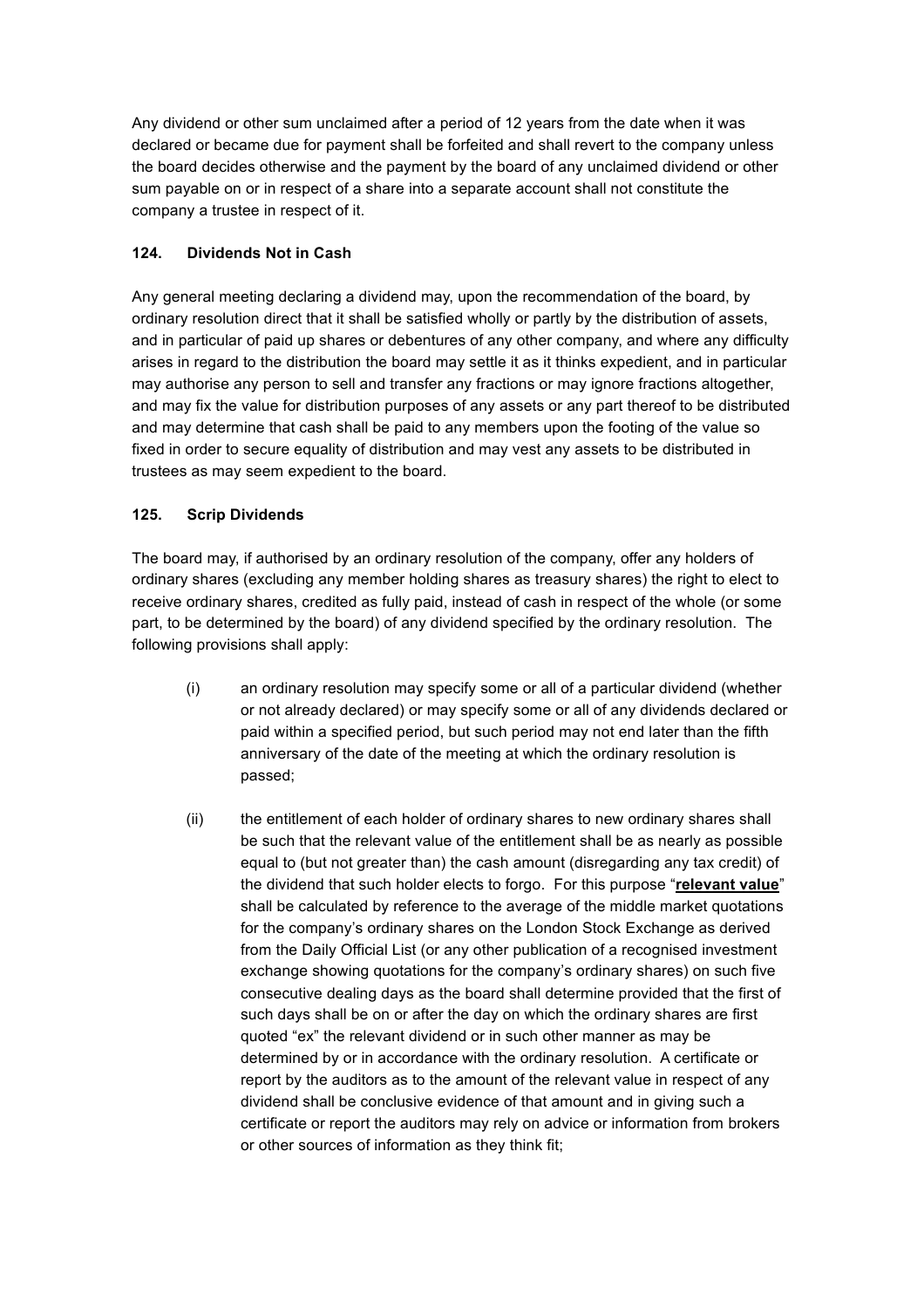- (iii) no fraction of any ordinary share shall be allotted. The board may make such provisions as it thinks fit for any fractional entitlements including provisions whereby, in whole or in part, the benefit thereof accrues to the company and/or under which fractional entitlements are accrued and/or retained and in each case accumulated on behalf of any holder of ordinary shares and such accruals or retentions are applied to the allotment by way of bonus to or cash subscription on behalf of such holder of fully paid ordinary shares and/or provisions whereby cash payments may be made to such holders in respect of their fractional entitlements;
- (iv) the board, if it intends to offer an election in respect of any dividend, shall give notice to the holders of ordinary shares of the right of election offered to them, and specify the procedure to be followed which, for the avoidance of doubt, may include an election by means of a relevant system and the place at which, and the latest time by which, elections must be lodged in order for elections to be effective; no such notice need be given to holders of ordinary shares who have previously given election mandates in accordance with this article and whose mandates have not been revoked; the accidental omission to give notice of any right of election to, or the non receipt of any such notice by, any holder of ordinary shares entitled to the same shall neither invalidate any offer of an election nor give rise to any claim, suit or action;
- (v) the board shall not proceed with any election unless the company has sufficient unissued shares authorised for issue and sufficient reserves or funds that may be capitalised to give effect to it after the basis of allotment is determined;
- (vi) the board may exclude from any offer or make other arrangement in relation to any holders of ordinary shares where the board believes that such exclusion or arrangement is necessary or expedient in relation to legal or practical problems under the laws of, or the requirements of any recognised regulatory body or any stock exchange in, any territory, or the board believes that for any other reason the offer should not be made to them;
- (vii) the dividend (or that part of the dividend in respect of which a right of election has been offered) shall not be payable on ordinary shares in respect of which an election has been made (for the purposes of this article "**the elected ordinary shares**") and instead additional ordinary shares shall be allotted to the holders of the elected ordinary shares on the basis of allotment calculated as stated. For such purpose the board shall capitalise, out of any amount standing to the credit of any reserve or fund (including the profit and loss account or retained earnings) at the relevant time whether or not the same is available for distribution as the board may determine, a sum equal to the aggregate nominal amount of the additional ordinary shares to be allotted on that basis and apply it in paying up in full the appropriate number of unissued ordinary shares for allotment and distribution to the holders of the elected ordinary shares on that basis. The board may do all acts and things considered necessary or expedient to give effect to any such capitalisation;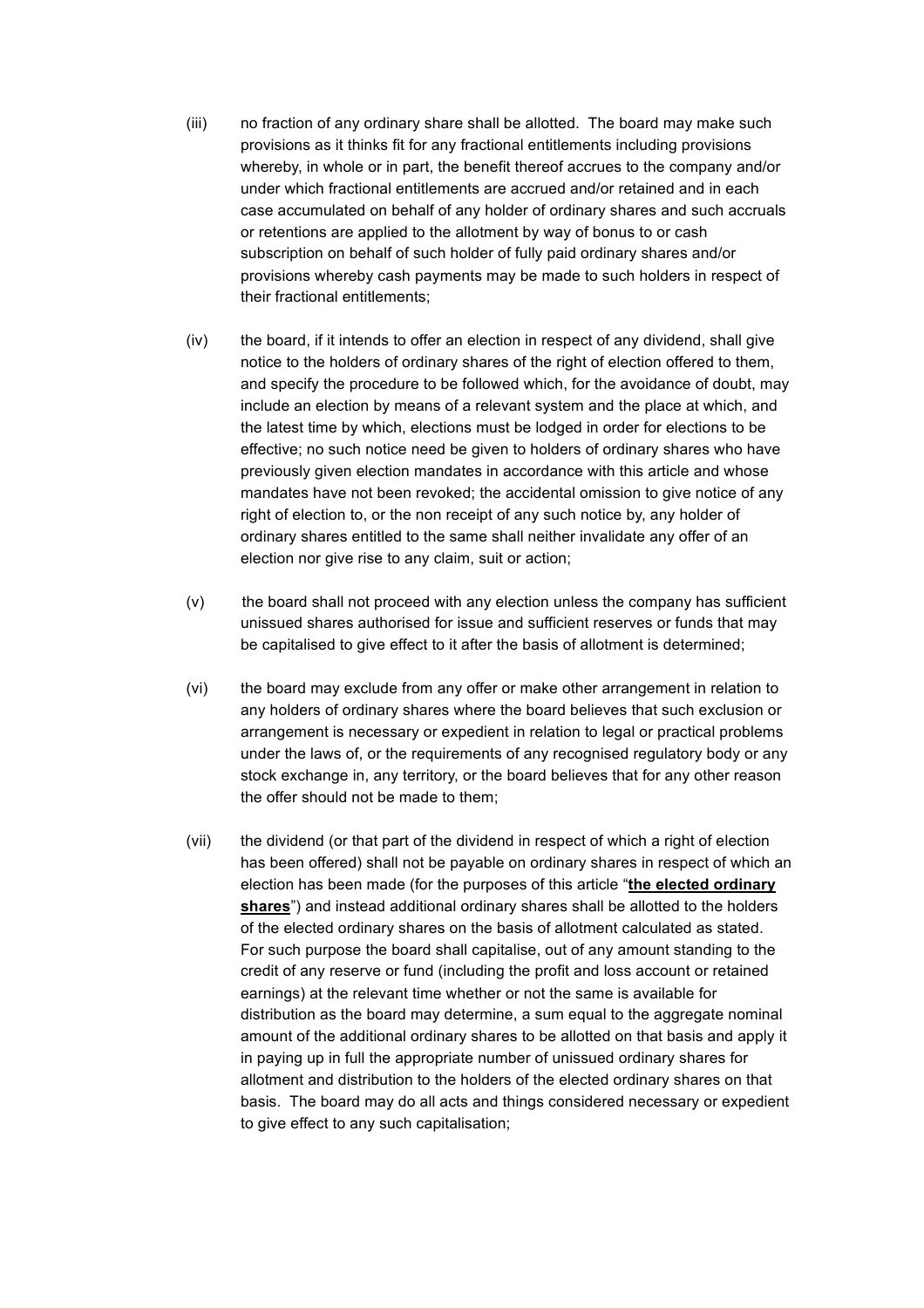- (viii) the additional ordinary shares when allotted shall rank pari passu in all respects with the fully-paid ordinary shares then in issue except that they will not be entitled to participation in the relevant dividend;
- (ix) unless the board otherwise determines, or unless the uncertificated securities rules otherwise require, the new ordinary share or shares which a member has elected to receive instead of cash in respect of the whole (or some part) of the specified dividend declared or paid in respect of his elected ordinary shares shall be in uncertificated form (in respect of the member's elected ordinary shares which were in uncertificated form on the date of the member's election) and in certificated form (in respect of the member's elected ordinary shares which were in certificated form on the date of the member's election);
- (x) the board may also from time to time establish or vary a procedure for election mandates, which, for the avoidance of doubt, may include an election by means of a relevant system, under which a holder of ordinary shares may elect in respect of future rights of election offered to that holder under this article until the election mandate is revoked or deemed to be revoked in accordance with the procedure;
- (xi) the board may decide how any costs relating to making new shares available in place of a cash dividend will be met, including deciding to deduct an amount from the entitlement of a shareholder under this article; and
- (xii) at any time before new ordinary shares are allotted instead of cash in respect of any part of a dividend, the board may determine that such new ordinary shares will not be allotted. Any such determination may be made before or after any election has been made by holders of ordinary shares in respect of the relevant dividend.

### **Capitalisation of Reserves**

# **126. Power to Capitalise Reserves and Funds**

The company may, upon the recommendation of the board, at any time and from time to time pass an ordinary resolution to the effect that it is desirable to capitalise all or any part of any amount standing to the credit of any reserve or fund (including retained earnings) at the relevant time whether or not the same is available for distribution and accordingly that the amount to be capitalised be set free for distribution among the members or any class of members who would be entitled to it if it were distributed by way of dividend and in the same proportions, on the footing that it is applied either in or towards paying up the amounts unpaid at the relevant time on any shares in the company held by those members respectively or in paying up in full unissued shares, debentures or other obligations of the company to be allotted and distributed credited as fully paid up among those members, or partly in one way and partly in the other, but so that, for the purposes of this article: (i) a share premium account and a capital redemption reserve, and any reserve or fund representing unrealised profits, may be applied only in paying up in full unissued shares of the company; and (ii) where the amount capitalised is applied in paying up in full unissued shares, the company will also be entitled to participate in the relevant distribution in relation to any shares of the relevant class held by it as treasury shares and the proportionate entitlement of the relevant class of members to the distribution will be calculated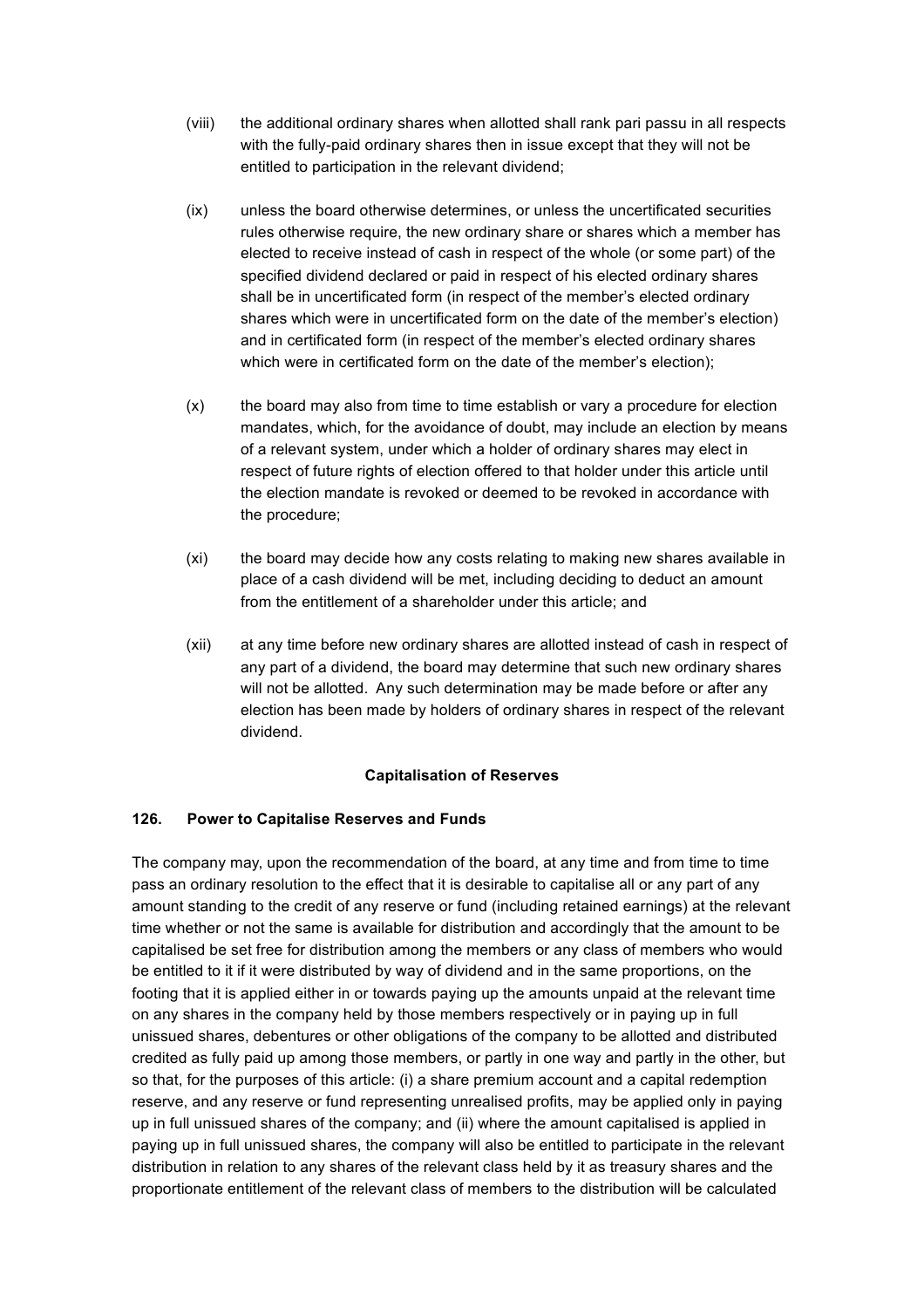accordingly. The board may authorise any person to enter into an agreement with the company on behalf of the persons entitled to participate in the distribution and the agreement shall be binding on those persons.

# **127. Settlement of Difficulties in Distribution**

Where any difficulty arises in regard to any distribution of any capitalised reserve or fund the board may settle the matter as it thinks expedient and in particular may authorise any person to sell and transfer any fractions or may resolve that the distribution should be as nearly as may be practicable in the correct proportion but not exactly so or may ignore fractions altogether, and may determine that cash payments shall be made to any members in order to adjust the rights of all parties, as may seem expedient to the board.

# **Record Dates**

# **128. Power to Choose Any Record Date**

Notwithstanding any other provision of these articles, the company or the board may fix any date as the record date for any dividend, distribution, allotment or issue and such record date may be on or at any time before or after any date on which the dividend, distribution, allotment or issue is declared, paid or made. The power to fix any such record date shall include the power to fix a time on the chosen date.

# **Records and Summary Financial Statements**

# **129. Inspection of Records**

No member in his capacity as such shall have any right of inspecting any accounting record or book or document of the company except as conferred by law, ordered by a court of competent jurisdiction or authorised by the board or by ordinary resolution of the company.

# **130. Summary Financial Statements**

The company may send or supply summary financial statements to members of the company instead of copies of its full accounts and reports.

# **Service of Notices, Documents and Other Information**

# **131. Method of Service**

- (A) Any notice, document (including a share certificate) or other information may be served on or sent or supplied to any member by the company:-
	- (i) personally;
	- (ii) by sending it through the post addressed to the member at his registered address or by leaving it at that address addressed to the member;
	- (iii) by means of a relevant system;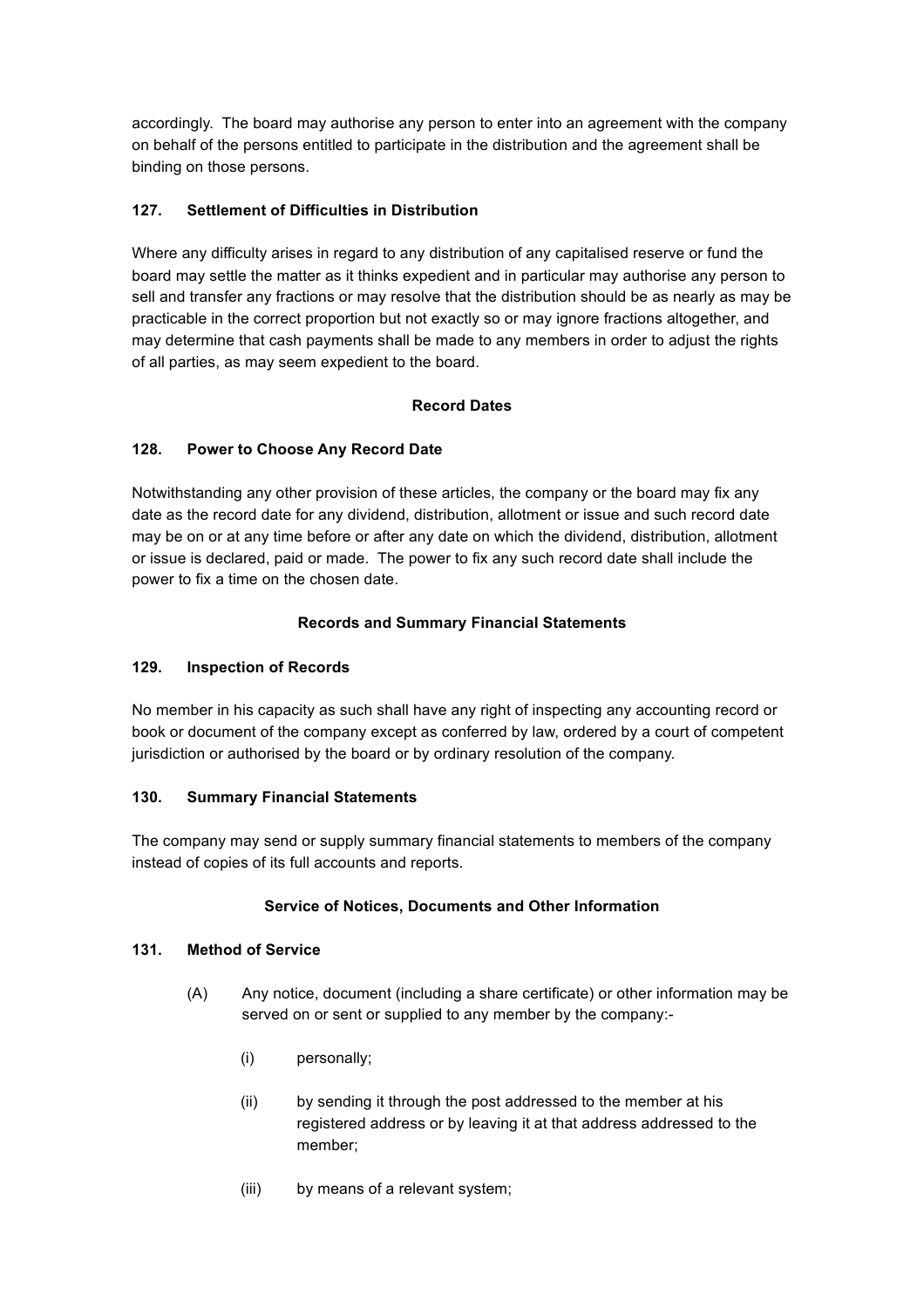- (iv) where appropriate, by sending or supplying it in electronic form to an address notified by the member to the company for that purpose;
- (v) where appropriate, by making it available on a website and notifying the member of its availability in accordance with this article; or
- (vi) by any other means authorised in writing by the member.

In the case of joint holders of a share, service, sending or supply of any notice, document or other information on or to one of the joint holders shall for all purposes be deemed a sufficient service on or sending or supplying to all the joint holders.

- (B) In the case of joint holders of a share, anything to be agreed or specified in relation to any notice, document or other information to be served on or sent or supplied to them may be agreed or specified by any one of the joint holders and the agreement or specification of the senior shall be accepted to the exclusion of that of the other joint holders and, for this purpose, seniority shall be determined by the order in which the names stand in the register in respect of the joint holding.
- (C) If on three consecutive occasions any notice, document or other information served on or sent or supplied to a member has been returned undelivered, such member shall not thereafter be entitled to receive notices, documents or other information from the company until he shall have communicated with the company and supplied to the company (or its agent) a new registered address, or a postal address within the United Kingdom for the service of notices and the despatch or supply of documents and other information, or shall have informed the company of an address for the service of notices and the despatch or supply of documents and other information in electronic form. For these purposes, any notice, document or other information sent by post shall be treated as returned undelivered if the notice, document or other information is served, sent or supplied back to the company (or its agents) and a notice, document or other information served, sent or supplied in electronic form shall be treated as returned undelivered if the company (or its agents) receives notification that the notice, document or other information was not delivered to the address to which it was sent.
- (D) The company may at any time and in its sole discretion choose to serve, send or supply notices, documents or other information in hard copy form alone to some or all members.

#### **132. Record Date for Service**

Any notice, document or other information may be served, sent or supplied by the company by reference to the register as it stands at any time not more than 15 days before the date of service, sending or supply. No change in the register after that time shall invalidate that service, sending or supply. Where any notice, document or other information is served on or sent or supplied to any person in respect of a share in accordance with these articles, no person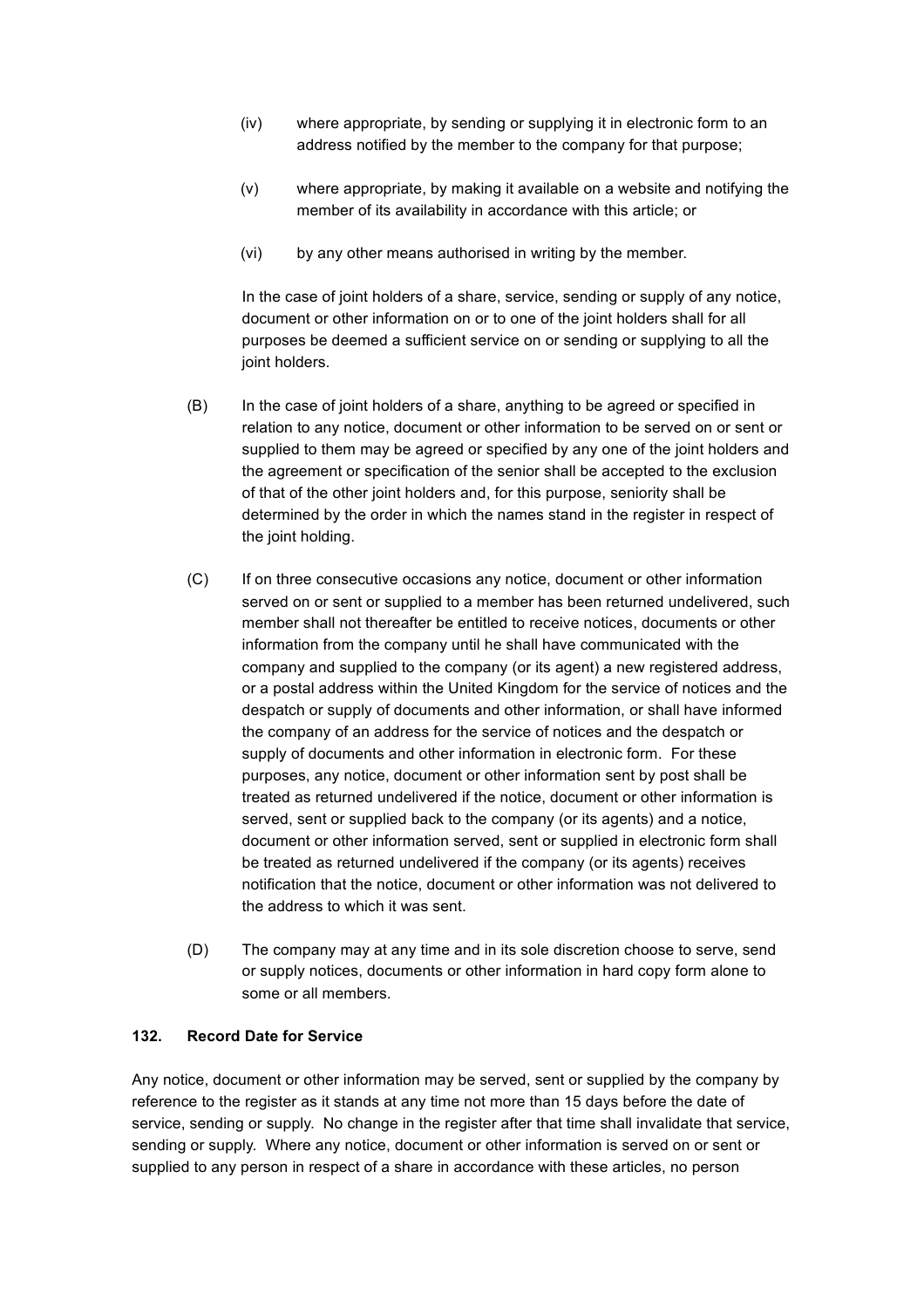deriving any title or interest in that share shall be entitled to any further service, sending or supply of that notice, document or other information.

## **133. Members Resident Abroad or on Branch Registers**

- (A) Any member whose registered address is not within the United Kingdom and who gives to the company a postal address within the United Kingdom at which notices, documents or other information may be served upon, or sent or supplied to, him shall be entitled to have notices, documents or other information served on or sent or supplied to him at that address or, where applicable, by making them available on a website and notifying the holder at that address. Any member whose registered address is not within the United Kingdom and who gives to the company an address for the purposes of communications by electronic means may, subject to these articles, have notices, documents or other information served on or sent or supplied to him at that address or, where applicable, by making them available on a website and notifying the holder at that address. Otherwise, a member whose registered address is not within the United Kingdom shall not be entitled to receive any notice, document or other information from the company.
- (B) For a member registered on a branch register, notices, documents or other information can be posted or despatched in the United Kingdom or in the country where the branch register is kept.

## **134. Service of Notice on Person Entitled by Transmission**

A person who is entitled by transmission to a share, upon supplying the company with a postal address within the United Kingdom for the service of notices and the despatch or supply of documents and other information shall be entitled to have served upon or sent or supplied to him at such address any notice, document or other information to which he would have been entitled if he were the holder of that share or, where applicable, to be notified at that address of the availability of the notice, document or other information on a website. A person who is entitled by transmission to a share, upon supplying the company with an address for the purposes of communications by electronic means for the service of notices and the despatch or supply of documents and other information may have served on, sent or supplied to him at such address any notice, document or other information to which he would have been entitled if he were the holder of that share or, where applicable, may be notified at that address of the availability of the notice, document or other information on a website. In either case, such service, sending or supply shall for all purposes be deemed a sufficient service, sending or supply of such notice, document or other information on all persons interested (whether jointly with or as claimants through or under him) in the share. Otherwise, any notice, document or other information served on or sent or supplied to any member pursuant to these articles shall, notwithstanding that the member is then dead or bankrupt or that any other event giving rise to the transmission of the share by operation of law has occurred and whether or not the company has notice of the death, bankruptcy or other event, be deemed to have been properly served, sent or supplied in respect of any share registered in the name of that member as sole or joint holder.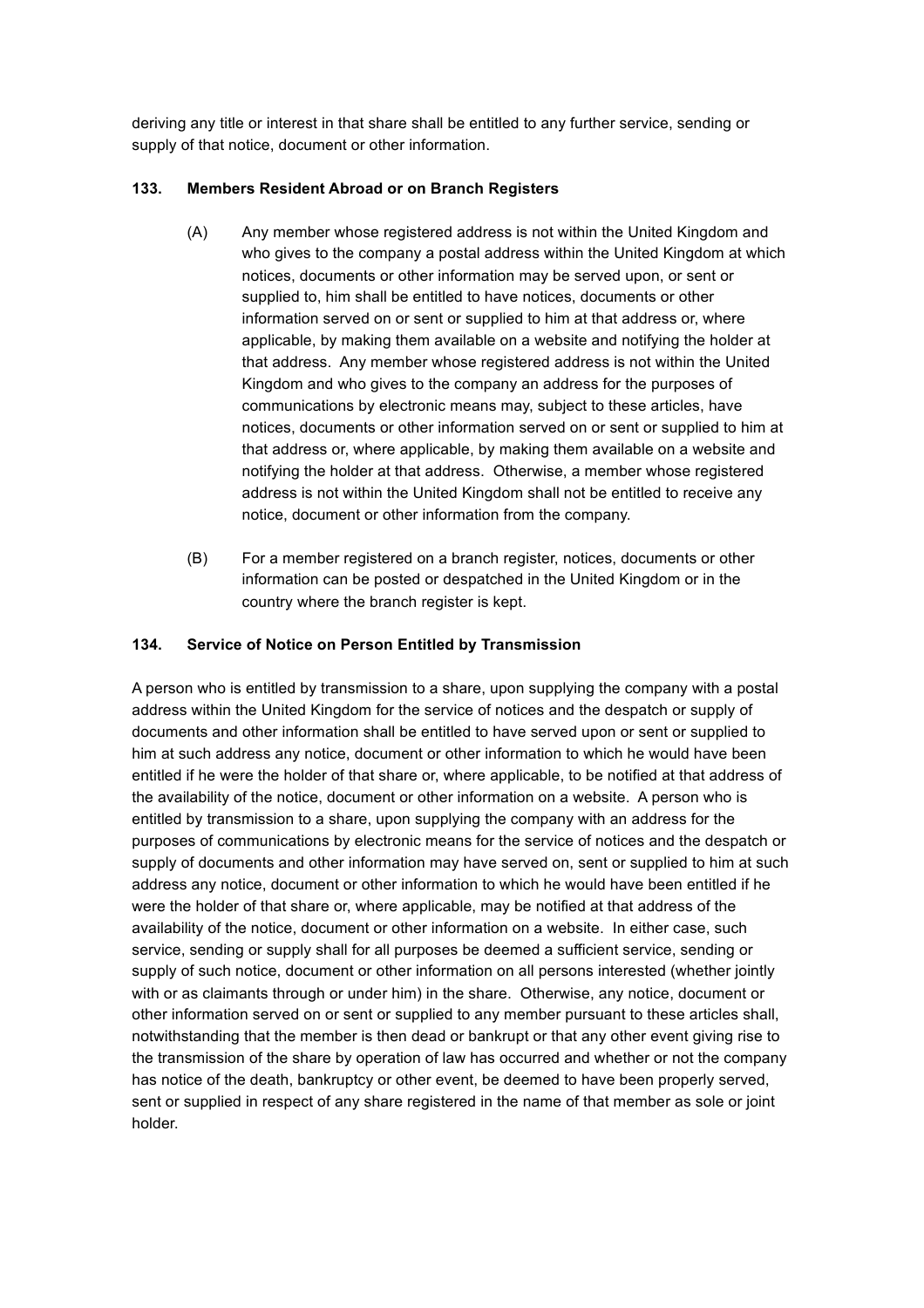### **135. Deemed Delivery**

- (A) Any notice, document or other information, if served, sent or supplied by the company by post, shall be deemed to have been received on the day following that on which it was posted if first class post was used or 48 hours after it was posted if first class post was not used and, in proving that a notice, document or other information was served, sent or supplied, it shall be sufficient to prove that the notice, document or other information was properly addressed, prepaid and put in the post.
- (B) Any notice, document or other information not served, sent or supplied by post but left by the company at a registered address or at an address (other than an address for the purposes of communications by electronic means) notified to the company in accordance with these articles by a person who is entitled by transmission to a share shall be deemed to have been received on the day it was so left.
- (C) Any notice, document or other information served, sent or supplied by the company by means of a relevant system shall be deemed to have been received when the company or any sponsoring system-participant acting on its behalf sends the issuer-instruction relating to the notice, document or other information.
- (D) Any notice, document or other information served, sent or supplied by the company using electronic means shall be deemed to have been received on the day on which it was sent notwithstanding that the company subsequently sends a hard copy of such notice, document or information by post. Any notice, document or other information made available on a website shall be deemed to have been received on the day on which the notice, document or other information was first made available on the website or, if later, when a notice of availability is received or deemed to have been received pursuant to this article. In proving that a notice, document or other information served, sent or supplied by electronic means was served, sent or supplied, it shall be sufficient to prove that it was properly addressed.
- (E) Any notice, document or other information served, sent or supplied by the company by any other means authorised in writing by the member concerned shall be deemed to have been received when the company has carried out the action it has been authorised to take for that purpose.

# **136. Notice When Post Not Available**

If there is a suspension or curtailment of postal services within the United Kingdom or some part of the United Kingdom, the company need only give notice of a general meeting to those members with whom the company can communicate by electronic means and who have provided the company with an address for this purpose. The company shall also advertise the notice in at least one newspaper with a national circulation and make it available on its website from the date of such advertisement until the conclusion of the meeting or any adjournment thereof. If at least six clear days prior to the meeting the sending or supply of notices by post in hard copy form has again become generally possible, the company shall send or supply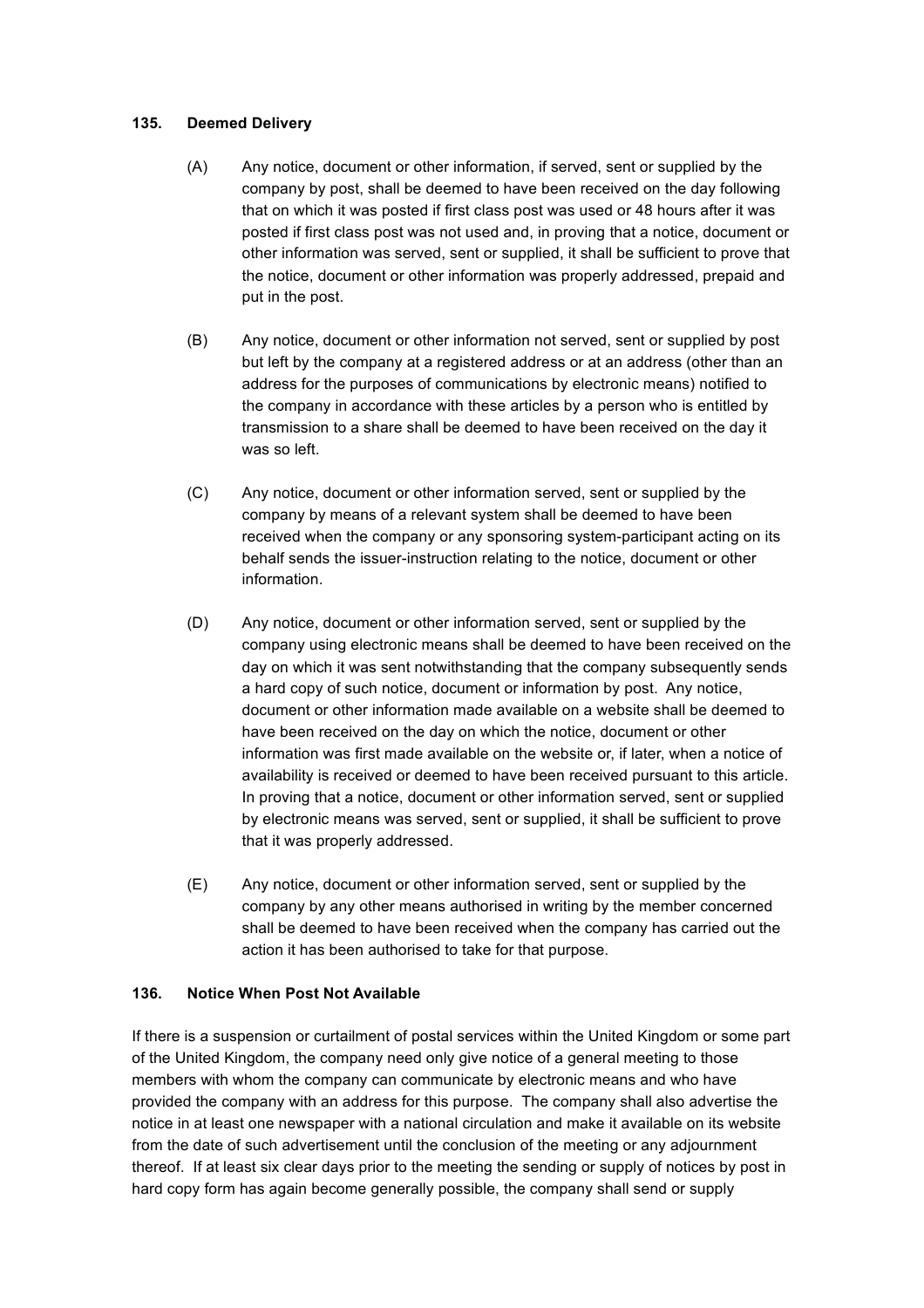confirmatory copies of the notice by post to those members who would otherwise receive the notice in hard copy form.

### **Destruction of Documents**

### **137. Presumptions Where Documents Destroyed**

If the company destroys or deletes:-

- (i) any share certificate which has been cancelled at any time after a period of one year has elapsed from the date of cancellation, or
- (ii) any instruction concerning the payment of dividends or other moneys in respect of any share or any notification of change of name or address at any time after a period of two years has elapsed from the date the instruction or notification was recorded by the company, or
- (iii) any instrument of transfer of shares or Operator-instruction for the transfer of shares which has been registered by the company at any time after a period of six years has elapsed from the date of registration, or
- (iv) any instrument of proxy which has been used for the purpose of a poll at any time after a period of one year has elapsed from the date of use, or
- (v) any instrument of proxy which has not been used for the purpose of a poll at any time after a period of one month has elapsed from the end of the meeting to which the instrument of proxy relates, or
- (iv) any other document on the basis of which any entry is made in the register at any time after a period of six years has elapsed from the date the entry was first made in the register in respect of it

and the company destroys or deletes the document or instruction in good faith and without express notice that its preservation was relevant to a claim, it shall be presumed irrebuttably in favour of the company that every share certificate so destroyed was a valid certificate and was properly cancelled, that every instrument of transfer or Operator-instruction so destroyed or deleted was a valid and effective instrument of transfer or instruction and was properly registered and that every other document so destroyed was a valid and effective document and that any particulars of it which are recorded in the books or records of the company were correctly recorded. If the documents relate to uncertificated shares, the company must comply with any requirements of the uncertificated securities rules which limit its ability to destroy these documents. Nothing contained in this article shall be construed as imposing upon the company any liability which, but for this article, would not exist or by reason only of the destruction of any document of the kind mentioned above before the relevant period mentioned in this article has elapsed or of the fact that any other condition precedent to its destruction mentioned above has not been fulfilled. References in this article to the destruction of any document include references to its disposal in any manner.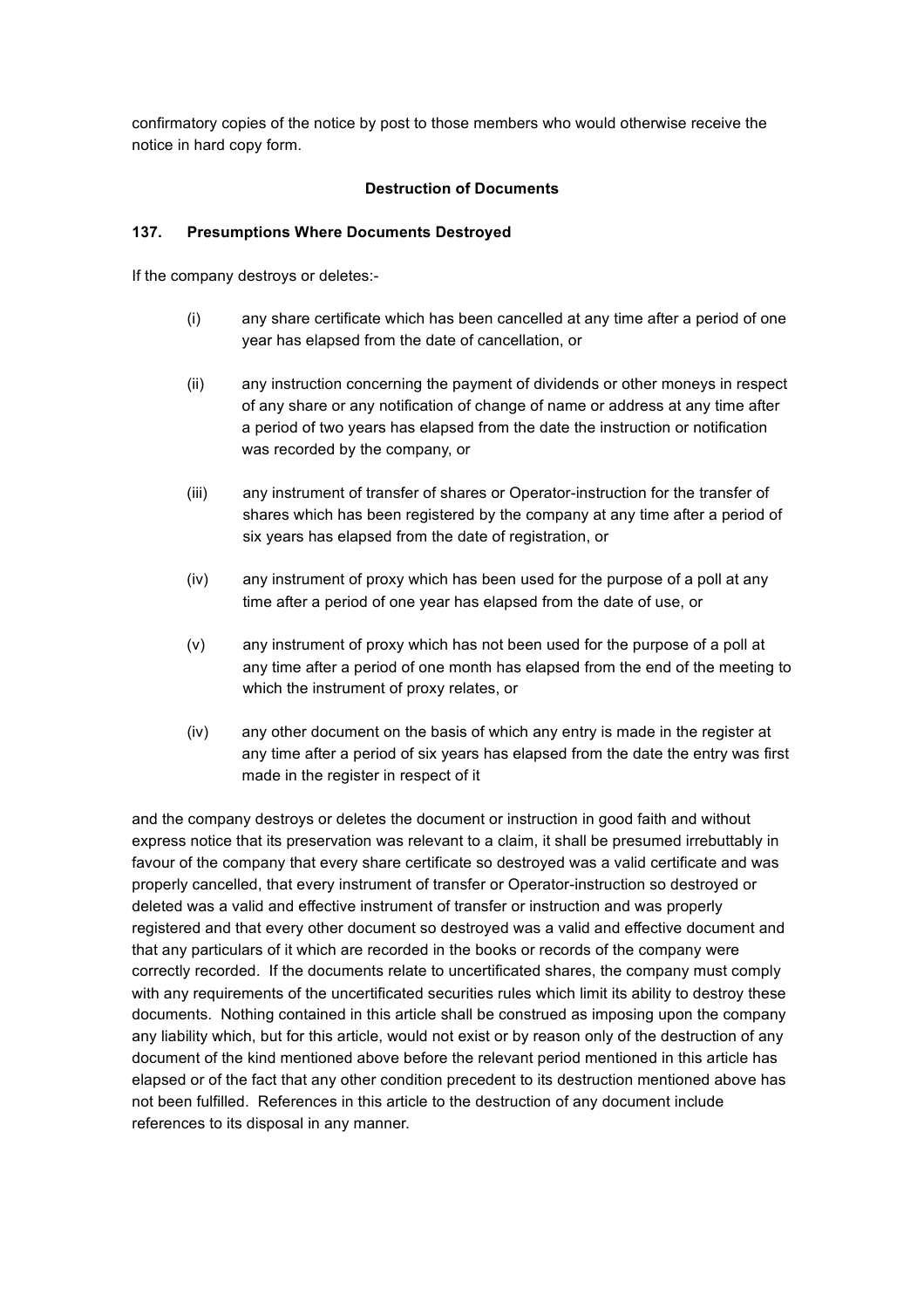### **Indemnity**

### **138. Indemnity of Directors**

To the extent permitted by the Companies Acts, the company may indemnify any director of the company or of any associated company against any liability and may purchase and maintain for any director of the company or of any associated company insurance against any liability. No director of the company or of any associated company shall be accountable to the company or the members for any benefit provided pursuant to this article and the receipt of any such benefit shall not disqualify any person from being or becoming a director of the company.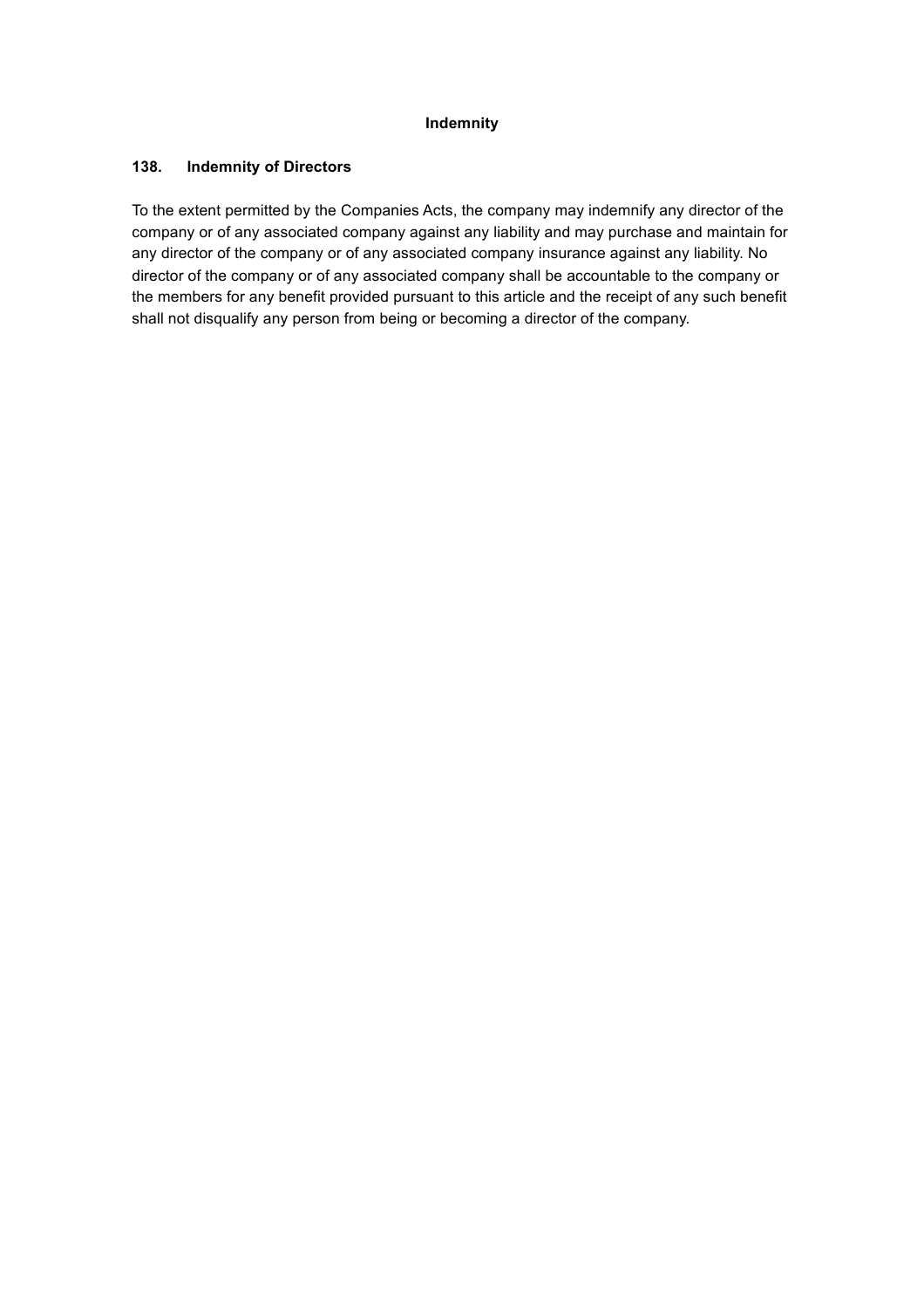## **CONTENTS**

## Page

|                                | <b>Memorandum of Association</b>                                  |                |
|--------------------------------|-------------------------------------------------------------------|----------------|
| <b>Articles of Association</b> |                                                                   | $\overline{7}$ |
| 1.                             | <b>Exclusion of other Regulations</b>                             | $\overline{7}$ |
| 2.                             | Definitions                                                       | $\overline{7}$ |
| 3.                             | <b>Authorised Share Capital</b>                                   | 9              |
| 4.                             | <b>Rights Attached to Shares</b>                                  | 9              |
| 5.                             | Redeemable Shares                                                 | 9              |
| 6.                             | Purchase of Own Shares                                            | 9              |
| 7.                             | Variation of Rights                                               | 9              |
| 8.                             | Pari Passu Issues                                                 | 10             |
| 9.                             | <b>Unissued Shares</b>                                            | 10             |
| 10.                            | Payment of Commission                                             | 10             |
| 11.                            | <b>Trusts Not Recognised</b>                                      | 10             |
| 12.                            | Suspension of Rights Where Non-Disclosure of Interest (LR 9.3.9R) | 10             |
| 13.                            | <b>Uncertificated Shares</b>                                      | 13             |
| 14.                            | <b>Right to Share Certificates</b>                                | 15             |
| 15.                            | Replacement of Share Certificates                                 | 15             |
| 16.                            | <b>Execution of Share Certificates</b>                            | 15             |
| 17.                            | Share Certificates Sent at Holder's Risk                          | 15             |
| 18.                            | Company's Lien on Shares Not Fully Paid                           | 16             |
| 19.                            | Enforcing Lien by Sale                                            | 16             |
| 20.                            | Application of Proceeds of Sale                                   | 16             |
| 21.                            | Calls                                                             | 16             |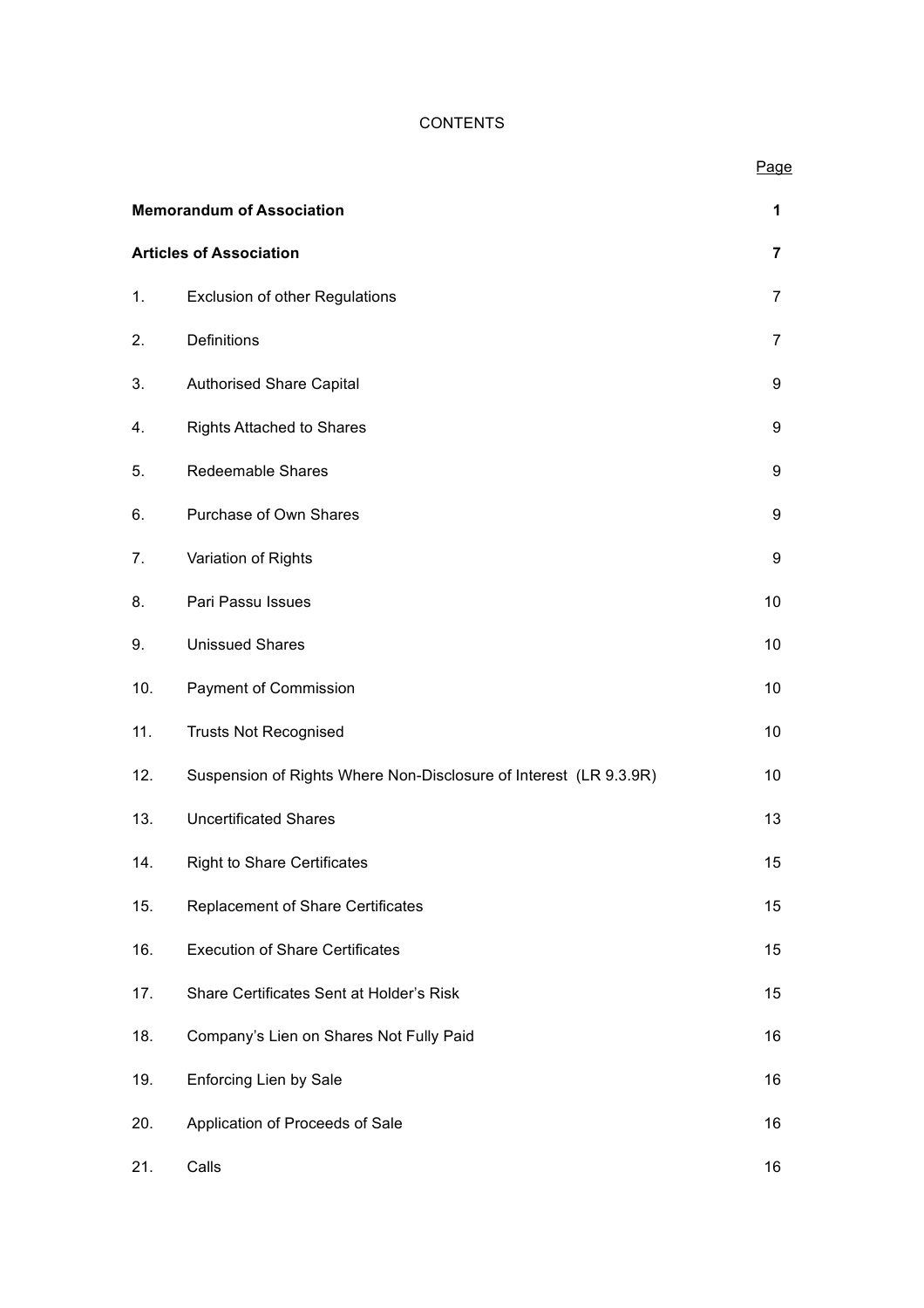| 22. | Timing of Calls                                        | 17 |
|-----|--------------------------------------------------------|----|
| 23. | Liability of Joint Holders                             | 17 |
| 24. | Interest Due on Non-Payment                            | 17 |
| 25. | Sums Due on Allotment Treated as Calls                 | 17 |
| 26. | Power to Differentiate                                 | 17 |
| 27. | Payment of Calls in Advance                            | 17 |
| 28. | Notice if Call or Instalment Not Paid                  | 17 |
| 29. | Form of Notice                                         | 18 |
| 30. | Forfeiture for Non-Compliance with Notice              | 18 |
| 31. | Notice after Forfeiture                                | 18 |
| 32. | Sale of Forfeited Shares                               | 18 |
| 33. | Arrears to be Paid Notwithstanding Forfeiture          | 18 |
| 34. | Statutory Declaration as to Forfeiture                 | 19 |
| 35. | Transfer                                               | 19 |
| 36. | Signing of Transfer                                    | 19 |
| 37. | Rights to Decline Registration of Partly Paid Shares   | 19 |
| 38. | Other Rights to Decline Registration                   | 19 |
| 39. | No Fee for Registration                                | 20 |
| 40. | <b>Untraced Shareholders</b>                           | 20 |
| 41. | Transmission on Death                                  | 22 |
| 42. | Entry of Transmission in Register                      | 22 |
| 43. | Election of Person Entitled by Transmission            | 22 |
| 44. | Rights of Person Entitled by Transmission              | 22 |
| 45. | Increase, Consolidation, Sub-Division and Cancellation | 23 |
| 46. | Fractions                                              | 23 |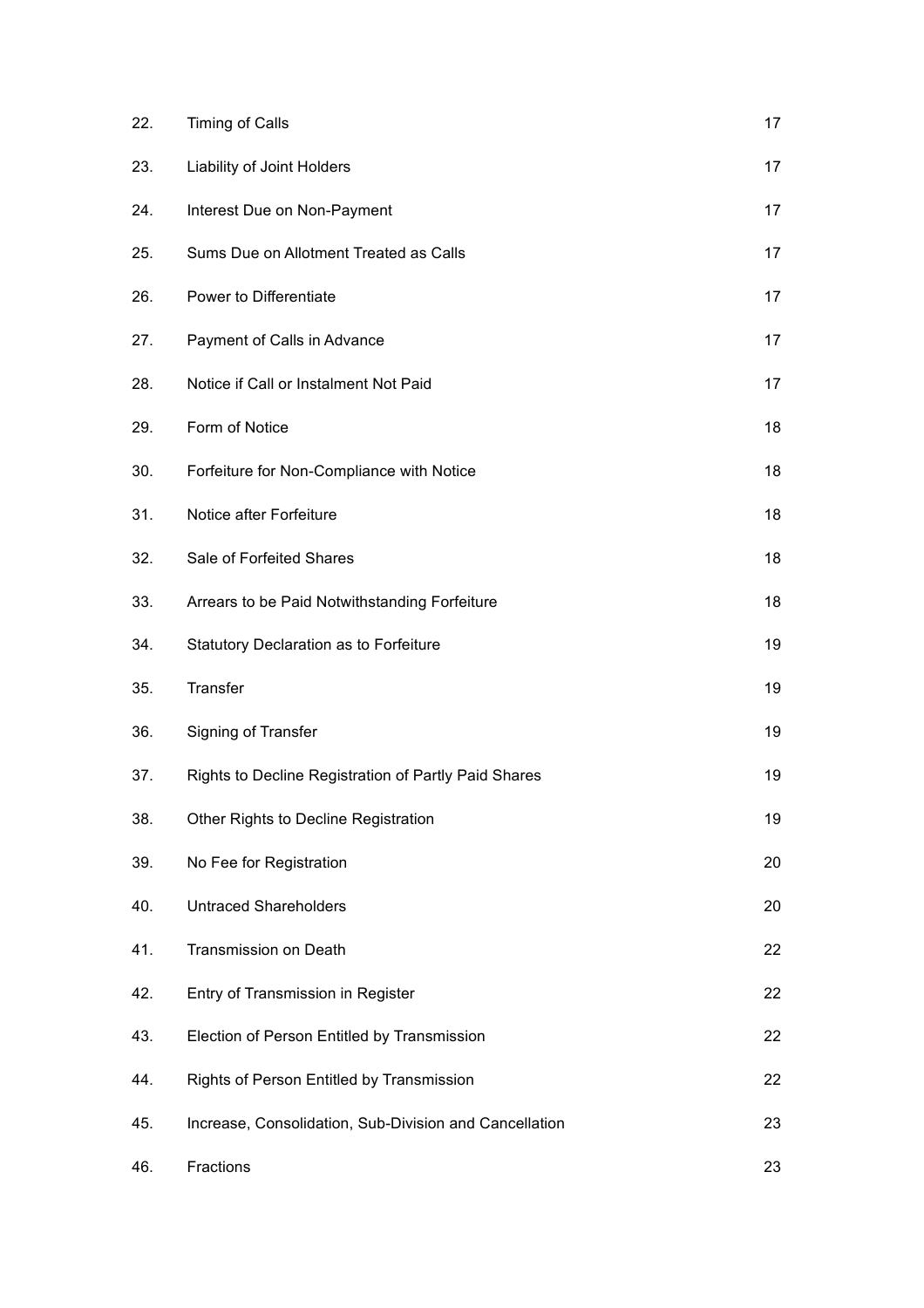| 47. | <b>Reduction of Capital</b>                     | 23 |
|-----|-------------------------------------------------|----|
| 48. | Omission or Non-Receipt of Notice               | 23 |
| 49. | <b>Postponement of General Meetings</b>         | 24 |
| 50. | Quorum                                          | 24 |
| 51. | Procedure if Quorum Not Present                 | 24 |
| 52. | <b>Security Arrangements</b>                    | 25 |
| 53. | Chairman of General Meeting                     | 25 |
| 54. | <b>Orderly Conduct</b>                          | 25 |
| 55. | Entitlement to Attend and Speak                 | 25 |
| 56. | Adjournments                                    | 25 |
| 57. | Notice of Adjournment                           | 26 |
| 58. | <b>Amendments to Resolutions</b>                | 26 |
| 59. | Amendments Ruled Out of Order                   | 26 |
| 60. | <b>Votes of Members</b>                         | 26 |
| 61. | Method of Voting                                | 27 |
| 62. | Procedure if Poll Demanded                      | 27 |
| 63. | When Poll to be Taken                           | 27 |
| 64. | Continuance of Other Business after Poll Demand | 27 |
| 65. | <b>Votes of Joint Holders</b>                   | 28 |
| 66. | Voting on Behalf of Incapable Member            | 28 |
| 67. | No Right to Vote where Sums Overdue on Shares   | 28 |
| 68. | Objections or Errors in Voting                  | 28 |
| 69. | <b>Appointment of Proxies</b>                   | 29 |
| 70. | <b>Receipt of Proxies</b>                       | 29 |
| 71. | Maximum Validity of Proxy                       | 30 |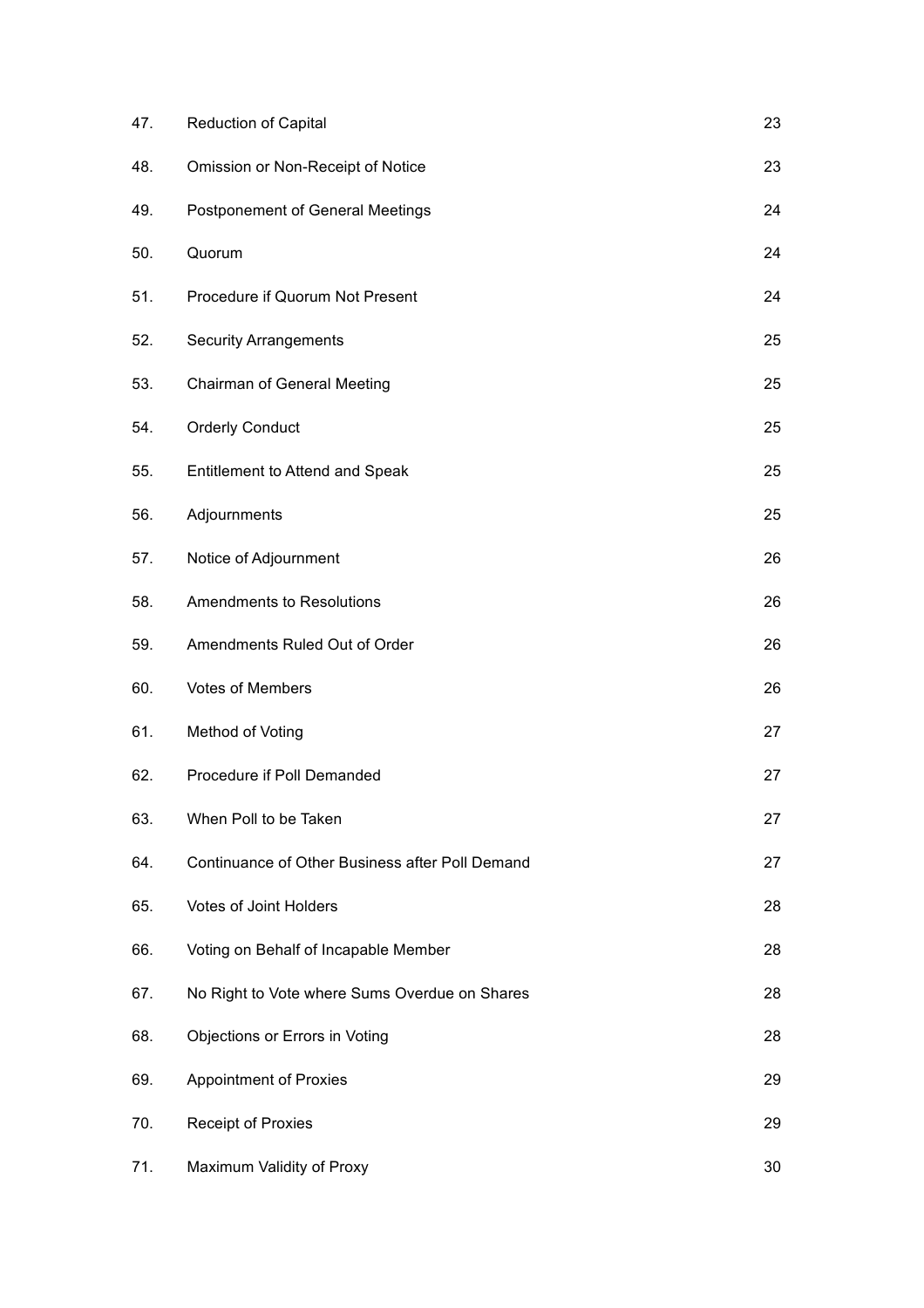| 72. | Form of Proxy                                       | 30 |
|-----|-----------------------------------------------------|----|
| 73. | Cancellation of Proxy's Authority                   | 30 |
| 74. | <b>Separate General Meetings</b>                    | 31 |
| 75. | Number of Directors                                 | 31 |
| 76. | Directors' Shareholding Qualification               | 31 |
| 77. | Power of Company to Appoint Directors               | 31 |
| 78. | Power of Board to Appoint Directors                 | 31 |
| 79. | Retirement of Directors by Rotation                 | 31 |
| 80. | <b>Filling Vacancies</b>                            | 32 |
| 81. | Power of Removal by Special Resolution              | 32 |
| 82. | Persons Eligible as Directors                       | 32 |
| 83. | Position of Retiring Directors                      | 32 |
| 84. | Vacation of Office by Directors                     | 32 |
| 85. | <b>Alternate Directors</b>                          | 33 |
| 86. | <b>Executive Directors</b>                          | 34 |
| 87. | Directors' Fees                                     | 35 |
| 88. | <b>Additional Remuneration</b>                      | 35 |
| 89. | Expenses                                            | 35 |
| 90. | Pensions and Gratuities for Directors               | 35 |
| 91. | Conflicts of interest requiring board authorisation | 36 |
| 92. | Other conflicts of interest                         | 37 |
| 93. | <b>Benefits</b>                                     | 37 |
| 94. | Quorum and voting requirements                      | 38 |
| 95. | General                                             | 40 |
| 96. | General Powers of Company Vested in Board           | 40 |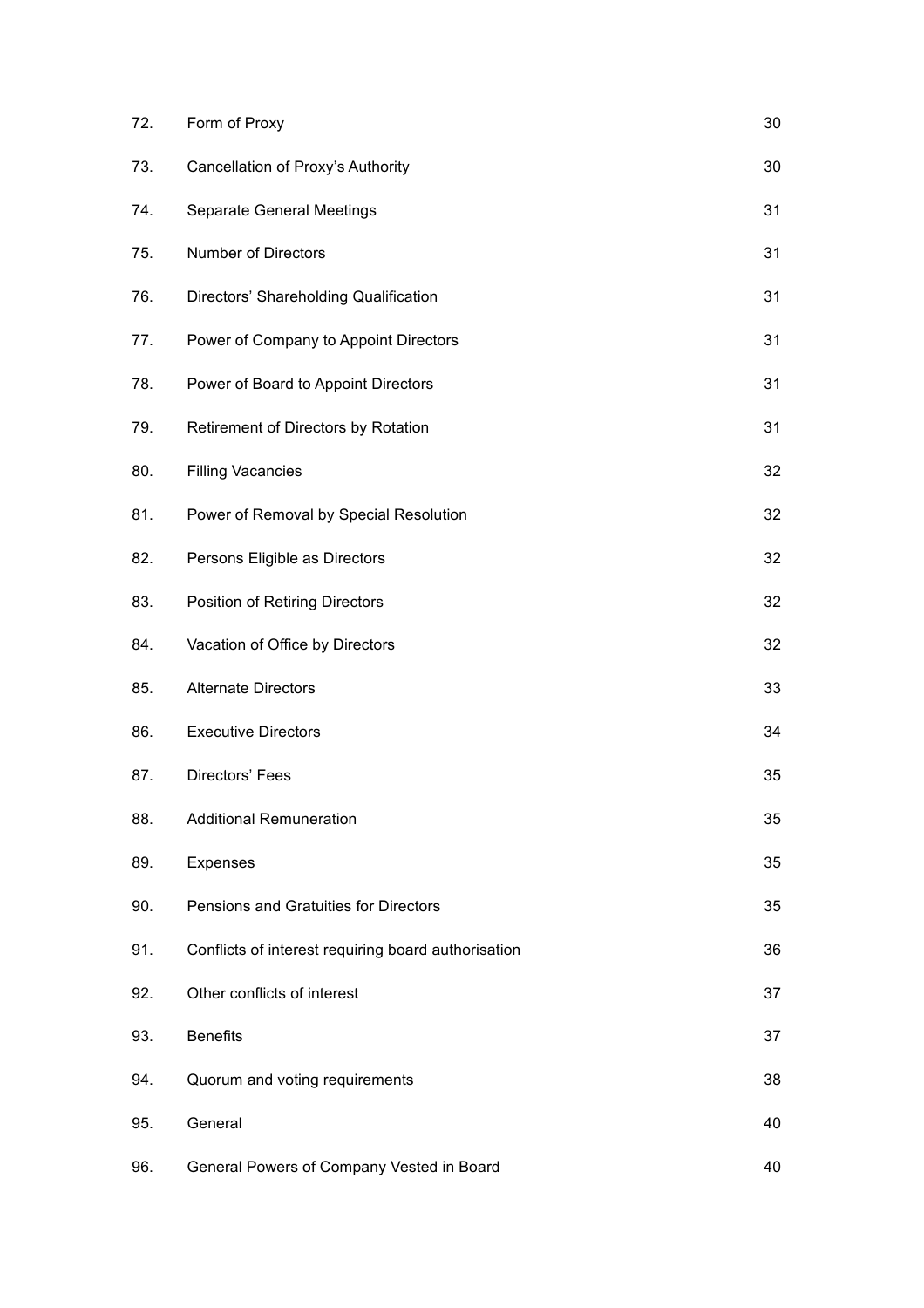| 97.  | <b>Borrowing Powers</b>                              | 41 |
|------|------------------------------------------------------|----|
| 98.  | Agents                                               | 41 |
| 99.  | Delegation to Individual Directors                   | 42 |
| 100. | <b>Official Seals</b>                                | 42 |
| 101. | Registers                                            | 42 |
| 102. | Provision for Employees                              | 42 |
| 103. | <b>Board Meetings</b>                                | 42 |
| 104. | Notice of Board Meetings                             | 42 |
| 105. | Quorum                                               | 43 |
| 106. | Directors below Minimum through Vacancies            | 43 |
| 107. | Appointment of Chairman                              | 43 |
| 108. | <b>Competence of Meetings</b>                        | 43 |
| 109. | Voting                                               | 43 |
| 110. | Delegation to Committees                             | 44 |
| 111. | Participation in Meetings                            | 44 |
| 112. | <b>Resolution in Writing</b>                         | 44 |
| 113. | Validity of Acts of Board or Committee               | 44 |
| 114. | Appointment and Removal of the Secretary             | 45 |
| 115. | Use of Seals                                         | 45 |
| 116. | Declaration of Dividends by Company                  | 45 |
| 117. | Payment of Interim and Fixed Dividends by Board      | 45 |
| 118. | Calculation and Currency of Dividends                | 45 |
| 119. | Amounts Due on Shares may be Deducted from Dividends | 46 |
| 120. | No Interest on Dividends                             | 46 |
| 121. | Payment Procedure                                    | 46 |